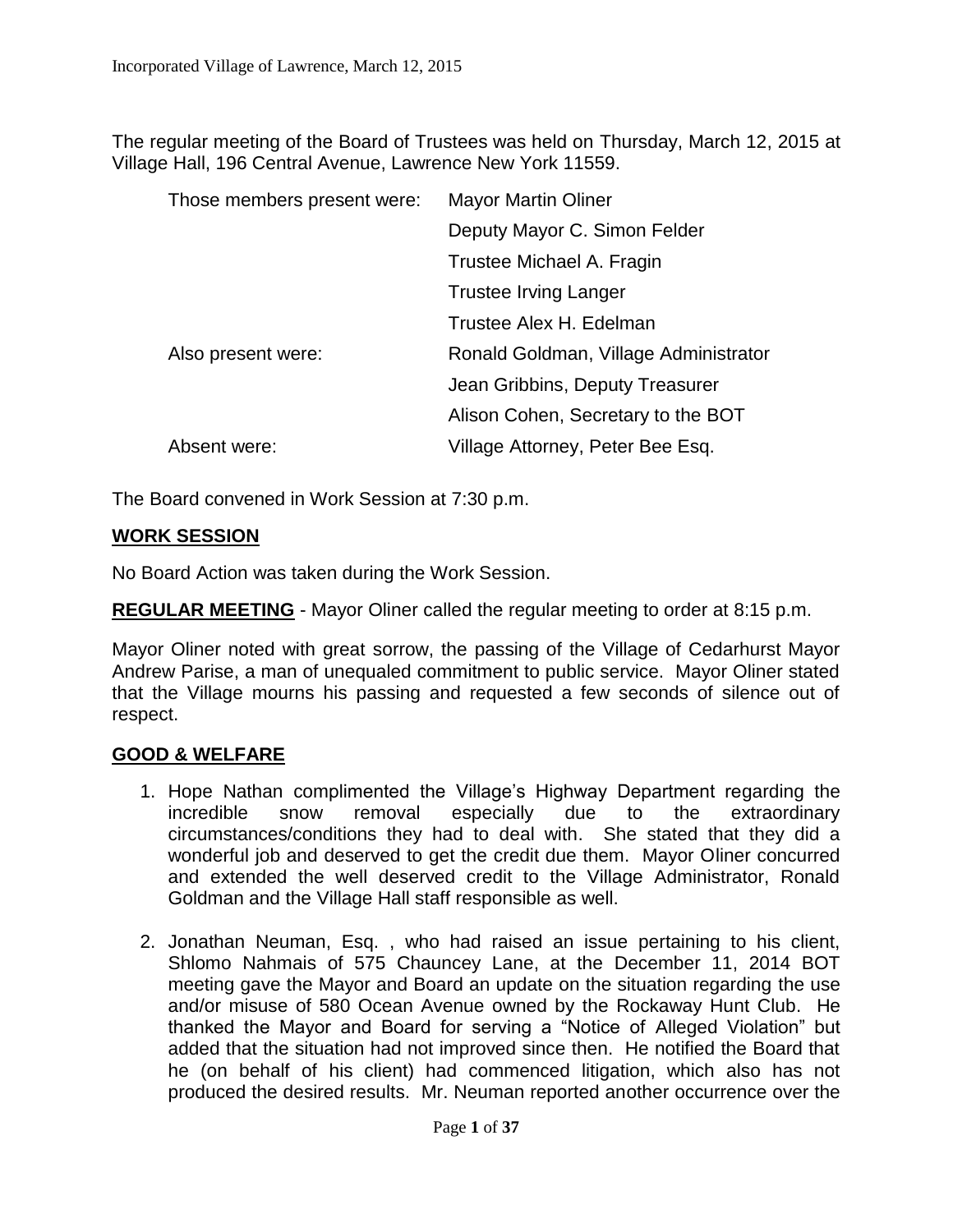prior weekend, on Sunday, March 8<sup>th</sup>, where there were numerous cars, people, larger vehicles, food deliveries, etc. not consistent with a single family dwelling. In addition, with the recent snow storms a huge commercial Caterpillar is used to plow the snow, not consistent with a residential single-family dwelling. He stated that he had proof in this regard. When queried if the Village had issued summonses Building Superintendent Michael Ryder responded that the Village has not issued any summonses because upon inspection no violations have been found. Discussion ensued in this regard.

Trustee Fragin noted, as presented at the December BOT meeting, that the Rockaway Hunt Club (in either 2011 or 2012) changed the tax classification of 580 Ocean Avenue from residential to commercial, cutting the taxes paid on this property almost in half. They did not, however, request a change in status from the Village in this regard. Trustee Fragin noted "There is an objective issue with that". Mayor Oliner requested that Mr. Neuman provide Mr. Ryder (who will make it available to the Board) with all of the documentation regarding the misuse of the premises and the tax reclassification, to facilitate meeting with the appropriate parties to try to remedy the situation prior to issuing summonses.

- 3. Gary Silver of 65 Merrall Drive stated that during the snowstorm on the evening of January 26, 2015 to January 27th, while parked in his driveway, the front bumper, grill and hood of his car was damaged. His house is at the end of a culde-sac, and he alleges that the Village plow damaged his car. Administrator Goldman already submitted Mr. Silver's claim to the Village's insurance company who refused payment and culpability. Mr. Silver provided the Board with photographs. Discussion ensued in this regard. Mayor Oliner responded that the Board would take it under advisement and get back to Mr. Silver.
- 4. Elizabeth Kurtz of 275 Barrett Road (between Longwood & Tanglewood Crossings), stated that she has been living at that address for 19 months and asserts that although it is beautiful being across from the LY&CC golf course, when it rains the golf course and Barrett Road become flooded. On three occasions this past fall and winter her children's' school buses were unable to pass and deposited her children about one and a half or two blocks away; cars get stuck repeatedly and there are serious drainage issues. In the summer, due to the pooling of water, there is a huge mosquito infestation, and in addition, the flooding has created huge potholes and cracks "all over" the road. She also stated that her septic tank(s) need to be emptied every six to nine months instead of every three to five years, costing thousands of dollars. Ms. Kurtz said that everything is working properly and was told that since Super Storm Sandy the water table has adjusted leaving no space for anything to leach, causing an ongoing odor from the septic tanks. Her house is not connected to the sewer system along with some of her neighbors. Mayor Oliner responded that he would have Building Superintendent Michael Ryder and Building Inspector Leo Romanelli check the drainage issues and report back.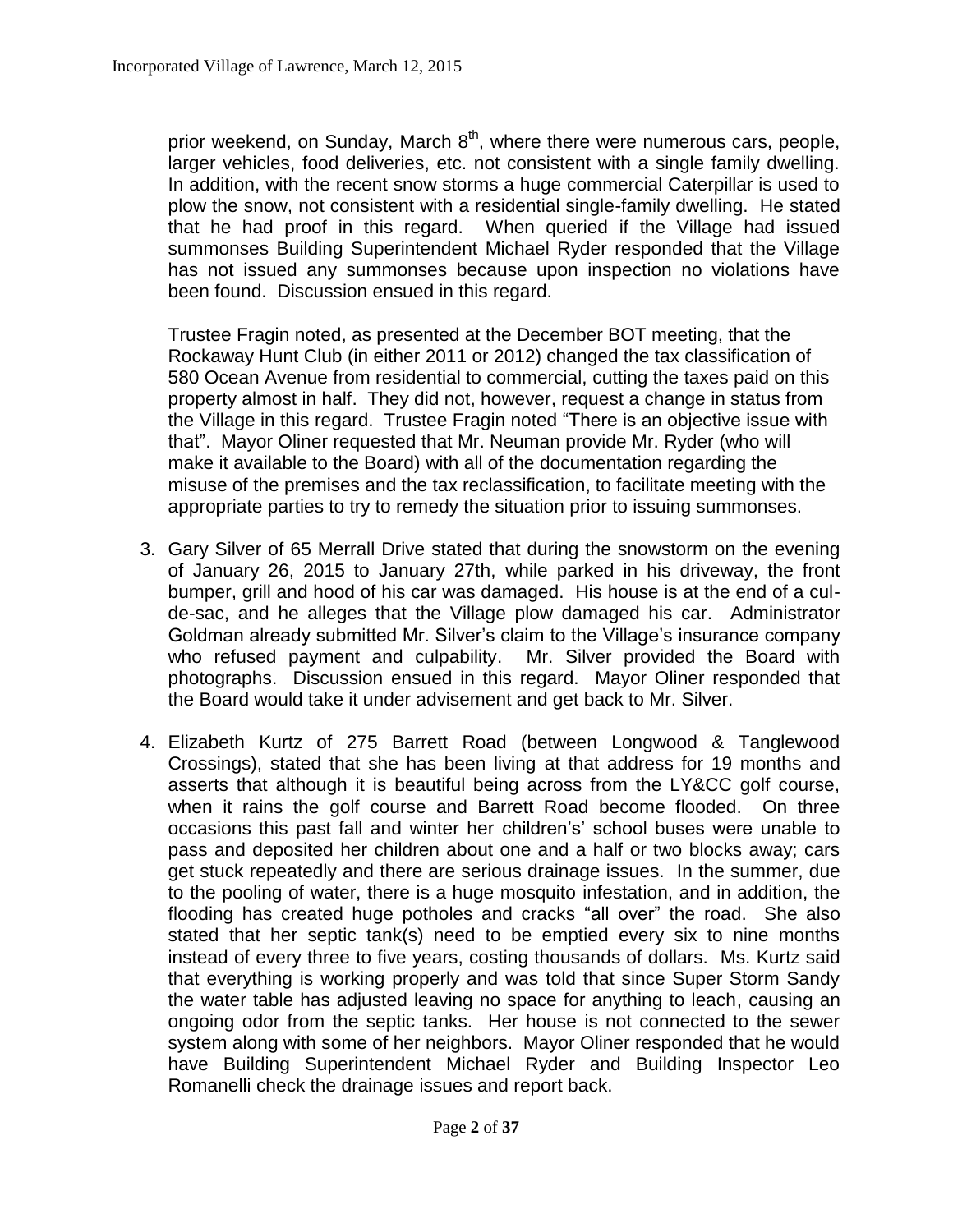- 5. Atlantic Beach resident and LY&CC member, Barry Ringelheim expressed gratitude to the Village, on behalf of the Wounded Warriors, for allowing the event held at the LY&CC last year, raising over \$32,000.00 for their charity/organization. This year's Wounded Warrior event at the LY&CC is set for Sunday, September 20, 2015, with a rain date of Wednesday, September 30th. Mr. Ringelheim had discussed the scheduling of this event at a previous BOT meeting. The LY&CC Men's Golf Club wanted Mr. Ringelheim to verify that this event was approved by the Village's Mayor and Board of Trustees. Mayor Oliner responded that the Board appreciated his attendance and would coordinate this with LY&CC General Manager Leo McMahon and the Men's Golf Club, and get back to him.
- 6. Jacqueline Handel reminded whoever would like to be interviewed by the Lawrence Association there will be a meeting the following Thursday, March 19<sup>th</sup>, at Margaret Carpenter's house.
- 7. Trustee Fragin commented that while he is aware that the Village is not responsible for maintaining Nassau County roads within the Village (i.e., Route 878 and Broadway), the situation has become so terrible and damaging to vehicles, that it is unacceptable. Trustee Fragin stated that he had broached the subject with N.Y. State representatives on several prior occasions. He also raised the issue of the street light outages on Route 878 exacerbating the problem, precluding a driver from seeing the enormous potholes at night in order to avoid them. Discussion ensued regarding the light on Route 878 and road conditions. Mayor Oliner suggested a possible IMA with the other jurisdictions regarding the street light and pothole issues on Route 878, Broadway and the other County, State and Town roads, for the Village to then go out and take care of these issues. Administrator Goldman is to check with Village Counsel regarding an Inter-Municipal Agreement for the purpose of the Village's ability to repair the County, Town and Village roads. The lighting on Route 878 is a more complicated issue and is under review.
- 8. Trustee Fragin requested an update on N.Y. Rising money regarding Village flooding. Administrator Goldman responded that N.Y. Rising is incorporating the Village with their ongoing engineering studies to provide a regional solution; and they are moving forward. Mayor Oliner, who has been in touch with Cameron Engineering and has arrived at a viable solution for the Village, is concerned that the Village's specific needs are not being addressed while being studied under the regional "umbrella". Mayor Oliner stated that "we are trying our best but don't know if we will be successful".
- 9. Trustee Edelman raised the issue of pre-Passover preparations for the Village. Mayor Oliner responded that Administrator Goldman would issue a release in that regard when it is ready.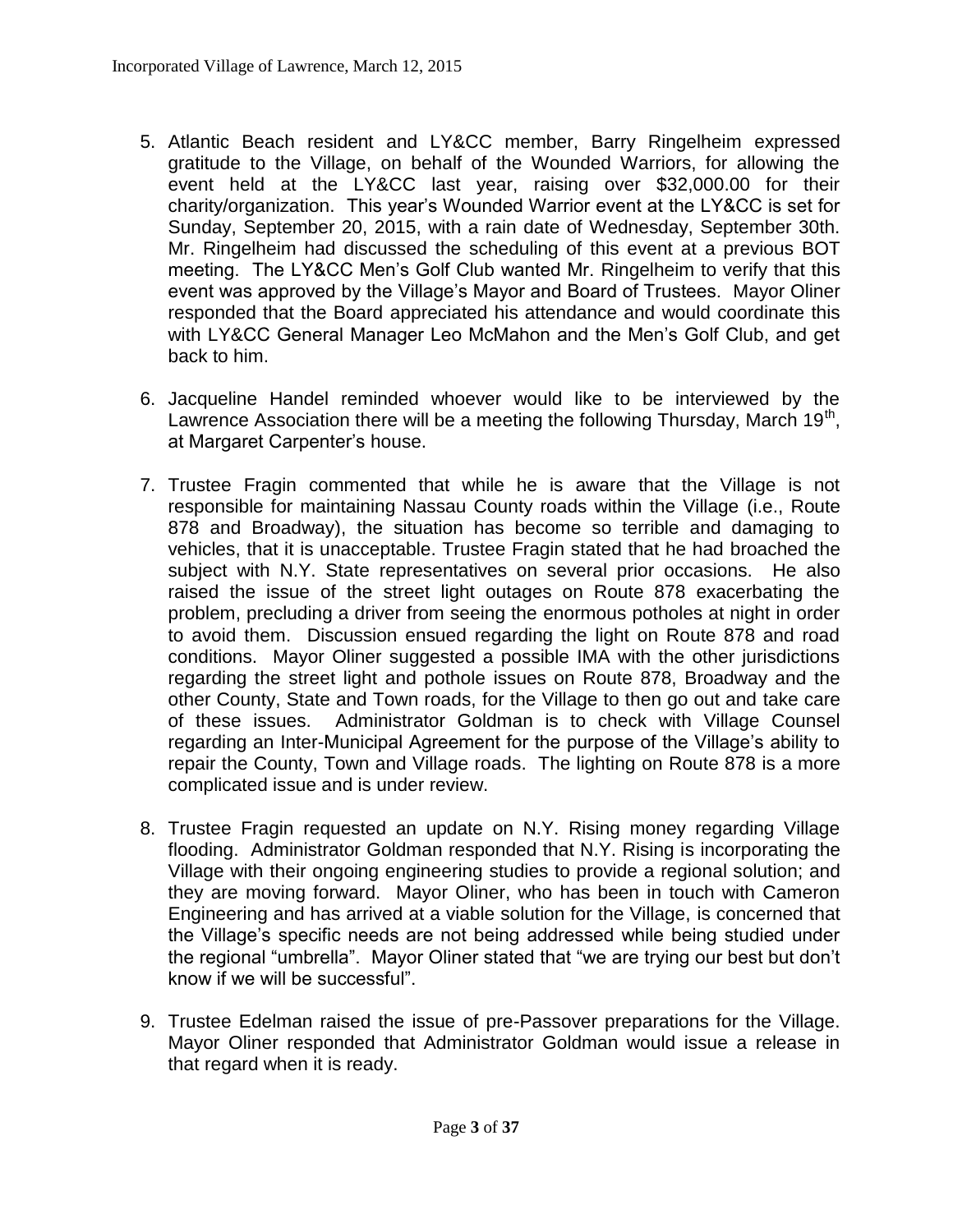10.Trustee Fragin requested an update regarding improvements to the Village playground area and proposals promised at the February  $5<sup>th</sup>$  BOT meeting. Since this matter needs to be addressed for the coming spring/summer season, there is some urgency. Mayor Oliner stated that Administrator Goldman has gone beyond the original proposals and spoken with two landscape architects (regarding expansion of the Park) and is awaiting their proposals. The original playground designs received were based on the original confines of the current space. The Mayor expressed that he would like to use the extra parking spaces (near the train station) for this expansion and that this project should begin as soon as possible to be ready. Mr. Goldman is working on it.

## **NEW BUSINESS**

**Approval of minutes:** BOT February 5, 2015

**Board Action:** Mayor Oliner moved the approval of the February 5, 2015 BOT meeting minutes. Trustee Langer seconded the motion. All in favor.

### **Item 1 – Approve Abstracts #'s**

| <b>General Fund</b>    | #744, 745, 746 |
|------------------------|----------------|
| <b>Recreation Fund</b> | #168, 169, 170 |
| <b>Trust Fund</b>      | #270           |
| <b>Payroll</b>         | #2388, 2389    |

**Board Action:** Mayor Oliner moved the approval of General Fund Abstracts #744 and #746; General Fund Abstract #745 was omitted. Trustee Edelman seconded the motion. All in favor.

**Board Action:** Mayor Oliner moved the approval of Recreation Fund Abstracts #168 and #170; Recreation Fund Abstract #169 was omitted. Trustee Langer seconded the motion. All in favor.

**Board Action:** Mayor Oliner moved the approval of Trust Fund Abstract #270. Trustee Edelman seconded the motion. All in favor.

**Board Action:** Mayor Oliner moved the approval of Payroll Abstracts #2388 and #2389. Trustee Langer seconded the motion. All in favor.

### **Item 2 – Appointments for 2014 – 2015**

This item was tabled.

## **Item 3 – Public Hearing to amend the Village Code regarding the Board of Zoning Appeals**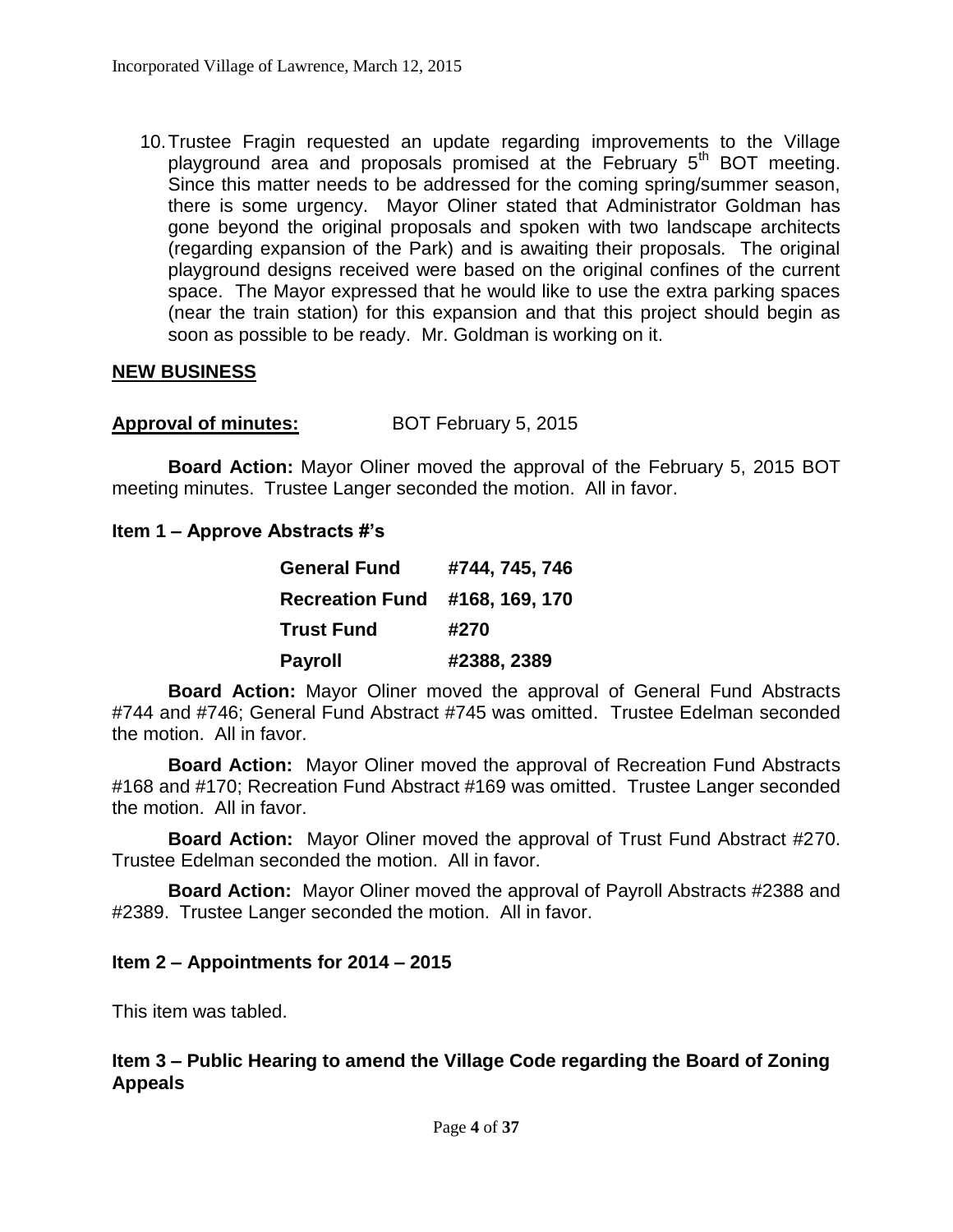**Board Action:** Mayor Oliner moved to open the Public Hearing to amend the Village Code regarding the Board of Zoning Appeals. Deputy Mayor Felder seconded the motion. All in favor.

Mayor Oliner opened the floor for Public comment. Trustee Fragin stated that the information he had requested at the last BOT meeting and subsequently has not been forthcoming to his satisfaction from Village Counsel or Village Administration. Trustee Fragin added that the next time this matter comes up for discussion he would like to feel confident that the requested information be provided to him. Mayor Oliner acknowledged Trustee Fragin's comments.

**Board Action:** Mayor Oliner moved to adjourn the Public Hearing to amend the Village Code regarding the Board of Zoning Appeals to the June 11, 2015 BOT meeting. Trustee Langer seconded the motion. All in favor.

### **Item 4 - Public Hearing for proposed Local Law #1 of 2015 – authorizing a property tax levy in excess of the limit established in General Municipal Law §3-c**

**Board Action:** Mayor Oliner moved to open the Public Hearing for proposed Local Law #1 of 2015 – authorizing a property tax levy in excess of the limit established in General Municipal Law §3-c, attached hereto as "Exhibit A". Trustee Langer seconded the motion. All in favor.

Trustee Fragin commented that the public should be made aware of the substance of this proposed Local Law regarding the 2% tax cap imposed by New York State and the subsequent penalties (via lack of tax refunds, etc.) for breaking through the 2% tax cap; in order to have an educated discussion.

Mayor Oliner spoke against enacting proposed Local Law #1 of 2015, for the very reasons Trustee Fragin mentioned/outlined above. Mayor Oliner stated that he does not think it is needed even if the taxes are raised it will be within the 2% limit, and imposing said law will jeopardize the refunds that Village residents are currently receiving from New York State. Mayor Oliner stated that he believes the Village can stay within the 2% limit. Discussion ensued in this regard. Resident, Robert Kantowitz entered the discussion and stated that he did not believe that most Village residents were aware of the issue at hand and suggested that the Village make a concerted effort to publicize the hearing for the next BOT meeting.

**Board Action:** Mayor Oliner moved to adjourn the Public Hearing for proposed Local Law #1 of 2015 – authorizing a property tax levy in excess of the limit established in General Municipal Law §3-c, to the April 15, 2015 BOT meeting. Trustee Edelman seconded the motion. All in favor.

**Item 5 - Resolution that applications for corrections of assessment on the 2015/2016 tentative assessment roll be in all aspects denied and that the tentative assessment is in all respects confirmed**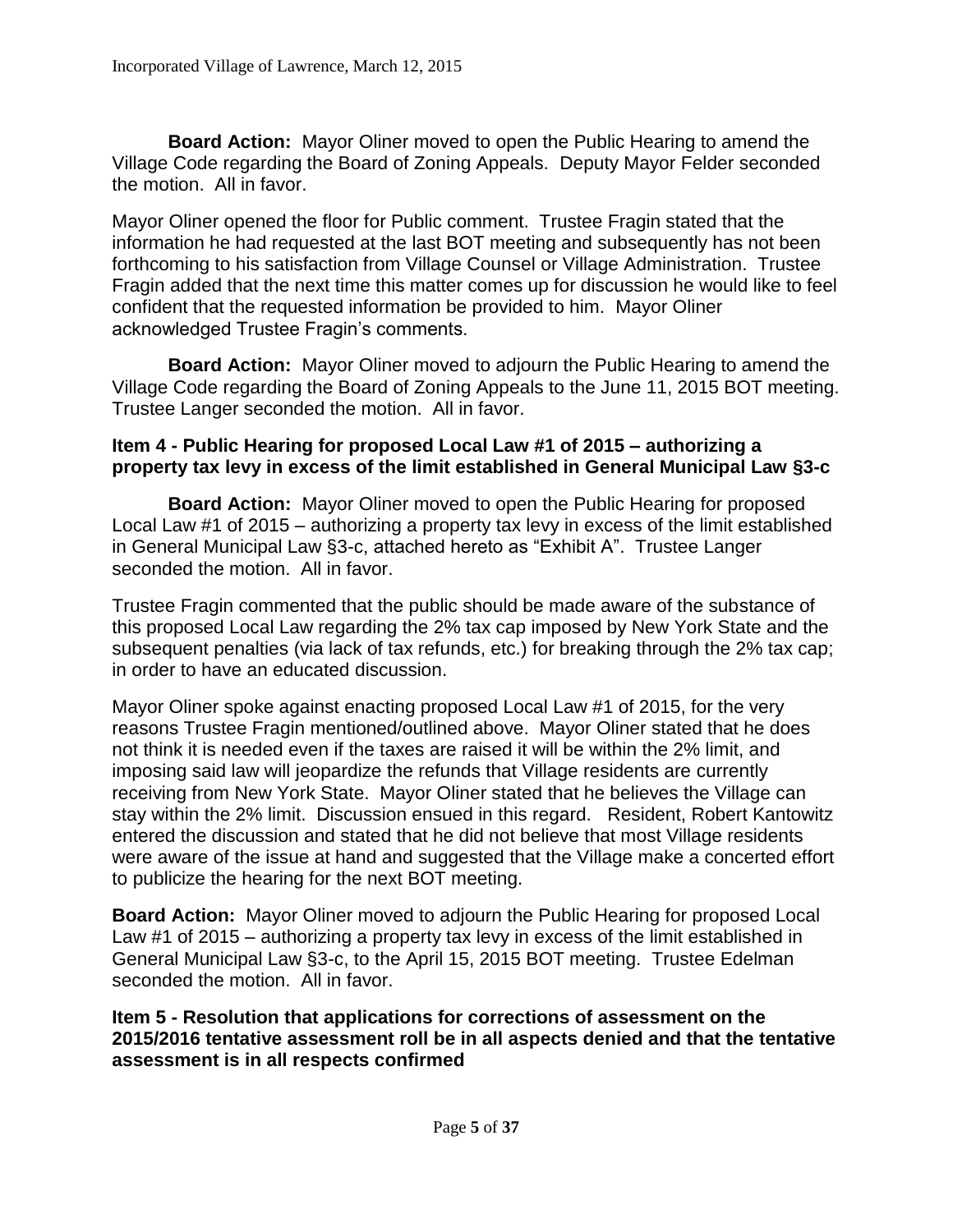**Board Action:** Mayor Oliner moved to approve the Resolution attached hereto as "Exhibit B", that applications for corrections of assessment on the 2015/16 tentative assessment roll be in all aspects denied and that the tentative assessment is in all respects confirmed. Trustee Langer seconded the motion. All in favor.

#### **Item 6 – Present Tentative 2015 – 2016 Budget to Board of Trustees and set date for Public Hearing for April 15, 2015**

Administrator Goldman and Ms. Jean Gribbins presented the tentative 2015 – 2016 Budget to the Board of Trustees and requested that the Mayor and Board set a date for a Public Hearing for April 15, 2015.

. **Board Action:** Mayor Oliner moved to approve setting the date for a Public Hearing for the April 15, 2015 BOT meeting, to discuss the 2015 – 2016 tentative Budget presented to the Board of Trustees. Trustee Edelman seconded the motion. All in favor.

#### **Item 7 – Schedule Public Hearing on Annual Stormwater Management Report for April 15, 2015 BOT meeting**

. **Board Action:** Mayor Oliner moved to approve setting the date for a Public Hearing for the April 15, 2015 BOT meeting, to discuss the Annual Stormwater Management Report (MS4). Trustee Edelman seconded the motion. All in favor.

### **Item 8 - Resolution to appoint Election Inspectors**

 **Board Action:** Administrator Goldman moved to adopt the following Resolution to appoint Election Inspectors:

### RESOLUTION APPOINTING INSPECTORS OF ELECTION

WHEREAS, pursuant to the Election Law of the State of New York, personal registration is required in the Village of Lawrence, for village elections, and

WHEREAS, pursuant to the Election Law, the Board of Trustees is required, at least 40 days prior to the village election, to appoint an even number of inspectors of election, and fix their compensation, and designate one of them as Chair,

NOW, THEREFORE, BE IT RESOLVED, that the following persons are hereby designated and appointed inspectors of election, and they shall meet on June 16, 2015 at the place designated for such village election, between the hours of 7 a.m. and 9 p.m., inclusive, for the purpose of the village election:

NAME ADDRESS PARTY

Anthony J. Cascardi - Chmn. 520 Chauncey La., Lawrence, NY Republican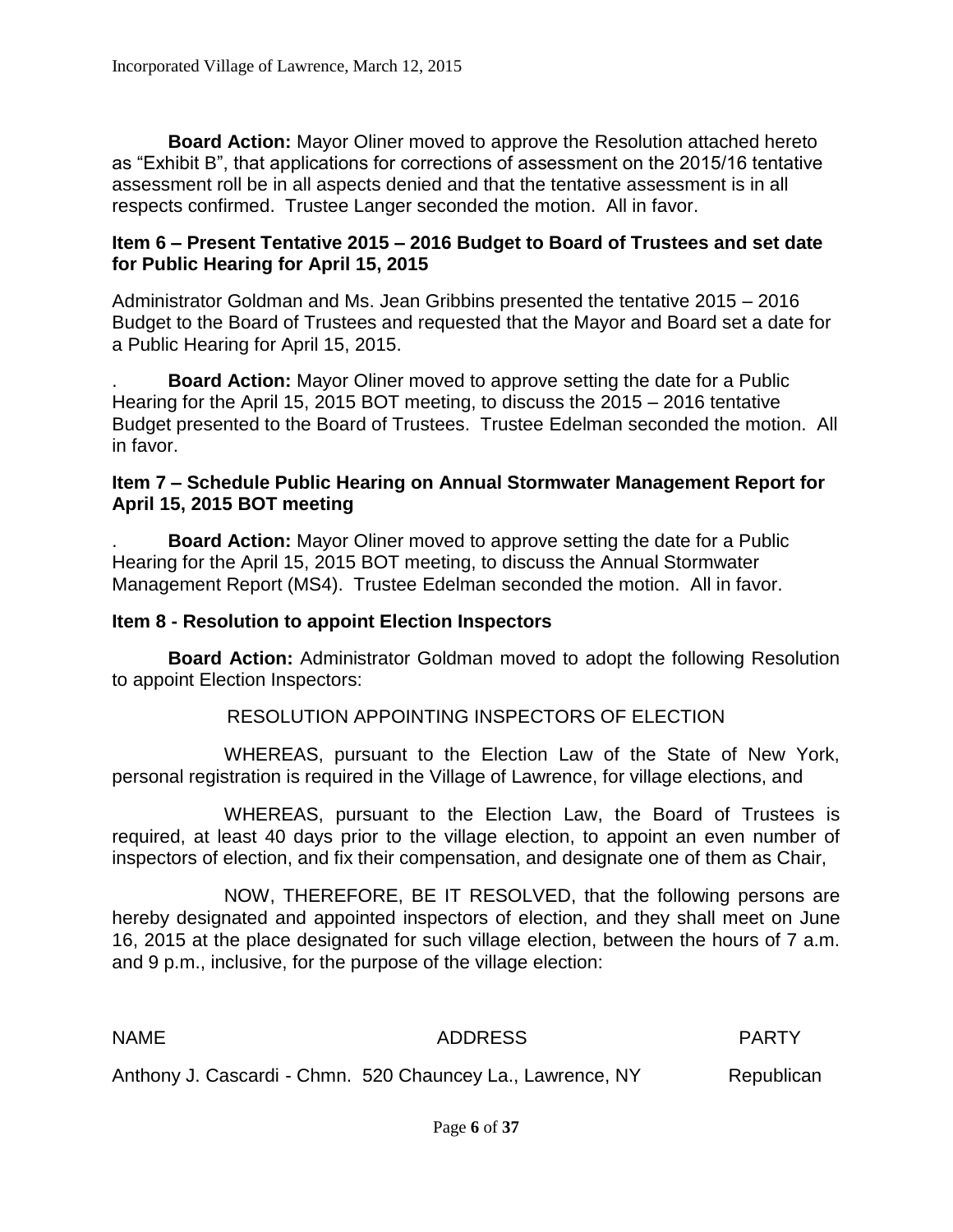| Edward Gewirtz - Inspector | 945 Mayfield Rd., Woodmere, NY                                        | Democrat   |
|----------------------------|-----------------------------------------------------------------------|------------|
|                            | Dr. Robert Karol - Inspector 218 Juniper Circle S., Lawrence, NY      | Republican |
|                            | Sandra Goldsmith - Inspector 376 Central Ave., Apt. #1B, Lawrence, NY | Democrat   |
|                            | Ms. Debra Cohen - Alternate 221 Briarwood X-ing, Lawrence, NY         | Republican |
| Paul Waldman - Alternate   | 153 Grove Ave., Cedarhurst, NY                                        | Democrat   |

AND IT IS FURTHER RESOLVED, that Anthony J. Cascardi be, and hereby is, designated to act as Chair of said inspectors of election, and it is further

RESOLVED, that the compensation for the Chair shall be \$200.00 and for each of the remaining aforesaid inspectors of election shall be \$175.00 for each day that said inspectors of election may be required to serve.

Deputy Mayor Felder seconded the motion. (Mayor Oliner was absent for the vote.) All in favor.

### **Item 9 – Park Commission Recommendations**

a. Recommend to create marina winter storage rate of \$400 for boats 36 feet and longer and \$200 for boats 35 feet and under

**Board Action:** No Board action taken; see below.

b. Recommend to have gas truck delivery Service Company provide gas fuel to marina members "only if the Village Attorney approves"

**Board Action:** No Board action taken; see below.

c. Recommend to turn two slips into one large slip to accommodate 93 foot long boat at an approximate onetime job cost of \$5,000 for projected increase in revenue from \$16,275 to \$23,700

**Board Action:** No Board action taken; see below.

d. Recommend to change the golf outing scoring fee/price to golf professional (from \$5 per player) to flat fee of \$250

**Board Action:** No Board action taken; see below.

Discussion ensued in regard to items "a., b., c. and d." All items were tabled.

Trustee Langer requested that LY&CC General Manager Leo McMahon report back to the Board after checking the golf outing scoring fee/prices at The Woodmere Club, The Inwood Country Club as well as competing marinas' docking fees. Mr. McMahon said he would gather this information for the BOT to review prior to the subsequent meeting.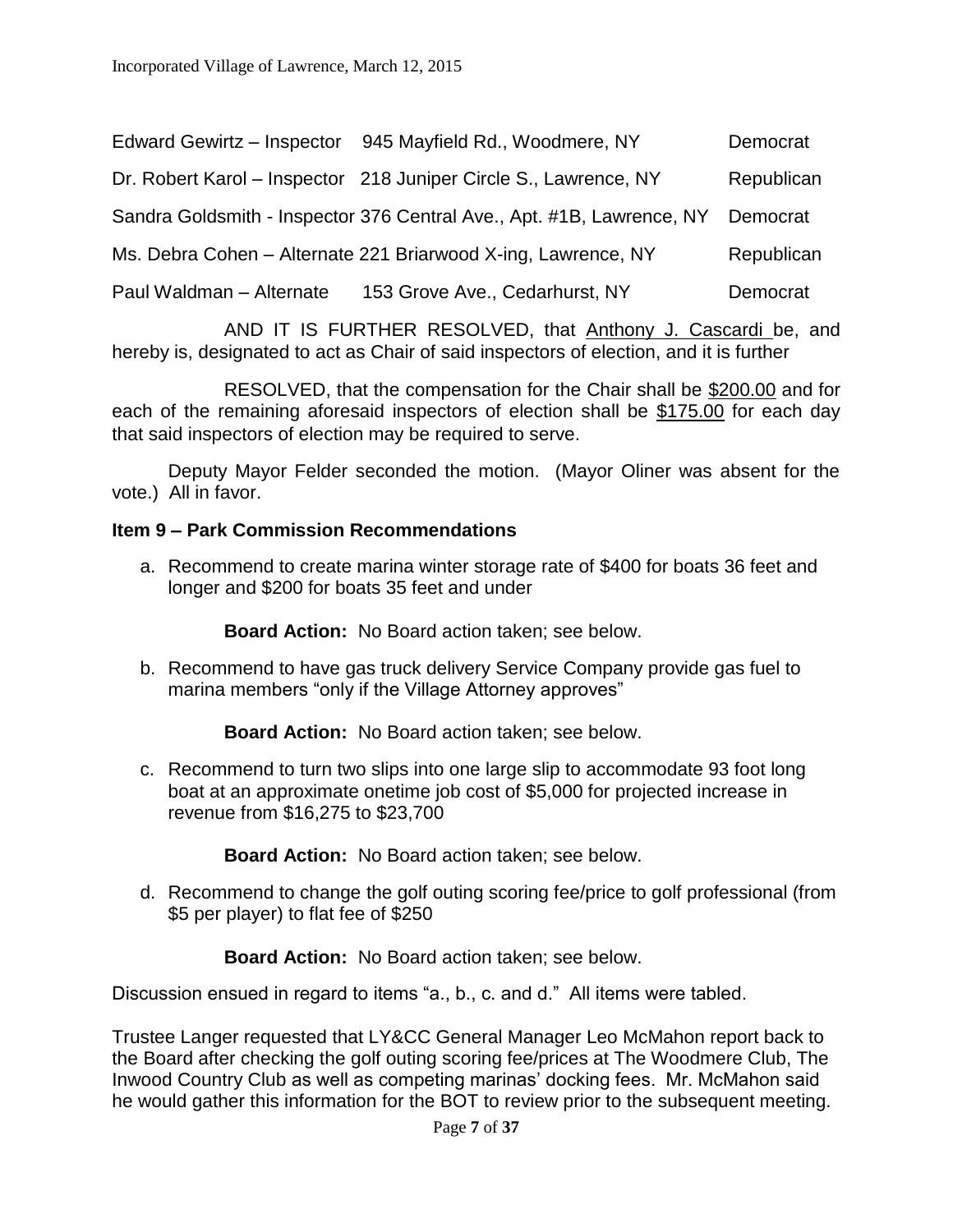Mayor Oliner added that LY&CC General Manager Leo McMahon obtain more information pertaining to item "c. and a." as well as obtaining the necessary information from Village Attorney Peter Bee on item "b.", so the Board can vote on everything at a subsequent BOT meeting. Trustee Fragin requested that Mr. McMahon discuss "item d." with Peter Procops and supply the names of the attendees of the Park Commission meetings going forward as well as who attended the prior meeting, whose recommendations were under review.

Mayor Oliner added that the Village is reviewing the golf course maintenance contract with Valley Crest which is currently up for renewal or possibly hiring a new company. A Bid/proposal was received from a second company and both are being investigated and discussed by Mr. McMahon, Mr. Goldman and Mayor Oliner. The resulting information will be presented to the Board as soon as it is available for a possible meeting before the April 15, 2015 BOT meeting.

### **Item 10 – Approve new LY&CC Tennis professional**

LY&CC General Manager Leo McMahon explained that the Park Commission recommended the hiring of Christopher Morales to fill the position of LY&CC Tennis Professional. Chairman Howard Siskind finalized that recommendation subject to Board approval.

**Board Action:** Mayor Oliner moved the approval of the retention of Mr. Christopher Morales as the new LY&CC Tennis Professional at a salary of \$60,000 per season. Trustee Langer seconded the motion. All in favor.

## **OLD BUSINESS**

1) Village of Lawrence's IT provider – Mr. Goldman stated that every effort has been made to work with the Village's current IT provider, All Covered. To that end, it is possible that a new IT provider will be presented to the Board for consideration in the near future. Mr. Goldman will follow up with Mr. Hirth and submit their findings and recommendation(s) to the Board.

Trustee Fragin requested an update regarding a new and enhanced website for the Village. Administrator Goldman stated that not much progress had been made in determining a possible vendor in this regard. Mayor Oliner implored Mr. Goldman to move forward in procuring possible vendors for a new website, expansion and new equipment for the Park and acknowledged the relatively newly installed and well-received muni-meters. Discussion ensued regarding updating the Village's website. Mr. Goldman was clearly mandated to move forward and obtain three (3) proposals/quotes for a basic re-design of the Village website, with Mr. Hirth's assistance, for approval at the next BOT meeting on April 15, 2015.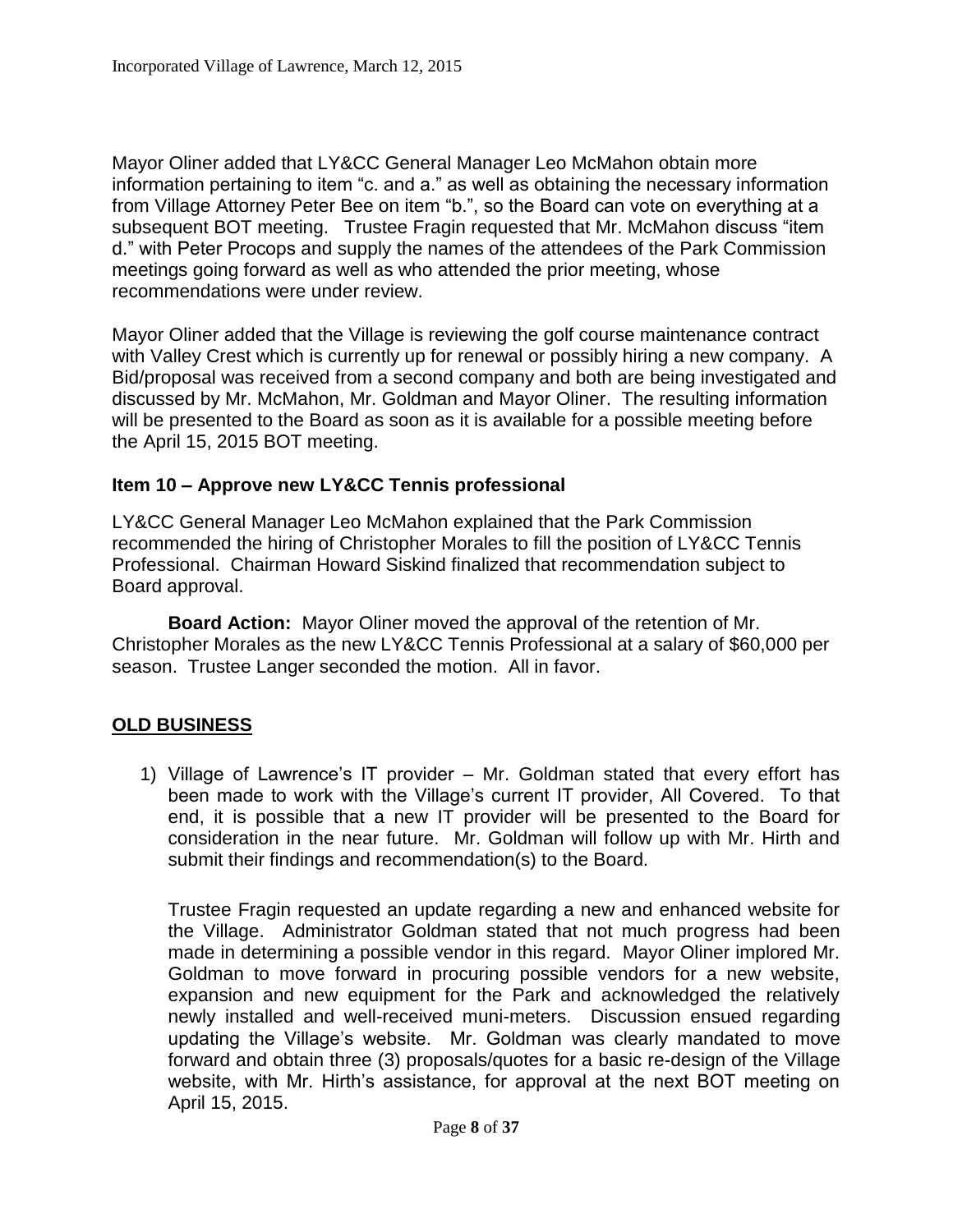2) L.C.F.D. pumper truck - discussion ensued in this regard. Mr. Goldman is to ascertain by the next BOT meeting exactly what the LCFD is asking of the Village per the purchase of this item, which the Board will review at that time. This item was adjourned until the next BOT meeting on April 15, 2015.

There being no further business, on motion by Mayor Oliner, seconded by Trustee Edelman and unanimously approved the meeting was adjourned at 9:55 p.m.

This is to certify that I, Ronald Goldman, read the preceding minutes, and they are in all respects a full and correct record of such proceedings.

Ronald Goldman, Administrator, Clerk/Treasurer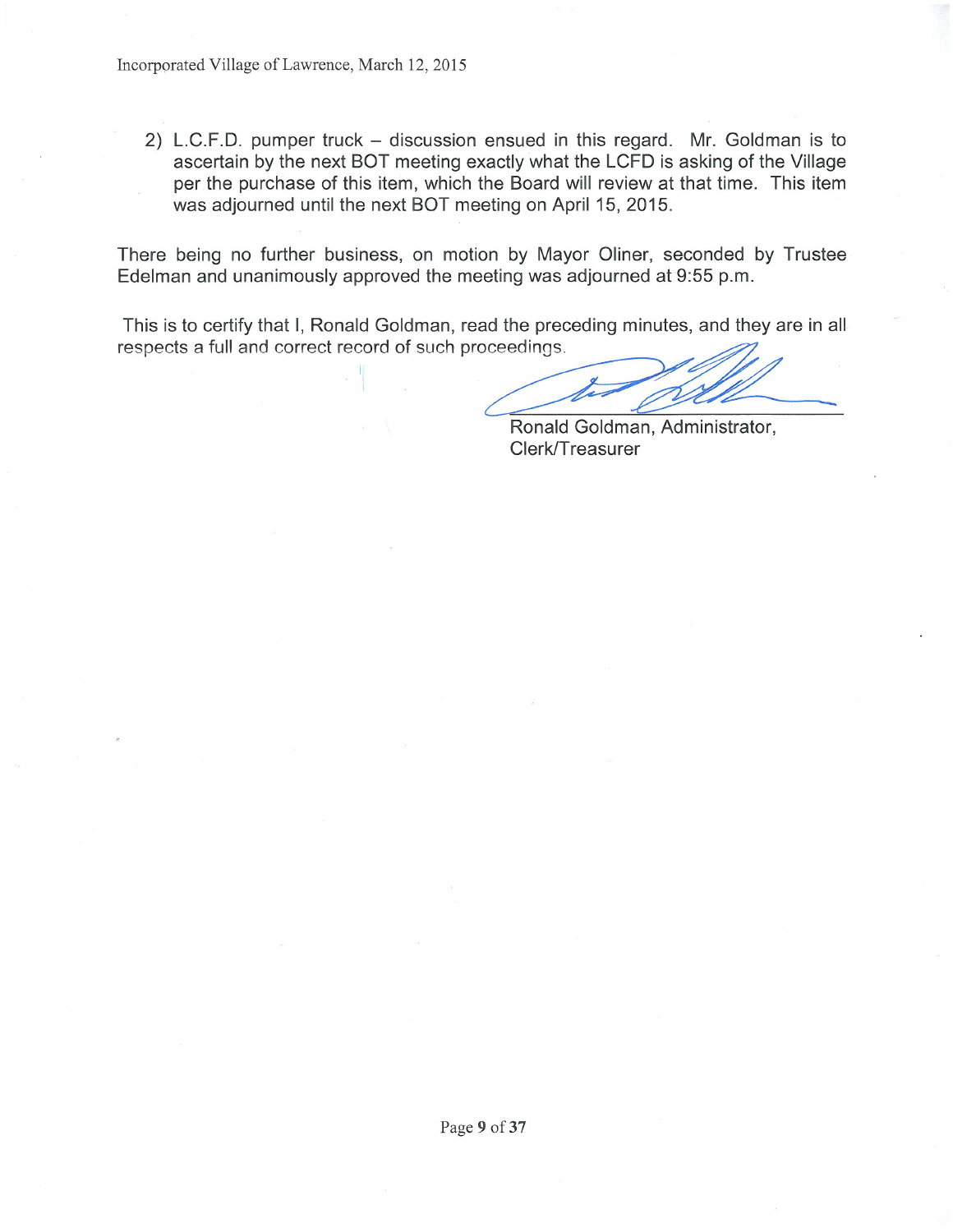# **EXHIBIT A**

Local Law No.  $1$  of the year 2015

Inc. Village of Lawrence , County of Nassau

#### **A local law authorizing a property tax levy in excess of the limit established in General Municipal Law §3-c**

### **Section 1. Legislative Intent**

It is the intent of this local law to allow the Village of **Lawrence** to adopt a budget for the fiscal year commencing June 1, 2015 that requires a real property tax levy in excess of the "tax levy limit" as defined by General Municipal Law § 3-c.

### **Section 2. Authority**

This local law is adopted pursuant to subdivision 5 of General Municipal Law §3-c, which expressly authorizes a local government's governing body to override the property tax cap for the coming fiscal year by the adoption of a local law approved by a vote of sixty percent (60%) of said governing body.

### **Section 3. Tax Levy Limit Override**

The Board of Trustees of the Village of Lawrence , County of Nassau estimate is hereby authorized to adopt a budget for the fiscal year commencing June 1, 2015 that requires a real property tax levy in excess of the amount otherwise prescribed in General Municipal Law §3-c.

#### **Section 4. Severability**

If a court determines that any clause, sentence, paragraph, subdivision, or part of this local law or the application thereof to any person, firm or corporation, or circumstance is invalid or unconstitutional, the court's order or judgment shall not affect, impair, or invalidate the remainder of this local law, but shall be confined in its operation to the clause, sentence, paragraph, subdivision, or part of this local law or in its application to the person, individual, firm or corporation or circumstance, directly involved in the controversy in which such judgment or order shall be rendered.

#### **Section 5. Effective date**

This local law shall take effect immediately upon filing with the Secretary of State.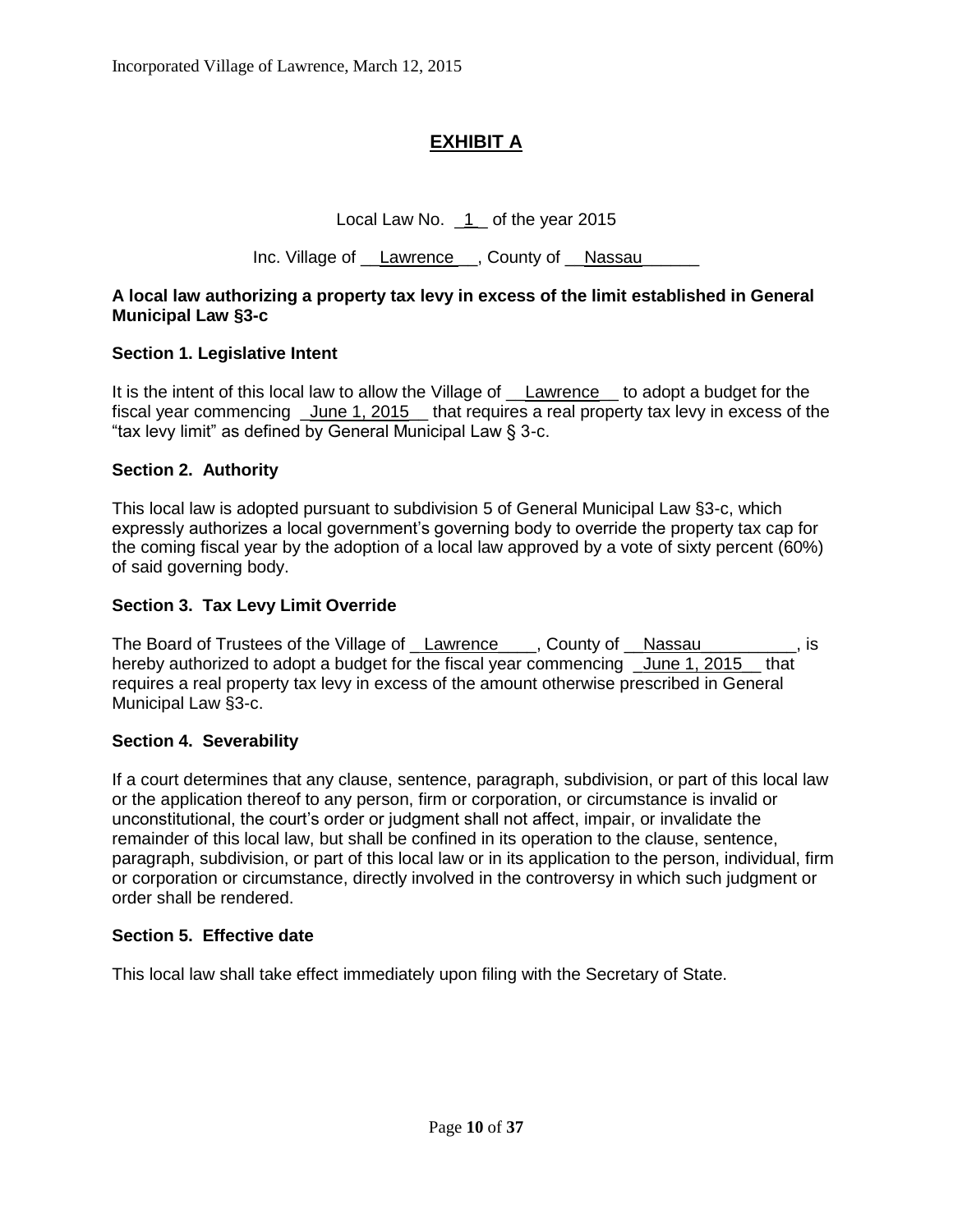## **EXHIBIT B**

## **Resolution for Finalization of Assessment Roll**

Upon motion by Mayor Oliner, seconded by Trustee Langer, and unanimously carried, it was RESOLVED that the following applications for correction of assessment on the 2015/16 tentative as be in all respects denied and that the tentative assessment be in all respects confirmed.

| <b>Parcel ID</b>              | <b>Owner</b>                     | <b>Legal Address</b>     | <b>TotalAssessedVal</b> |
|-------------------------------|----------------------------------|--------------------------|-------------------------|
| 40--00B--25                   | 240 CENTRAL AVE OWNERS IN        | 240 CENTRAL AVE          | 5625                    |
| 40--00B--26                   | 230 CENTRAL AVE OWNERS CO        | <b>230 CENTRAL AVE</b>   | 7243                    |
| 40--00B--177                  | 284-285 CENTRAL OWNERS CO        | 284 CENTRAL AVE          | 8330                    |
| 40--00B--220                  | 250&255 CENTRAL AVE OWNER        | 250 CENTRAL AVE          | 8650                    |
| 40--00B--224<br>40--00B--227- | EJ SCHNEIDER FAMILY LLC          | <b>135 ROCKAWAY TPKE</b> | 3404                    |
| 102                           | NEW CENTRAL AVE LLC              | <b>260 CENTRAL AVE</b>   | 592                     |
| 40--00D--87                   | LOWINGER, JOSEPH & FAYE          | <b>62 CAUSEWAY</b>       | 4974                    |
| 40--00D--88                   | MELOHN, JOHN                     | 54 CAUSEWAY              | 4140                    |
| 40--00D--89                   | <b>BLISKO, MARK &amp; ELAINE</b> | <b>46 CAUSEWAY</b>       | 4365                    |
| 40--00D--91                   | FELDMAN, JACOB                   | 263 PEARSALL PL          | 2898                    |
| 40--00D--100                  | SHAPIRO, JERRY & NANCY           | 106 MERRALL DR           | 1615                    |
| 40--00D--108                  | HELLER, BETH                     | 10 DOGWOOD LN            | 6268                    |
| 40--00D--113                  | SHIFF, JANE                      | 59 MERRALL DR            | 1443                    |
| 40--00D--115                  | FEINBERG, MICHAEL & CHERY        | 75 MERRALL DR            | 1648                    |
| 40--00D--116                  | RICHMAN, KIM                     | 85 MERRALL DR            | 1797                    |
| 40--00D--117                  | WOLF, HOWARD & ESTER             | 91 MERRALL DR            | 1721                    |
| 40--00D--118                  | FRIEDMAN, HERBERT & ESTHE        | 99 MERRALL DR            | 1551                    |
| 40--00D--120                  | RINGEL, BENJAMIN & YAEL          | 90 MERRALL DR            | 1643                    |
| 40--00D--123                  | ZITTER, KENNETH                  | 9 DOGWOOD LN             | 2216                    |
| 40--00D--124                  | FEIT, SURELLA E                  | 11 DOGWOOD LN            | 2406                    |
| 40--00D--130                  | FRENKEL, GEORGE                  | 1 DOGWOOD LN             | 1971                    |
| 40--00D--132                  | DORF, BARRY & ROCHELLE           | 7 DOGWOOD LN             | 1877                    |
| 40--00D--136                  | DORKIN, ALLEN & MADELINE         | 6 DOGWOOD LN             | 2029                    |
| 40--00D--137                  | KLAR, EDWARD I                   | 2 DOGWOOD LN             | 1529                    |
| 40--00D--138                  | LEIFER, SARA                     | 4 DOGWOOD LN             | 2495                    |
| 40--00D--279                  | LEGUM, RICHARD & FRAN            | 49 MEADOW LN             | 1205                    |
| 40--00D--281                  | LEBOVITZ, EDITH                  | <b>6 LARCH HILL RD</b>   | 1796                    |
| 40--00D--282                  | EINHORN, BENJAMIN & KAREN        | 10 LARCH HILL RD         | 2382                    |
| 40--00D--283                  | ROZ, LEONARD & TAMAR             | 14 LARCH HILL RD         | 1903                    |
| 40--00D--284                  | COHEN, TERENCE                   | 18 LARCH HILL RD         | 1866                    |
| 40--00D--290                  | MOSKOWITZ, R&C                   | 38 LARCH HILL RD         | 2233                    |
|                               |                                  |                          |                         |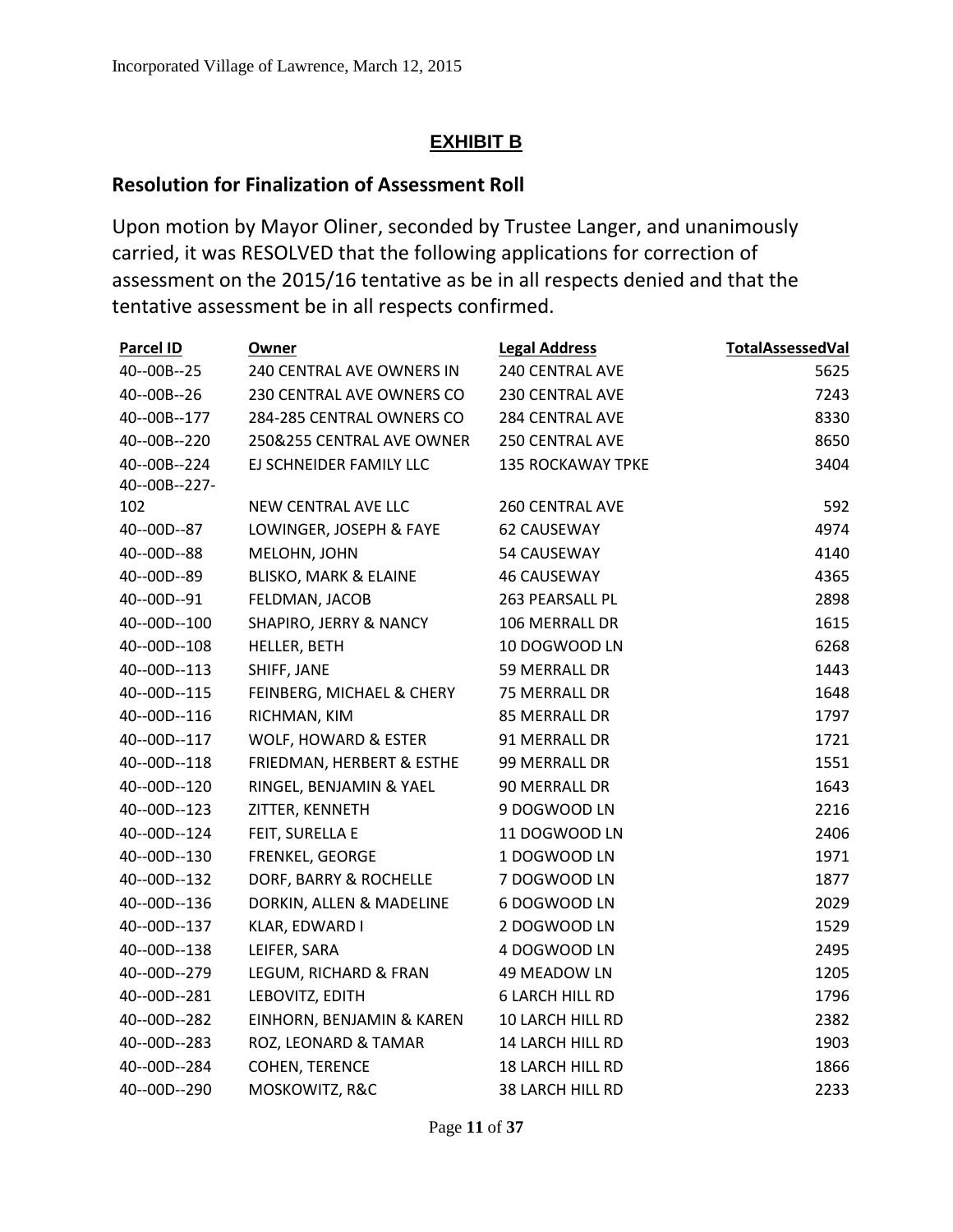| BELSKY, BORUCH & FAY                 | 42 LARCH HILL RD       | 1863                                                                                                                       |
|--------------------------------------|------------------------|----------------------------------------------------------------------------------------------------------------------------|
|                                      | 46 LARCH HILL RD       | 1852                                                                                                                       |
| NEWMAN, WILLIAM                      | 50 LARCH HILL RD       | 2860                                                                                                                       |
| MALTZ, BRUCE & ZIPORE                | 62 LARCH HILL RD       | 1758                                                                                                                       |
|                                      | 54 LARCH HILL RD       | 1688                                                                                                                       |
| FIEDLER, MARVIN & SYMMA              | 34 LARCH HILL RD       | 2022                                                                                                                       |
| HELLER, BETH                         | 8 DOGWOOD LN           | 1952                                                                                                                       |
| WALFISH, HOWARD                      | 21 MEADOW LN           | 1475                                                                                                                       |
| SCHRECK, MARK & CHERYL               | 33 MEADOW LN           | 1995                                                                                                                       |
| KOWALSKI, LYDIA                      | 30 MERRALL DR          | 1338                                                                                                                       |
| JACOBOWITZ, KALMAN & NAVA            | 36 MERRALL DR          | 1605                                                                                                                       |
| COHEN, LEVI                          | 43 MEADOW LN           | 1147                                                                                                                       |
| KAGAN, HOWARD                        | 10 MERRALL DR          | 2296                                                                                                                       |
| <b>BRUCKSTEIN, DOROTHY</b>           | 14 MERRALL DR          | 2149                                                                                                                       |
| <b>KARP SELWYN</b>                   | <b>32 MERRALL DR</b>   | 1635                                                                                                                       |
| SOLOMON, VERA                        | 40 MERRALL DR          | 3421                                                                                                                       |
| TEITELBAUM, KALMAN & VERA            | <b>44 MERRALL DR</b>   | 1450                                                                                                                       |
| SOLOMON, VERA                        | 40 MERRALL DR          | 87                                                                                                                         |
|                                      | 2 MERRALL DR           | 1904                                                                                                                       |
| OSTREICHER, MARVIN                   | 184 WILDACRE AVE       | 3558                                                                                                                       |
| SCHECHTER, JEANETTE                  | 166 WILDACRE AVE       | 2143                                                                                                                       |
| WIEDER, SAM & HELENE                 | 160 WILDACRE AVE       | 2814                                                                                                                       |
| OLINER, REVA                         | 195 CENTRAL AVE        | 4788                                                                                                                       |
| <b>GORDON, LARRY &amp; ESTA</b>      | <b>16 SUNSET RD</b>    | 1671                                                                                                                       |
| KLEIN, DAVID & MATTY                 | <b>18 SUNSET RD</b>    | 1689                                                                                                                       |
|                                      | 178 WILDACRE AVE       | 2265                                                                                                                       |
| KANNER, MINA                         | 3 BOXWOOD LN           | 1175                                                                                                                       |
| UNGER, DONNA                         | 5 BOXWOOD LN           | 2004                                                                                                                       |
| WEBER, IRWIN & ESTHER                | 7 BOXWOOD LN           | 1340                                                                                                                       |
| <b>GOLD, MARK &amp; DEBI</b>         | 15 BOXWOOD LN          | 1679                                                                                                                       |
| KLEIN, MARTIN & MALKA                | 2 BOXWOOD LN           | 2157                                                                                                                       |
| KOLODNY, J LAWRENCE                  | 10 BOXWOOD LN          | 1569                                                                                                                       |
| PERELMAN, ZVI & GALE                 | 14 BOXWOOD LN          | 1253                                                                                                                       |
| BELSKY, ABRAHAM & SHERREE            | 16 BOXWOOD LN          | 2126                                                                                                                       |
| PLUCHENIK, SEYMOUR                   | 17 BOXWOOD LN          | 2274                                                                                                                       |
| JACOBOWITZ, JEFFREY & ELI            | <b>43 LAWRENCE AVE</b> | 1744                                                                                                                       |
| DEUTSCH, JACOB                       | 12 SUTTON PL           | 2442                                                                                                                       |
| SIMON, ROBERT C                      | 24 SUTTON PL           | 1798                                                                                                                       |
| FRIEDMAN, GABRIELLA                  | 36 SUTTON PL           | 2281                                                                                                                       |
| MANDEL, LAWRENCE & SUSAN             | <b>42 SUTTON PL</b>    | 3495                                                                                                                       |
| <b>GABOR, LESLIE &amp; MARGIT</b>    | 52 SUTTON PL           | 1779                                                                                                                       |
| <b>GULKOWITZ, JACOB &amp; JENNIF</b> | <b>62 SUTTON PL</b>    | 1674                                                                                                                       |
|                                      |                        | <b>SCHWARTZ, MITCHELL &amp; FELI</b><br>HENESCH, MICHAEL&ROBERTA<br>BEN-DAVID, SIMCHA & ESTHE<br>FEINER, LEONARD & ROBERTA |

Page **12** of **37**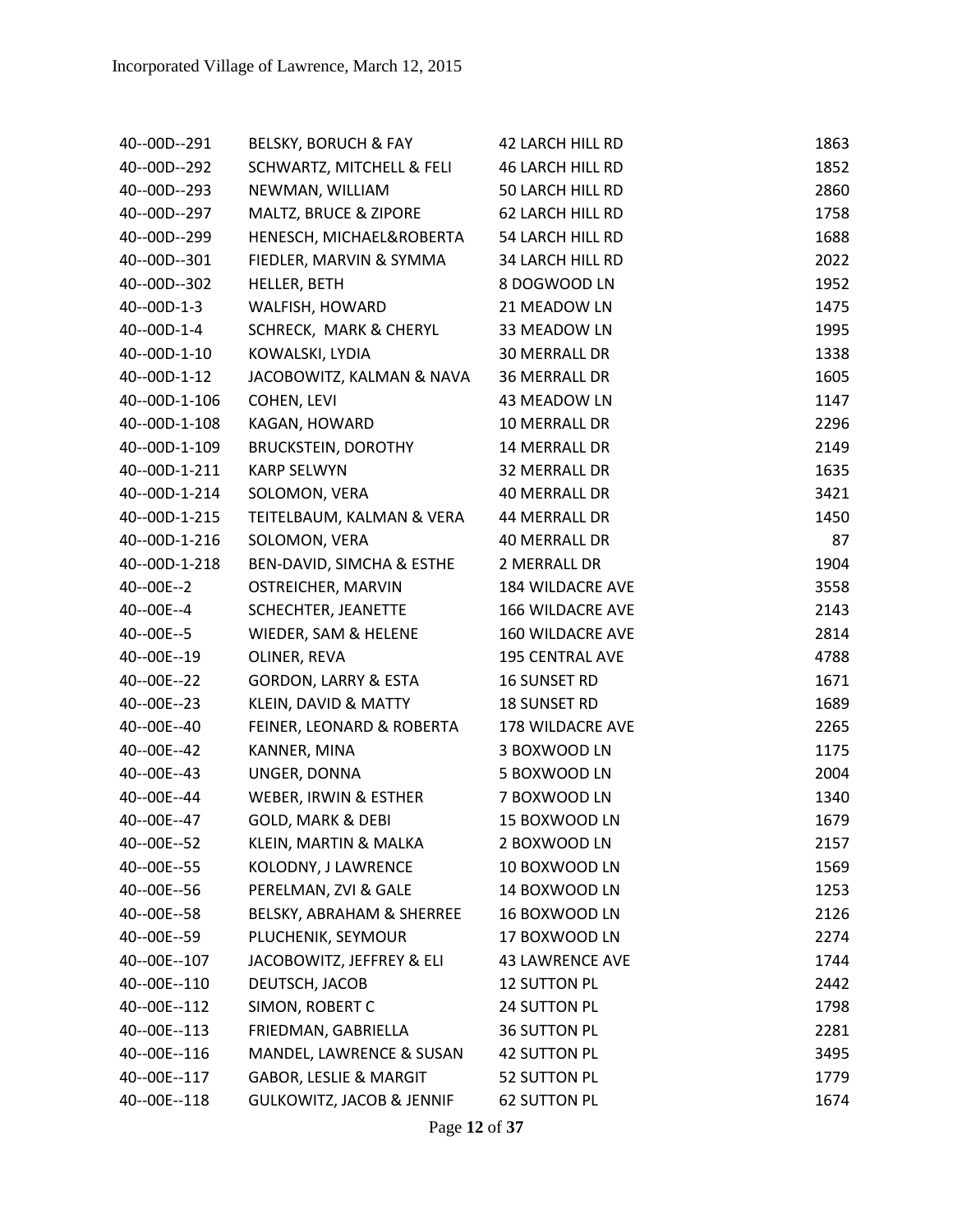| 40--00E--125   | MALEK, DAVID & FANNY                 | 7 SUNSET RD                  | 2090 |
|----------------|--------------------------------------|------------------------------|------|
| 40--00E--127   | JACOBOWITZ, D&C                      | 1 SUNSET RD                  | 3054 |
| 40--00E--129   | ALYESHMERNI, ETAL                    | 172 BROADWAY                 | 1999 |
| 40--00E--130   | KLEIN, M. ETAL                       | 176 BROADWAY                 | 1799 |
| 40--00E--206   | BALSAM, JOEL & DVORAH                | <b>66 SUTTON PL</b>          | 1869 |
| 40--00E--224   | MELMED, YAKOV & HELENE               | 22 SUNSET RD                 | 1839 |
| 40--00E--227   | BRAUNSTEIN, EDWARD & CARO            | 5 SUNSET RD                  | 1615 |
| 40--00E--330   | DASCY, LUCKNER & MARIE               | 74 SUTTON PL                 | 1362 |
| 40--00E--331   | ROTH, LEA                            | 70 SUTTON PL                 | 1503 |
| 40--00E--334   | SONNENBLICK, JOSEPH                  | 145 CENTRAL AVE              | 1685 |
| 40--00E--336   | SAMUELS, MARVIN                      | 6 BOXWOOD LN                 | 2151 |
| 40--00E--346   | 61 LAWRENCE AVE LLC                  | <b>61 LAWRENCE AVE</b>       | 2209 |
| 40--00E--350   | KESTENBAUM, ALIZA                    | 200 WILDACRE AVE             | 2043 |
| 40--00E--352   | <b>BRUCKSTEIN, ROBERT &amp; JUDI</b> | 202 WILDACRE AVE             | 1540 |
| 40--00E--353   | MOSKOWITZ, SAM                       | <b>35 LAWRENCE AVE</b>       | 1706 |
| 40--00G--29    | FORAN, ROBERT & LINDA                | 96 BANNISTER LN              | 3016 |
| 40--00G--33    | STEPPAN, JOHN                        | 92 BANNISTER LN              | 1730 |
| 40--00G--34    | ABRAHAM, ALFRED                      | 94 BANNISTER LN              | 35   |
| 40--00G--38    | LIEBERMAN, HARVEY                    | 110 BARRETT RD               | 2214 |
| 40--00G--39    | SCHWARTZ, NATALIE                    | 100 BARRETT RD               | 4376 |
| 40--00G--41    | ABRAHAM, ALFRED                      | 94 BANNISTER LN              | 3543 |
| 40--00G--42    | PALEY, DONALD & MAXINE               | 120 BARRETT RD               | 1500 |
| 40--00H---1412 | DUBOIS, HELEN                        | 282 EDWARD BENTLEY RD        | 153  |
| 40--00H--4     | DUBOIS, PC&HW                        | 282 EDWARD BENTLEY RD        | 1412 |
| 40--00H--6     | THORNTON, R JAMES & ANN              | 278 ALBERT PL                | 1558 |
| 40--00H--7     | THORNTON, JAMES R                    | 276 ALBERT PL                | 1407 |
| 40--00H--126   | <b>BULKLEY, FRANK &amp; DIANE</b>    | 5 DANIEL COX RD              | 1937 |
| 40--00H--127   | <b>BULKLEY, DIANE</b>                | 5 DANIEL COX RD              | 974  |
| 40--00H--130   | BROYTMAN, GENNADY & IRINA            | 211 CAUSEWAY                 | 3153 |
| 40--00H--410   | <b>KEATING, THOMAS &amp; KAREN</b>   | 262 BERKSHIRE PL             | 1962 |
| 40--00H--413   | CHEN, MINALIE                        | 2 OXFORD PL                  | 2682 |
| 40--00H--714   | LAWRENCE JR, ALFRED N                | 110 BERKSHIRE PL             | 1607 |
| 40--00J---1914 | MADSEN, STEPHEN & REBECCA            | 266 CAUSEWAY                 | 5992 |
| 40--00J---1920 | SHAIKH, AFTAB & FEROZA               | 180 SAGE AVE                 | 3240 |
| 40--00J---1925 | LEONARD III, CHARLES & IL            | 1 OXFORD PL                  | 1332 |
| 40--00J---1926 | LEONARD III, CHARLES & IL            | 1 OXFORD PL                  | 2223 |
| $40 - 00J - 1$ | DALY, DENISE J.                      | 300 VICTORIA PL              | 976  |
| 40--00J--412   | <b>BLACKFORD, LEO &amp; NANCY</b>    | 204 SAGE AVE                 | 1398 |
| 40--00J--422   | <b>HOBBS, FRANKLIN &amp; LINDA</b>   | 279 ALBERT PL                | 2210 |
| 40--00J--905   | <b>ISLE OF WIGHT OWNERS ASSN</b>     | <b>CEDARHURST YACHT CLUB</b> | 3394 |
| 40--068--2     | <b>SCHUSTER, STEPHEN &amp;JUDITH</b> | 122 BROADWAY                 | 1285 |
| 40--068--5     | SOD, PAUL & MATTY                    | 117 RAND PL                  | 1404 |
|                |                                      |                              |      |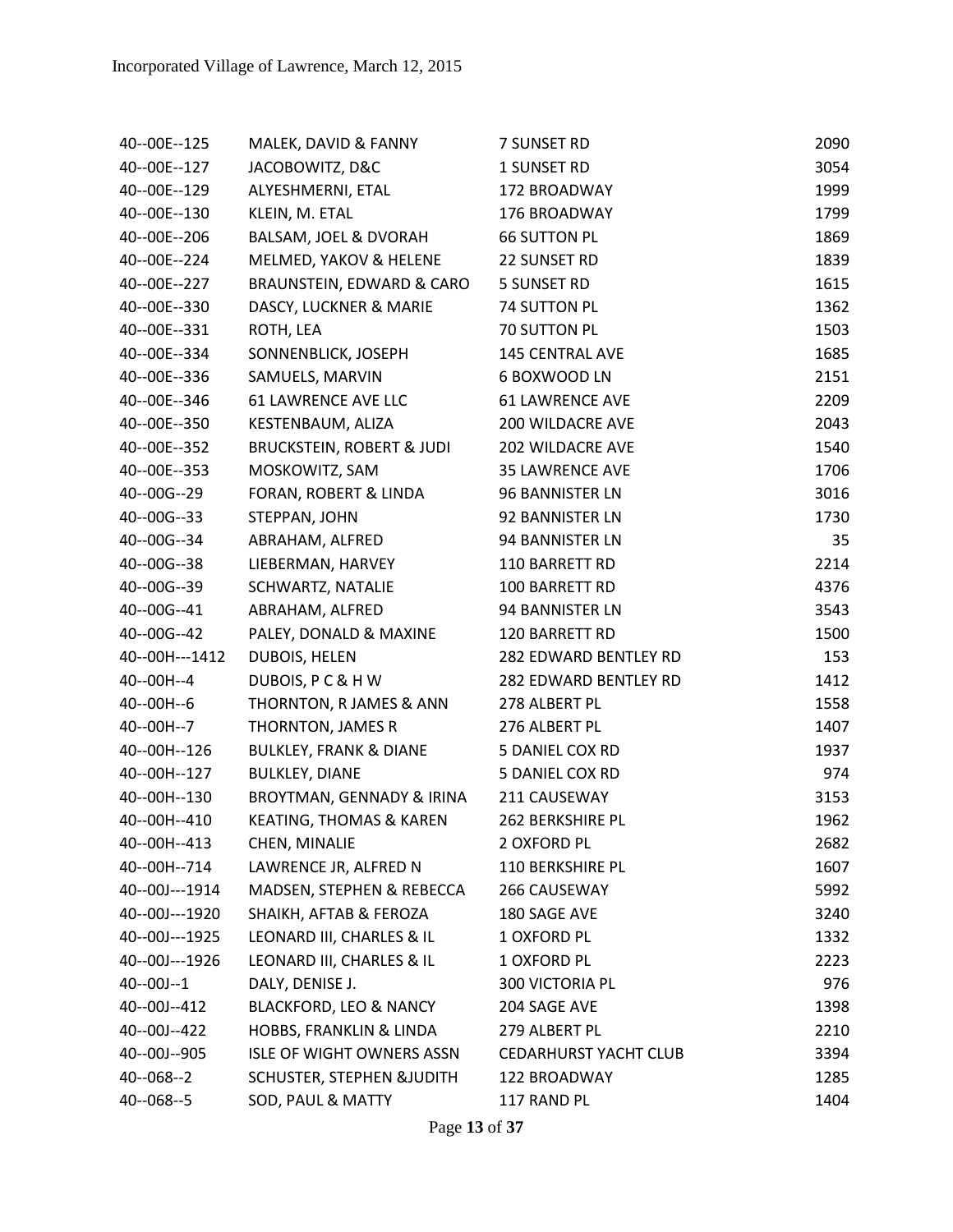| 40--068--6     | BLINDER, NORMAN & JANE RA            | 111 RAND PL             | 1620 |
|----------------|--------------------------------------|-------------------------|------|
| 40--068--104   | SILBER, HARRY & EVA                  | 17 SUTTON PL            | 2684 |
| 40--068--106   | BODNER, IRVING & BRENDA              | <b>1 SUTTON PL</b>      | 1894 |
| 40--068--109   | EISENBERGER, YAKOV & TOBI            | 125 RAND PL             | 2348 |
| 40--068--111   | GABE, CLAIRE C                       | 126 BROADWAY            | 1051 |
| 40--068--112   | MARKOVICH, ARYEH                     | 130 BROADWAY            | 1383 |
| 40--068--115   | LOEB, MICHAEL                        | 121 RAND PL             | 978  |
| 40--068--117   | FLESCHNER, N & CYNTHIA               | 2 LORD AVE              | 1899 |
| 40--068--120   | <b>FUCHS, SHABSE &amp; TOVA</b>      | 18 LORD AVE             | 3503 |
| 40--068--122   | <b>GOLDBERG, PAULETTE</b>            | 9 SUTTON PL             | 1355 |
| 40--084-2-1    | MANDEL, DAVID                        | 32 ROSALIND PL          | 2214 |
| 40--084-2-2    | FUTERSAK, RIVKY                      | 30 ROSALIND PL          | 1753 |
| 40--084-2-3    | 250&255 CENTRAL AVE OWNER            | <b>255 CENTRAL AVE</b>  | 3466 |
| 40--084-2-4    | LAWRENCE 261 APTS CORP               | 261 CENTRAL AVE         | 7361 |
| 40--084-2-6    | <b>FAIRFIELD LAWRENCE LLC</b>        | <b>269 CENTRAL AVE</b>  | 3570 |
| 40--084-2-7    | 284-285 CENTRAL OWNERS CO            | <b>285 CENTRAL AVE</b>  | 9456 |
| 40--084-2-20   | MALEK, MICHAEL & ESTHER              | 28 ROSALIND PL          | 1739 |
| 40--084-2-31   | GINSBURG, HOWARD & JUDI              | 24 ROSALIND PL          | 1371 |
| 40--084-2-41   | JEDWAB, MARILYN                      | 41 ARROWHEAD LN         | 1595 |
| 40--084-2-42   | REICH, STEVEN & TOVA                 | <b>42 ARROWHEAD LN</b>  | 2054 |
| 40--084-2-43   | HABER, DAVID & ESTHER                | 43 ARROWHEAD LN         | 1647 |
| 40--084-2-44   | <b>GOTTLIEB, ELIEZER &amp; LINDA</b> | 44 ARROWHEAD LN         | 1886 |
| 40--084-2-102  | BIRNBAUM, J&R                        | 23 DILLON DR            | 1638 |
| 40--084-2-103  | WEINREB, ROBERT & SARAH              | 25 DILLON DR            | 1512 |
| 40--084-2-104  | KLEIN, A&S                           | 27 DILLON DR            | 1881 |
| 40--084-2-109  | ROSENFELD, DAVID & SIMA              | 33 ARROWHEAD LN         | 1463 |
| 40--084-2-111  | FUCHS, GERTRUDE & BERNARD            | 37 ARROWHEAD LN         | 1623 |
| 40--084-2-115  | VEGH, ELI R. & ROSELIN               | <b>35 ARROWHEAD LN</b>  | 2439 |
| 40--084-2-119  | ABRAMS, LILLIAN                      | 24 DILLON DR            | 1096 |
| 40--084-2-120  | RIZZO, FRANKLIN                      | <b>27 ROCKAWAY TPKE</b> | 983  |
| 40--084-2-121  | ROCKLIN, STEVEN & ILENE              | <b>19 ROCKAWAY TPKE</b> | 785  |
| 40--084-2-122  | WACHS, MARTIN & ANNETTE              | 280 BROADWAY            | 914  |
| 40--084-2-124  | <b>KURK, MITCHELL</b>                | 310 BROADWAY            | 843  |
| $40 - 085 - 1$ | <b>BERKOWITZ, FRANK &amp; BRYNDE</b> | 240 BROADWAY            | 2046 |
| 40--085--20    | LAWRENCE HOUSE OWNERS                | 2 HERRICK DR            | 9411 |
| 40--085--24    | LAWRENCE HOUSE OWNERS                | 1 ROSALIND PL           | 4273 |
| 40--085--29    | SCHWARTZ, SIDNEY                     | <b>6 HERRICK DR</b>     | 1591 |
| 40--085--37    | <b>GERSON, ALAN &amp; WENDY</b>      | 230 BROADWAY            | 1772 |
| 40--085--38    | KRIGSMAN, RONALD & SONYA             | 14 HERRICK DR           | 1725 |
| 40--085--114   | BERGER, ALISA & GERSHON              | 27 ROSALIND PL          | 1678 |
| 40--089--5     | ROTH, MEIR & MIRIAM                  | 1049 NEW MCNEIL AVE     | 1806 |
| 40--089--6     | <b>BOBKER, AVI &amp; BETTY</b>       | 1039 NEW MCNEIL AVE     | 1529 |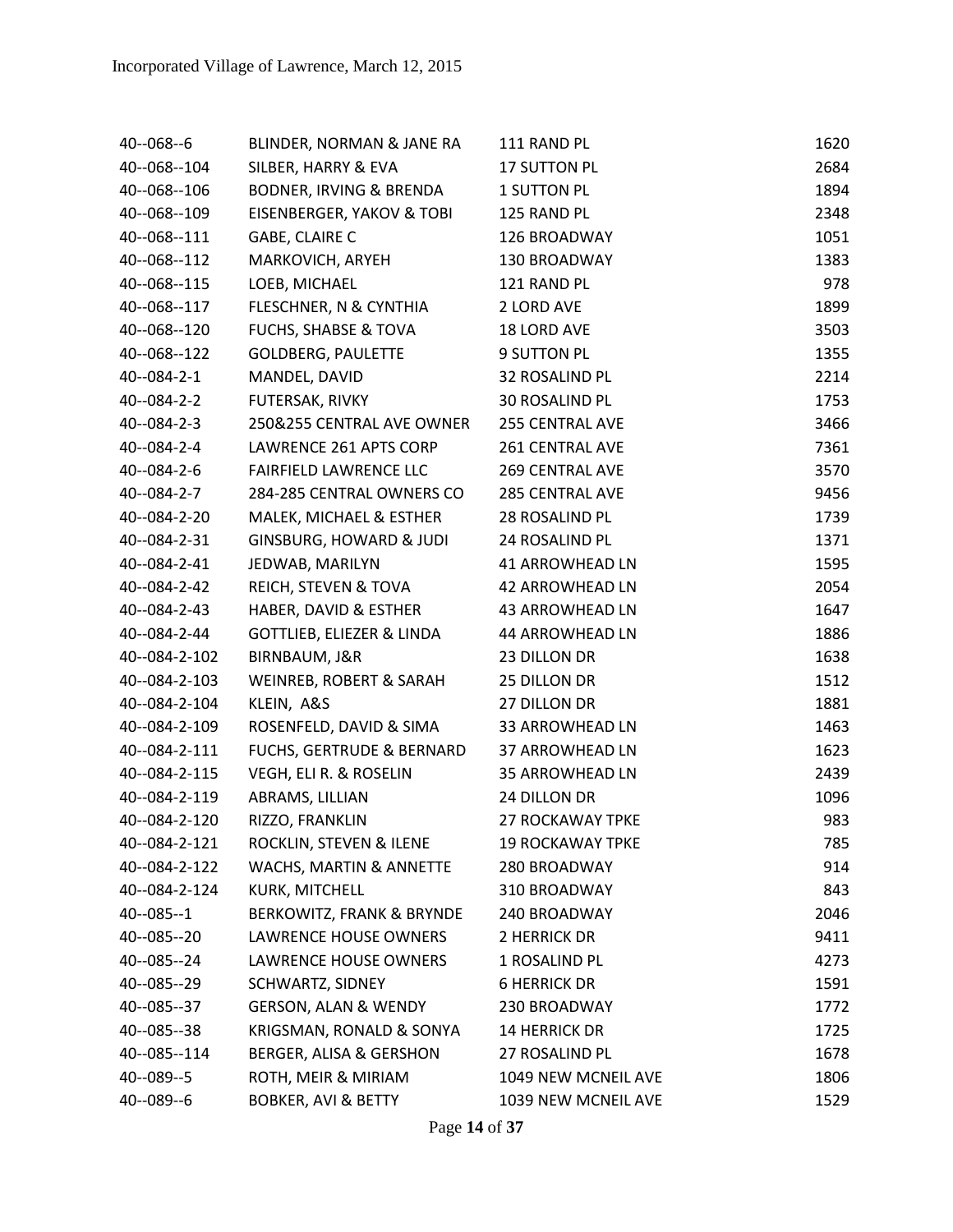| 40--089--7     | HERZKA, CHARLES H.                  | 1029 NEW MCNEIL AVE    | 1371 |
|----------------|-------------------------------------|------------------------|------|
| 40--089--102   | ARYEH, ELAZAR                       | 1057 NEW MCNEIL AVE    | 1544 |
| 40--089--103   | ARYEH, MOUSSA & SARA                | 1055 NEW MCNEIL AVE    | 1771 |
| 40--089--109   | APPELBAUM, AARON                    | 1009 NEW MCNEIL AVE    | 1230 |
| 40--090--10    | <b>SCHLAM, STEVEN</b>               | 140 FULTON ST          | 1205 |
| 40--090--23    | WILAMOWSKY, ZVI                     | 174 CENTRAL AVE        | 2848 |
| 40--090--27    | HAAS, ADRIAN & RACHEL               | 119 LAUREL LN          | 1606 |
| 40--090--28    | MALTZ, SETH & LISA                  | 123 LAUREL LN          | 1349 |
| 40--090--29    | FARBER, ABRAHAM                     | 127 LAUREL LN          | 1340 |
| $40 - 091 - 1$ | FUCHS, HANNAH                       | 101 FULTON STREET      | 6543 |
| 40--092--118   | RUBEL, STEVEN & HEDY                | 125 WINCHESTER PL      | 1761 |
| 40--092--218   | LAZAR, ALAN & MIRIAM                | 120 RICHMOND PL        | 1862 |
| 40--092--220   | NUSSBAUM, YOSEF & ZAHAVA            | 124 RICHMOND PL        | 1257 |
| 40--092--221   | TWERSKY, SHLOMO & HEDY              | 126 RICHMOND PL        | 1165 |
| 40--092--719   | ALTER, STEVEN & TAMARA              | 126 CENTRAL AVE        | 1845 |
| 40--093--24    | KLOTZ, HENRY & NANCY                | 110 CENTRAL AVE        | 1856 |
| 40--093--25    | SHAPIRO, MERWIN                     | 125 RICHMOND PL        | 1512 |
| 40--093--26    | JACOBOWITZ, HADASSA                 | 131 RICHMOND PL        | 1825 |
| 40--094--104   | WEINSTOCK, YEHUDA&SHOSHAN           | 110 CUMBERLAND PL      | 963  |
| 40--094--107   | <b>ISAACSON, ERNEST &amp; SARA</b>  | 118 CUMBERLAND PL      | 1311 |
| 40--094--109   | EHRENBERG, IRA & DEBRA              | 124 CUMBERLAND PL      | 1128 |
| 40--094--210   | SARLES, JOANNA                      | 102 CUMBERLAND PL      | 1049 |
| 40--096--7     | <b>BASHEVKIN, MICHAEL &amp; JOY</b> | 91 LORD AVE            | 1467 |
| 40--096--235   | HALPERN, MEYER & SHARON             | 109 LORD AVE           | 2097 |
| 40--096--238   | EDELSTEIN, JOEL & SANDRA            | 119 LORD AVE           | 2673 |
| 40--097--21    | ROSENBACH, C&N                      | 104 HARDS LN           | 1447 |
| 40--097--23    | USHER, YURI & GAIL                  | 114 HARDS LN           | 1766 |
| 40--097--24    | BERNSTEIN, MICHAEL & ROSE           | 120 HARDS LN           | 1666 |
| 40--097--25    | SAMBROWSKY, RUTH                    | 128 HARDS LN           | 1276 |
| 40--097--26    | KAUFMAN, PEARL                      | 130 HARDS LN           | 1344 |
| 40--097--27    | MERMELSTEIN, HARVEY & ERR           | 132 HARDS LN           | 1519 |
| 40--097--37    | JACOBOWITZ, MICHAEL & ELI           | 72 LORD AVE            | 1545 |
| 40--097--44    | COHEN, JACOB & DIAMARTINA           | 1 HOLLY LN             | 1327 |
| 40--097--45    | PILL, IRWIN & RACHEL                | <b>5 HOLLY LN</b>      | 1701 |
| 40--097--46    | DIAMOND, EZRIEL & CAROLYN           | 7 HOLLY LN             | 1869 |
| 40--097--50    | SILVERMAN, JUDITH                   | <b>127 CENTRAL AVE</b> | 1634 |
| 40--097--52    | BERNSTEIN, SJ & D                   | <b>69 SUTTON PL</b>    | 1573 |
| 40--097--54    | GROSSMAN, ISAAC & BARBARA           | 131 CENTRAL AVE        | 1329 |
| 40--097--120   | YARMACK, JOEL                       | 111 CENTRAL AVE        | 1389 |
| 40--097--128   | <b>CONG SHAARAY TEFILA</b>          | 138 HARDS LN           | 1672 |
| 40--097--130   | ADLER, THOMAS                       | 140 HARDS LN           | 1565 |
| 40--097--233   | SCHWARTZ, CARMI                     | 101 CENTRAL AVE        | 1719 |
|                |                                     |                        |      |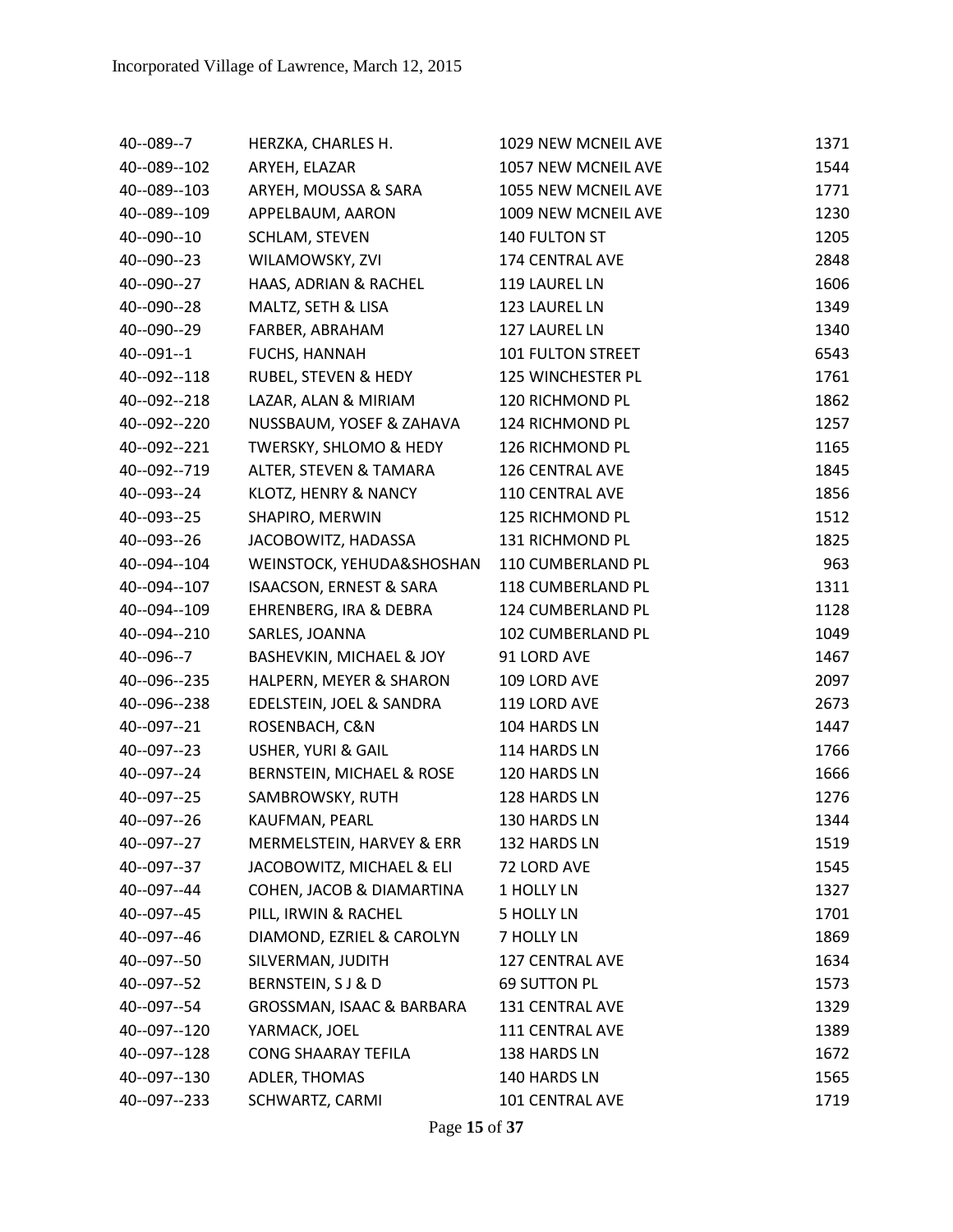| 40--097--234       | <b>BOBKER, ELI &amp; NICOLE</b>     | 2 HOLLY LN              | 1970 |
|--------------------|-------------------------------------|-------------------------|------|
| 40--097--236       | KRASNOW, JOEL & SARA                | 10 HOLLY LN             | 1595 |
| 40--097--238       | RUBIN, ROSITA                       | <b>6 HOLLY LN</b>       | 1287 |
| 40--098--1         | ROSENMAN, LEAH & BRIAN H            | 35 SUTTON PL            | 3203 |
| 40--098--12        | HOLLANDER, GERALD & BARBA           | 133 HARDS LN            | 1397 |
| 40--098--15        | ROTHENBERG, LINDA                   | 123 HARDS LN            | 1635 |
| 40--098--18        | KANNER, LOUIS                       | 115 HARDS LN            | 1364 |
| 40--098--108       | PLAUT, MORRIS & CECILIA             | 28 LORD AVE             | 1763 |
| 40--098--109       | GANZ, JOEL & AVIVA                  | 112 RAND PL             | 3382 |
| 40--098--112       | ROTH, MARILYN                       | 126 RAND PL             | 1214 |
| 40--098--113       | BIDERMAN, ARI & DAPHNA              | 130 RAND PL             | 1759 |
| 40--100-1-83       | BLUM, ELIEZER & SHIRA               | 40 LISMORE RD           | 1401 |
| 40--100-1-86       | BIEGELEISEN, ALAN & DVORA           | 46 LISMORE RD           | 2325 |
| 40--100-1-89       | BERGMAN, SAMUEL & SARAH             | 52 LISMORE RD           | 1376 |
| 40--100-1-92       | KEILSON, YAIR & MILKA               | 55 LORD AVE             | 3837 |
| 40--100-1-257      | ROSENFIELD, LEAH M                  | 41 LORD AVE             | 1600 |
| 40--100-1-360      | RABINOWITZ, ESTHER                  | <b>5 ANDOVER LN</b>     | 1678 |
| $40 - 101 - 1 - 1$ | KRAMER, MORTON & MIRIAM             | <b>10 WENTWORTH PL</b>  | 1309 |
| 40--101-1-2        | NADATA, BRIAN & NAOMI               | 39 STEVENS PL           | 1276 |
| $40 - 101 - 1 - 4$ | SCHULDER, DAVID & SUSAN             | <b>6 WENTWORTH PL</b>   | 1349 |
| $40 - 101 - 1 - 6$ | LERER, BLANCHE                      | 2 WENTWORTH PL          | 1285 |
| 40--101-1-52       | SALAMON, JACOB B                    | 37 LISMORE RD           | 2077 |
| 40--101-1-73       | ADLER, DEBRA                        | 44 BROADWAY             | 2359 |
| 40--101-1-101      | HOROWITZ, JOSEPH & NORA             | 42 STEVENS PL           | 1916 |
| 40--101-1-102      | THE BARBARA JOSEPH TRUST            | 25 LORD AVE             | 1384 |
| 40--101-1-104      | FELDER, MIRIAM                      | 15 LORD AVE             | 1382 |
| 40--101-1-105      | <b>BECKER, JACOB &amp; ELINOR</b>   | 11 LORD AVE             | 1426 |
| 40--101-1-106      | BLUMENTHAL, SAMUEL & MELA           | 7 LORD AVE              | 1418 |
| 40--101-1-107      | GOLOMBECK, HYMAN                    | 1 LORD AVE              | 1388 |
| 40--101-1-108      | AVNER, GEORGE W                     | 60 BROADWAY             | 1628 |
| 40--101-1-109      | <b>COHEN, HARRIS &amp; ZIPORA</b>   | <b>43 STEVENS PL</b>    | 1339 |
| 40--101-1-110      | FELLER, NATHANIEL & DEENA           | 50 BROADWAY             | 1313 |
| 40--101-1-205      | <b>BLAVIS, DAVID &amp; ROCHELLE</b> | <b>40 STEVENS PL</b>    | 2264 |
| 40--101-1-358      | SPORN, BENJAMIN & NANCY             | 49 LISMORE RD           | 1524 |
| $40 - 103 - 1$     | PELCOVITZ, NACHUM & ALCHI           | 183 WILDACRE AVE        | 1890 |
| $40 - 103 - 7$     | URBACH, DAVID & MIRIAM              | 178 BROADWAY            | 2011 |
| $40 - 103 - 8$     | <b>BLAIVAS, NATHAN &amp; SALLY</b>  | 198 BROADWAY            | 1480 |
| 40--103--10        | SHAPIRO, PHILIP & JUDITH            | <b>11 LAWRENCE AVE</b>  | 2790 |
| $40 - 103 - 12$    | SMITH, MORRIS & DEVORA              | <b>195 WILDACRE AVE</b> | 2094 |
| $40 - 103 - 13$    | <b>BLUMKIN, MARCUS &amp; DORIS</b>  | 190 BROADWAY            | 1493 |
| $40 - 103 - 16$    | FRIEDMAN, ABRAHAM & CHANIE          | 184 BROADWAY            | 1674 |
| 40--106--39        | KOHN, S&A ETAL                      | <b>38 DOUGHTY BLVD</b>  | 604  |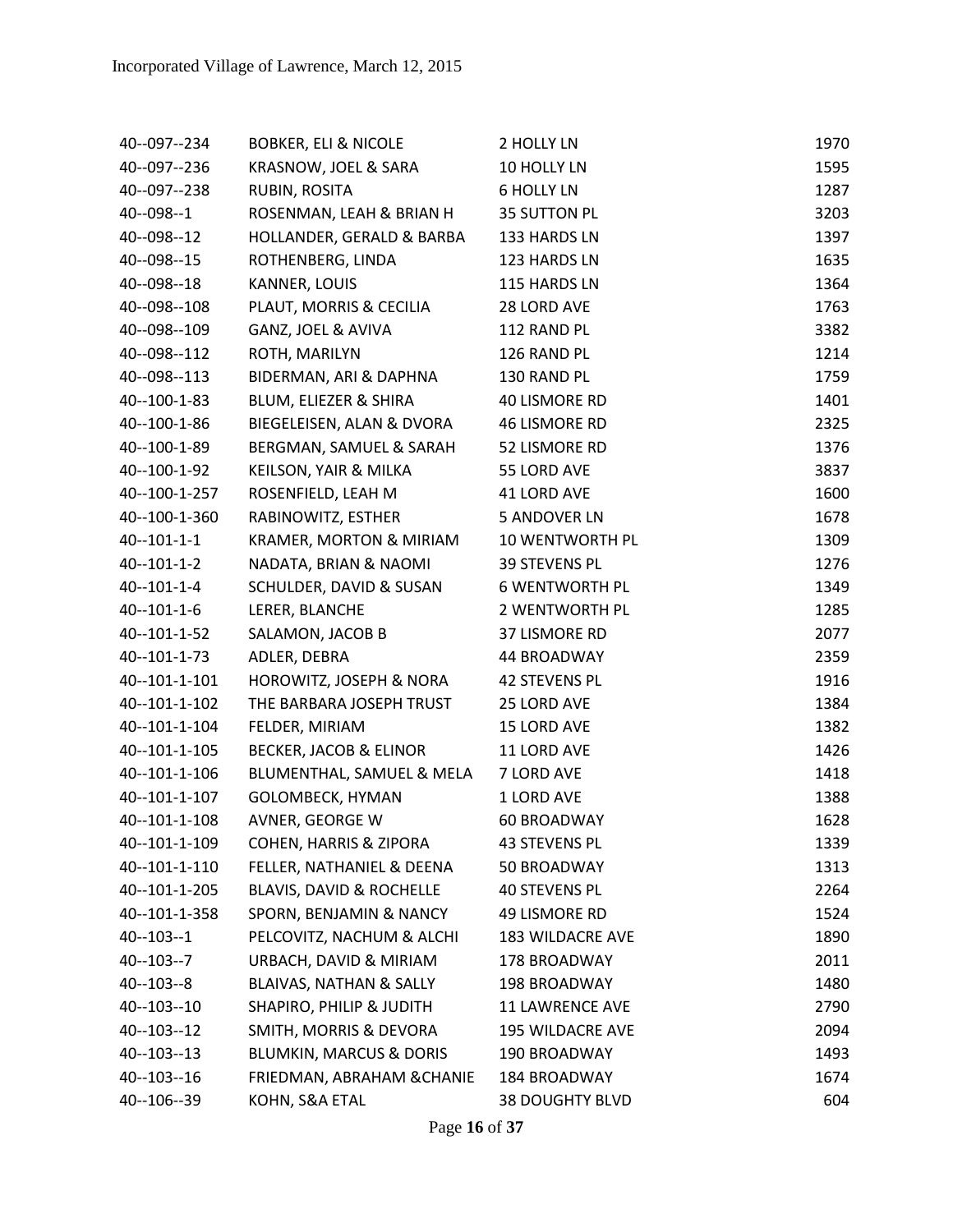| 40--106--41     | <b>GORDON, RICHARD &amp; SARAH</b>  | <b>36 DOUGHTY BLVD</b> | 353  |
|-----------------|-------------------------------------|------------------------|------|
| 40--106--46     | MARCHUCK, SCOTT & DEBORAH           | <b>32 DOUGHTY BLVD</b> | 1229 |
| 40--106--48     | SCHREIBER, JOEL                     | <b>818 CENTRAL AVE</b> | 1042 |
| 40--107--19     | FEURST, JUDITH                      | 1239 DOUGHTY BLVD      | 698  |
| 40--107--21     | SIEGEL, PAULINE                     | 815 CENTRAL AVE        | 865  |
| 40--107--23     | KATZ, SHLOMO                        | 1217 DOUGHTY BLVD      | 759  |
| $40 - 108 - 1$  | GOTTESMAN, DAVID & SYLVIA           | 1113 DOUGHTY BLVD      | 1463 |
| 40--108--3      | DAVIS, SUSAN                        | 1105 DOUGHTY BLVD      | 866  |
| 40--108--7      | <b>CHUTTER, MARTIN &amp; MARCIA</b> | 1121 DOUGHTY BLVD      | 1181 |
| 40--108--8      | SPIELMAN, BERTHA                    | 1125 DOUGHTY BLVD      | 1101 |
| 40--108--9      | HULKOWER, JUDAH & JUDITH            | 1129 DOUGHTY BLVD      | 954  |
| 40--108--10     | RUBIN, EPHRAIM F                    | 1135 DOUGHTY BLVD      | 1079 |
| 40--109--18     | KATLOWITZ, LEVI & SHARI             | 1058 NEW MCNEIL AVE    | 1997 |
| 40--109--31     | SCHWAB, DAVID & SHARON              | 1056 NEW MCNEIL AVE    | 1634 |
| 40--109--32     | REICH, SHLOMO & ADINA               | 1054 NEW MCNEIL AVE    | 3395 |
| 40--109--35     | MEYERS, FLORENCE                    | 1030 NEW MCNEIL AVE    | 1626 |
| 40--109--36     | PALMER, JAY & RACHEL                | 1020 NEW MCNEIL AVE    | 1656 |
| 40--110--5      | ALBUCKER, JASON & TINA              | 230 OCEAN AVE          | 1562 |
| $40 - 110 - 6$  | SHECHTER, JAIME                     | 220 OCEAN AVE          | 1931 |
| 40--110--7      | LEVI, LINDA QPRT                    | 190 POND XING          | 1989 |
| 40--110--9      | AMAR, YOSSEF & ZIONA                | 200 OCEAN AVE          | 2497 |
| 40--110--19     | KATZ, SHERRY                        | 170 POND XING          | 3974 |
| 40--110--20     | PARKOFF, RICHARD A                  | 245 BARRETT RD         | 3001 |
| 40--110--22     | GREENFIELD, BARRY & SHARO           | 231 BARRETT RD         | 2976 |
| 40--110--23     | ROWLEY, FRANCINE                    | 180 POND XING          | 2224 |
| 40--110--27     | SCHWARTZ, RACHEL                    | 160 POND XING          | 2200 |
| 40--110--28     | PARKOFF, ADAM LAWRENCE              | 251 BARRETT RD         | 1556 |
| 40--110--30     | LIPTON, HERRICK                     | 185 CAUSEWAY           | 1592 |
| 40--110--33     | ARLENE STEVENS TRUST                | 260 OCEAN AVE          | 1711 |
| 40--110--34     | LAND, GRACE R                       | 268 OCEAN AVE          | 1691 |
| 40--110--35     | RAMEK, JOSEPH & NAVA                | 240 OCEAN AVE          | 2076 |
| $40 - 111 - 1$  | RUDENSKY, MICHAEL& DEBBIE           | 239 OCEAN AVE          | 3323 |
| 40--111--9      | SIEGEL, BARBARA                     | 233 OCEAN AVE          | 2522 |
| $40 - 111 - 13$ | PERSILY, JEFFREY & JOYCE            | 220 CAUSEWAY           | 3420 |
| $40 - 111 - 14$ | <b>BARUCH, SHLOMO &amp; DEBRA</b>   | 218 CAUSEWAY           | 3489 |
| 40--111--302    | <b>BERKE, HOWARD &amp; CORRINE</b>  | 246 CAUSEWAY           | 2201 |
| 40--111--402    | KATHERINE O. MACLEAN TRUS           | 240 CAUSEWAY           | 3168 |
| 40--111--403    | YOUNG, ROBERTA                      | 227 OCEAN AVE          | 2850 |
| 40--111--404    | LABATON, EDWARD & LAURA             | 175 OCEAN AVE          | 2300 |
| 40--112--19     | MANDEL, SHLOMO                      | 340 POND XING          | 2887 |
| 40--112--21     | KAVARSKY, MARK & JOAN               | 145 CLINTON RD         | 1607 |
| 40--112--23     | PASSMORE, C.                        | 111 BARRETT RD         | 2709 |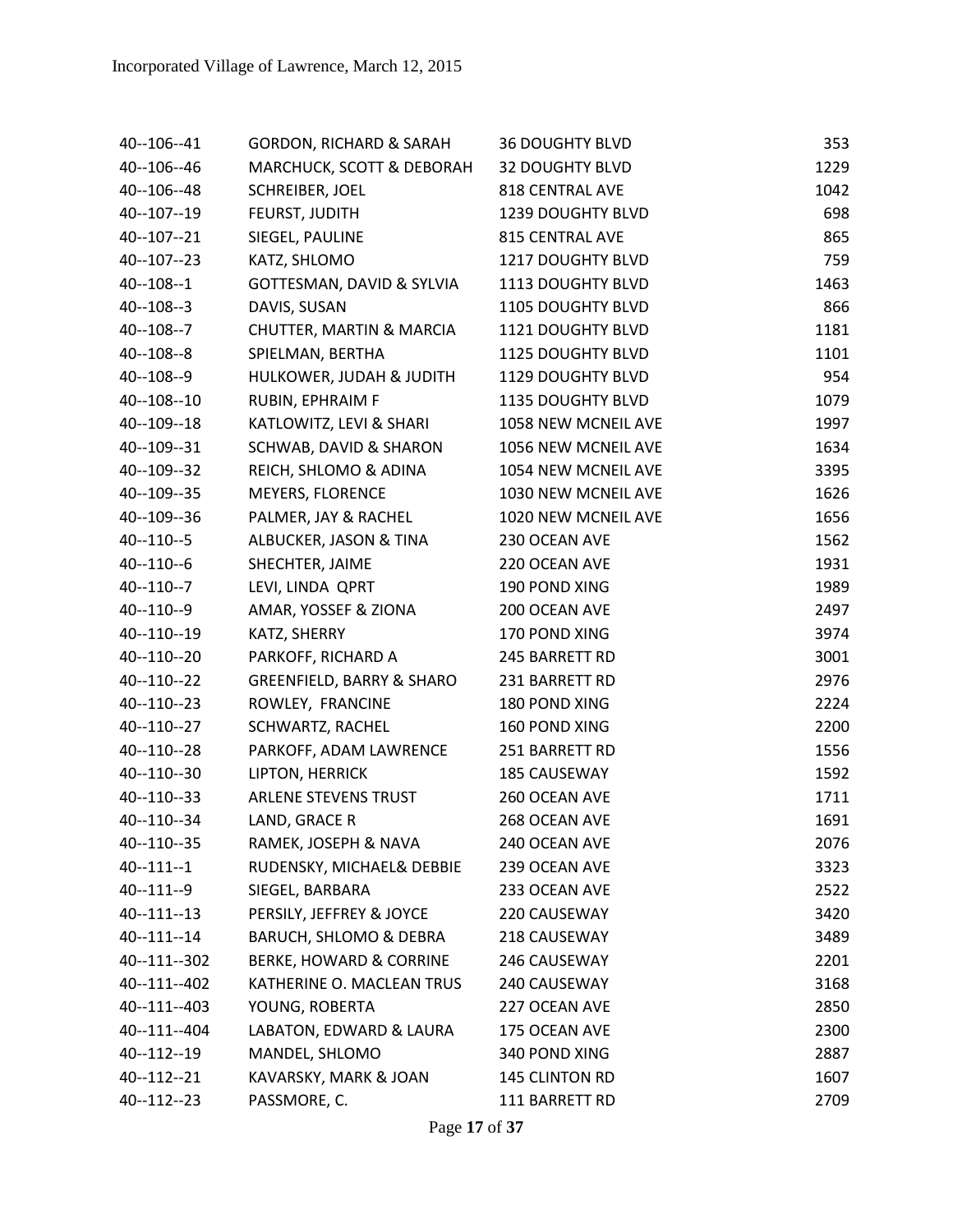| 40--112--24     | FRIEDMAN, ELAINE                  | 123 BARRETT RD         | 2776 |
|-----------------|-----------------------------------|------------------------|------|
| 40--113--5      | FELDER, JOSEPH & JANET            | 105 BARRETT RD         | 2949 |
| $40 - 113 - 8$  | VAHID, MEHRNAZ                    | 240 POND XING          | 2241 |
| $40 - 113 - 11$ | HENRY, WILLIAM                    | 120 OCEAN AVE          | 4103 |
| 40--113--18     | SHAPIRO, MARK                     | 125 BARRETT RD         | 2736 |
| 40--117--9      | WILSON, LYNN                      | 272 VICTORIA PL        | 1237 |
| 40--117--10     | DON M. WILSON, III REV TR         | 120 ALBERT PL          | 1237 |
| 40--117--28     | WARREN, MICHELLE & LUTHER         | 268 VICTORIA PL        | 1452 |
| 40--117--106    | LYNN S. WILSON REV TRUST          | 1 ALBERT PL            | 1531 |
| 40--117--121    | WILSON, DON & LYNN                | 272 VICTORIA PL        | 1667 |
| $40 - 119 - 1$  | GATELEY, GREGORY                  | 264 CAUSEWAY           | 1363 |
| 40--119--6      | BOWDEN JR, WILLIAM                | 265 SAGE AVE           | 1663 |
| 40--121--203    | WILSON, DON M. III                | 281 EDWARD BENTLEY RD  | 3250 |
| 40--169--50     | QUINN, GREGORY NANCY              | 70 BEACH 2ND ST        | 1100 |
| 40--176--111    | SINGER, ELLIOTT & RENEE           | 10 BEECHWOOD DR        | 1989 |
| 40--176--206    | HERZBERG, MARTIN & ZIPORA         | <b>30 WESTOVER PL</b>  | 1502 |
| 40--176--207    | SCHLUSSEL, KENDRA                 | 24 WESTOVER PL         | 1099 |
| 40--176--208    | GROSS, BARRY&SHARON               | <b>20 WESTOVER PL</b>  | 1475 |
| 40--176--210    | KATZ, MAURICE & LEAH              | 35 BROADWAY            | 1213 |
| 40--176--213    | KATZ, SHLOMO & DEBORAH            | 14 BEECHWOOD DR        | 1149 |
| 40--176--214    | ROSENBERG, RUBIN & SUSAN          | 8 BEECHWOOD DR         | 2409 |
| 40--176--219    | SPECTOR, DANIEL & EILEEN          | 32 BEECHWOOD DR        | 1201 |
| 40--176--220    | ROSENWALD FAMILY TRUST            | <b>6 FOREST LN</b>     | 3388 |
| 40--176--223    | <b>BRECHER, DAVID</b>             | 26 BEECHWOOD DR        | 1477 |
| 40--176--226    | <b>GROSS, BARRY &amp; SHARON</b>  | <b>4 FOREST LN</b>     | 1330 |
| 40--176--228    | LOBELL, J, AS TRUSTEE             | <b>10 FOREST LN</b>    | 1653 |
| 40--176--317    | LOWY, DAVID & ROSLYN              | 24 BEECHWOOD DR        | 3569 |
| 40--176--331    | STEINBERG, JOEL & TOBY            | 16 LAKESIDE DR W       | 1746 |
| 40--176--333    | HAGLER, RICHARD & SHERI           | 16 WESTOVER PL         | 1682 |
| 40--176--334    | <b>MARTON, FREDDIE &amp; LORI</b> | 2 FOREST LN            | 3548 |
| $40 - 177 - 1$  | RENOV, RUKI                       | 9 BEECHWOOD DR         | 3795 |
| $40 - 177 - 4$  | STAHLER, ESTHER                   | 17 BEECHWOOD DR        | 4620 |
| $40 - 177 - 6$  | PERLYSKY, IRWIN                   | 2 LAKESIDE DR W        | 2637 |
| $40 - 177 - 7$  | SCHICK, MICHAEL & CHERYL          | 7 BEECHWOOD DR         | 1994 |
| 40--177--9      | <b>ESTHER STAHLER RESIDENCE</b>   | 10 LAKESIDE DR W       | 874  |
| $40 - 177 - 12$ | STIEGLITZ, SARA                   | 15 BEECHWOOD DR        | 1540 |
| $40 - 177 - 13$ | STAHLER, ESTHER                   | 10 LAKESIDE DR W       | 177  |
| 40--177--214    | METZ, DENNIS & RACHEL             | <b>6 LAKESIDE DR W</b> | 2087 |
| 40--179-2-4     | LIFSCHUTZ, MIRIAM                 | <b>6 REGENT DR</b>     | 1658 |
| 40--179-2-8     | JOANNE BANE 2012 FAMILY T         | <b>60 LAWRENCE AVE</b> | 1993 |
| 40--179-2-10    | <b>GLUCK, DORA</b>                | <b>8 REGENT DR</b>     | 2078 |
| 40--179-2-11    | RUZOHORSKY, PETER                 | 20 WEDGEWOOD LN        | 2672 |
|                 |                                   |                        |      |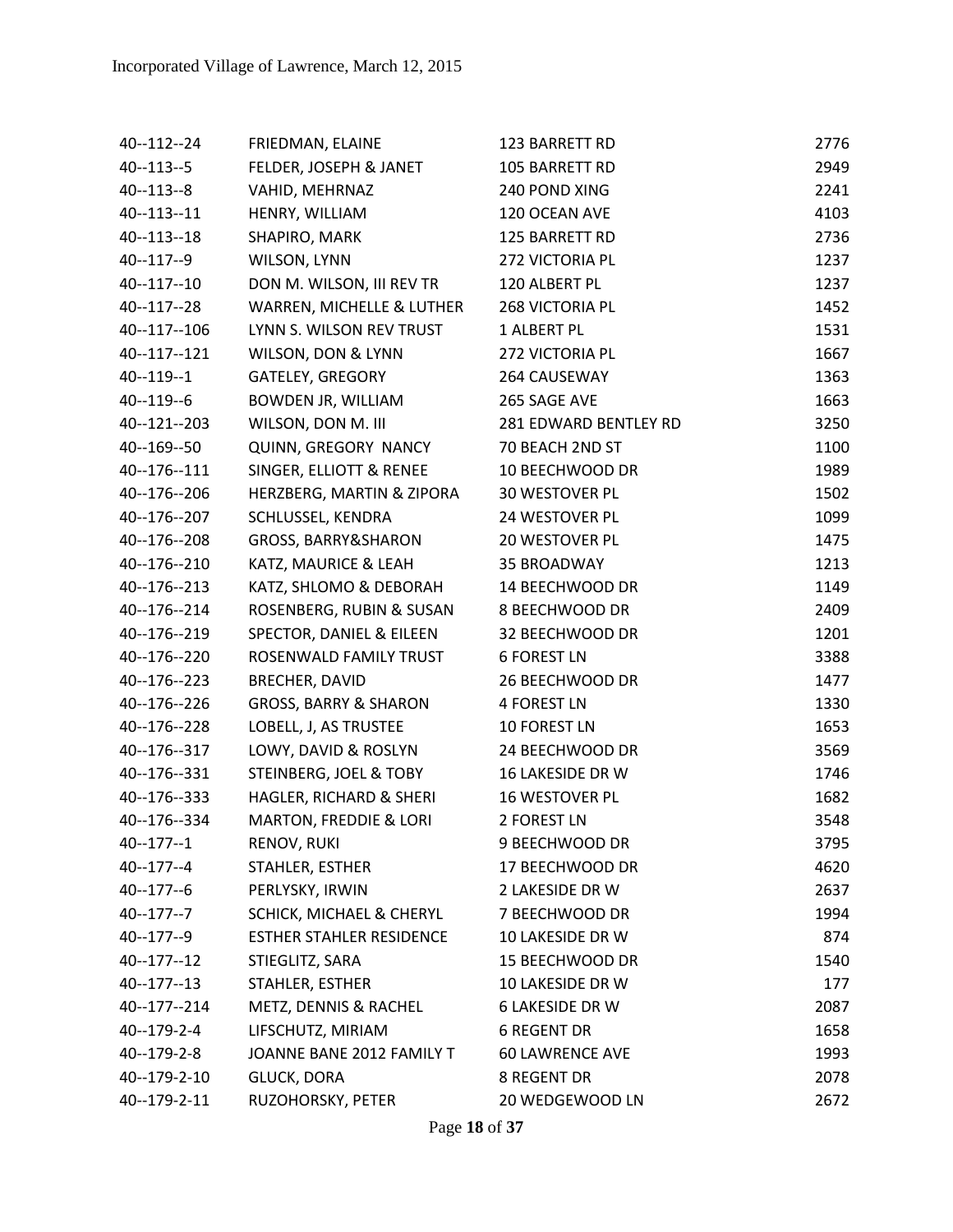| 40--179-2-301  | RAUCHWERGER, ISAACK & HEL | <b>80 LAWRENCE AVE</b> | 1602 |
|----------------|---------------------------|------------------------|------|
| 40--179-3-5    | JAFFA, CHAVE              | 5 WEDGEWOOD LN         | 1661 |
| 40--179-3-6    | YAISH, YAIR & HEDDY       | 7 HERRICK DR           | 1987 |
| 40--179-3-9    | TIGER, LOUIS H            | 4 REGENT DR            | 1727 |
| 40--179-3-11   | BERKOWITZ, STEVEN         | 2 REGENT DR            | 2391 |
| 40--179-3-105  | WEINSTOCK, ABRAHAM & ELIA | 5 HERRICK DR           | 2172 |
| 40--179-3-109  | FELDMAN, MORRIS & LINDA   | 35 WEDGEWOOD LN        | 2809 |
| $40 - 180 - 1$ | KATZ, ISRAEL & ISABELLE   | 1 REGENT DR            | 1880 |
| 40--180--3     | FREIDMAN, CHANA LEAH      | 218 BROADWAY           | 6935 |
| 40--180--4     | WILDES, JEROME            | 222 BROADWAY           | 1427 |
| 40--180--6     | COHEN, MATTHEW & EILEEN   | 5 REGENT DR            | 2187 |
| 40--180--8     | SCHREIBER, B. DAVID       | 3 REGENT DR            | 1913 |
| 40--180--10    | SCHWARTZ, ISAAC & TOVA    | 11 WEDGEWOOD LN        | 1860 |
| 40--180--13    | FRIEDMAN, DAVID & KAREN   | 11 REGENT DR           | 1772 |
| 40--180--14    | RUBIN, ALLEN & JUDITH     | 7 REGENT DR            | 1848 |
| 40--180--15    | SOHN, RISHA               | 9 REGENT DR            | 1665 |
| 40--180--25    | HOROWITZ, E&F             | 200 BROADWAY           | 1778 |
| 40--180--28    | MILCH, BERNARD            | 14 WEDGEWOOD LN        | 2923 |
| 40--180--109   | SCHONKOPF, A LBERT & TOVA | 10 WEDGEWOOD LN        | 3960 |
| 40--180--405   | FREUNDLICH, HOWARD & SUSA | 18 WEDGEWOOD LN        | 1988 |
| 40--180--605   | WOLOWITZ, MARILYN         | 202 BROADWAY           | 1929 |
| 40--180--705   | KAPPEL, SIMON & SHIRLEY   | 204 BROADWAY           | 1798 |
| 40--180--905   | ELEFANT, BERNARD          | 210 BROADWAY           | 1591 |
| 40--180--906   | KALATSKY, SHIMON & JUDI   | 56 LAWRENCE AVE        | 1539 |
| 40--181-1-1    | DAVIES, SAM & INGRID      | 2 MANOR LN             | 1908 |
| 40--181-1-2    | ROSENBERG, DAVID & VERA   | <b>6 MANOR LN</b>      | 2280 |
| 40--181-1-6    | HUBERFELD, LAURA          | 15 MANOR LN            | 7116 |
| 40--181-1-8    | NEUBERG, DAVID & MALKIE   | 7 MANOR LN             | 2781 |
| 40--181-1-16   | MARGULES, GERTRUDE        | 21 MANOR LN            | 2922 |
| 40--181-1-104  | HAMMERMAN, SARAH          | 14 MANOR LN            | 2248 |
| 40--181-1-107  | KESTENBAUM, JAY & ANDREA  | 11 MANOR LN            | 4356 |
| 40--181-2-4    | TAUB, JAY & MIRIAM        | 59 CAUSEWAY            | 2203 |
| 40--181-2-31   | KOENIGSBERG, SEYMOUR & RH | 33 CAUSEWAY            | 1182 |
| 40--181-2-35   | LEVINE, MICHAEL & JUDITH  | 25 CAUSEWAY            | 1468 |
| 40--181-2-39   | KEVELSON, ROCHELLE STERN  | 21 CAUSEWAY            | 1130 |
| 40--181-2-45   | OBERLANDER, NORMA         | <b>42 HERRICK DR</b>   | 1475 |
| 40--181-2-47   | LOEWENSTEIN, JOEL & CLAUD | <b>40 HERRICK DR</b>   | 1580 |
| 40--181-2-62   | WEG, IRA & SUSAN          | <b>32 HERRICK DR</b>   | 1620 |
| 40--181-2-65   | SAMUELS, ESTHER           | <b>30 HERRICK DR</b>   | 1735 |
| 40--181-2-79   | GOLDNER, SUSAN            | 22 HERRICK DR          | 3839 |
| 40--181-2-83   | SOD, YAAKOV & LEAH        | <b>20 HERRICK DR</b>   | 1871 |
| 40--181-2-86   | EISIG, DAVID & SHIFRA     | <b>43 HERRICK DR</b>   | 2021 |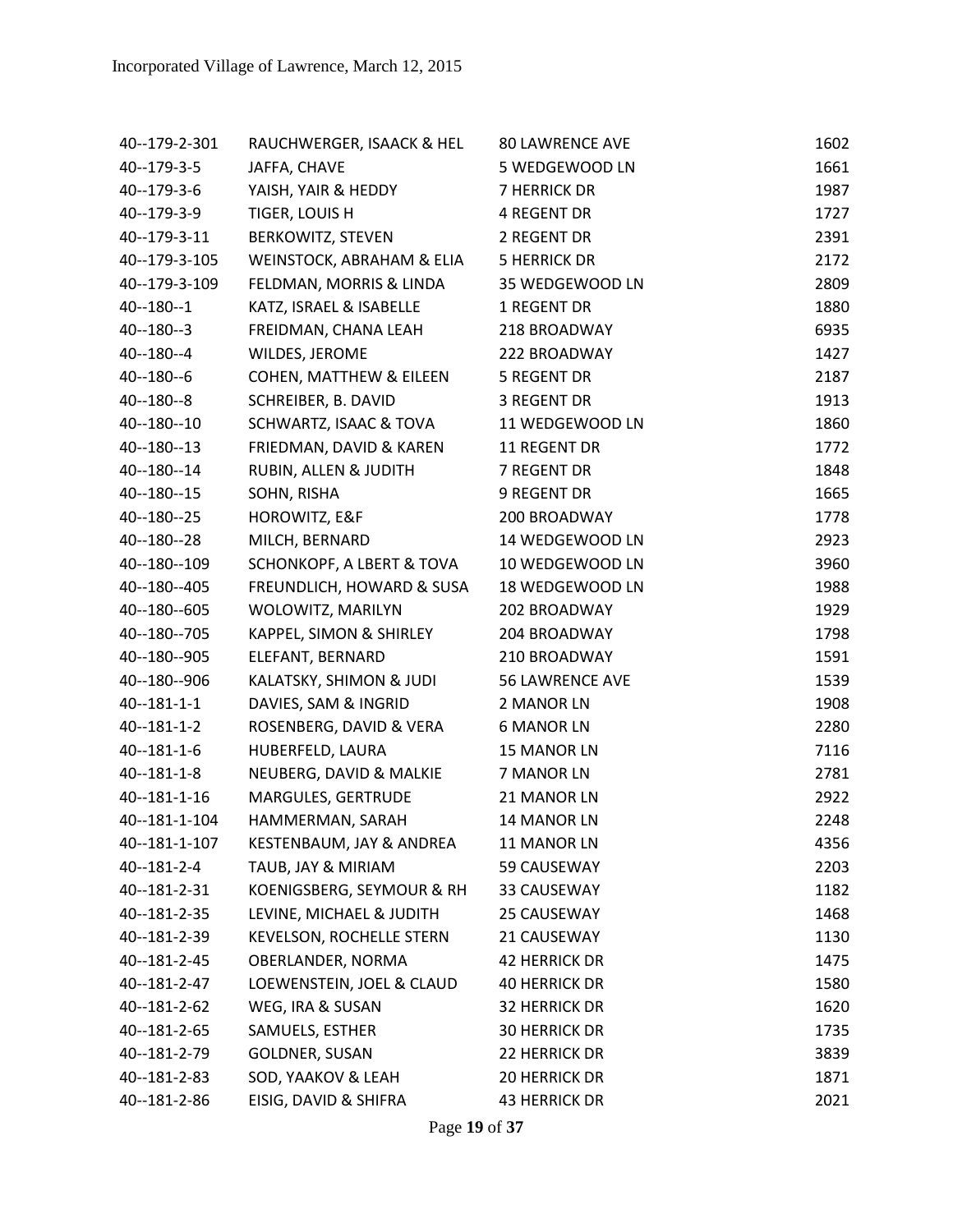| 40--181-2-97   | FREUND, YITZCHAK & MIRIAM            | <b>35 HERRICK DR</b>     | 1368 |
|----------------|--------------------------------------|--------------------------|------|
| 40--181-2-100  | TAUB, MICHAEL & SHARI                | 33 HERRICK DR            | 1609 |
| 40--181-2-108  | EINHORN, STEVE                       | 27 HERRICK DR            | 1999 |
| 40--181-2-115  | <b>GELIEBTER, JOSEPH &amp; FLORE</b> | 25 HERRICK DR            | 2059 |
| 40--181-2-195  | <b>BODNER, JOEL &amp; MARIAM</b>     | <b>39 HERRICK DR</b>     | 1053 |
| 40--181-2-206  | POCKRISS, EVAN & LISA                | 17 KEEWAYDIN RD          | 2662 |
| 40--181-2-207  | SCHARF, DAVID & HELENE               | <b>15 KEEWAYDIN RD</b>   | 4034 |
| 40--181-2-208  | FARKAS, SAMUEL & MIRIAM              | 11 KEEWAYDIN RD          | 2513 |
| 40--181-2-252  | LEVINSON, BARBARA                    | <b>38 HERRICK DR</b>     | 1431 |
| 40--181-2-256  | <b>BRECHER, ELLIOT &amp; CHERYL</b>  | <b>36 HERRICK DR</b>     | 1533 |
| 40--181-2-307  | LEBOWITZ, CHAIM & DEBORAH            | 8 KEEWAYDIN RD           | 1911 |
| 40--181-2-309  | <b>GOLDSTEIN, BENJAMIN</b>           | 4 KEEWAYDIN RD           | 1486 |
| 40--181-2-366  | FRISCH, STEVEN & CELINA              | 1 KEEWAYDIN RD           | 4637 |
| 40--181-2-367  | BRECHER, WENDY                       | 3 KEEWAYDIN RD           | 1881 |
| 40--181-2-473  | HOROWITZ, MURRAY & PHYLLI            | 71 CAUSEWAY              | 2269 |
| 40--181-2-474  | HERSKOVITZ, MARC & HANNAH            | 28 HERRICK DR            | 2729 |
| 40--181-2-475  | MORGENLANDER, HOWARD L               | <b>26 HERRICK DR</b>     | 1770 |
| 40--181-2-476  | FUCHS, SHABSE J                      | 63 CAUSEWAY              | 1586 |
| 40--181-2-480  | FOX, JOSHUA & SHARON                 | 51 HERRICK DR            | 1973 |
| 40--181-2-863  | PROBST, JEROLD                       | 72 MARTINS LN            | 2208 |
| 40--181-2-867  | KRAUSMAN, STEVEN & LISA              | 7 ROLLING HILL LN        | 2195 |
| 40--181-2-868  | MAJESKI, SHERRY & MARK               | 9 ROLLING HILL LN        | 2765 |
| 40--181-2-869  | TRAUBE, CHARLES & SHOSHAN            | 11 ROLLING HILL LN       | 2005 |
| 40--181-2-871  | STEINER, HENRY & IRENE               | 82 MARTINS LN            | 1697 |
| 40--181-2-876  | ZAHN, LEVI & LISA                    | <b>5 ROLLING HILL LN</b> | 1362 |
| 40--181-2-878  | KATZ, PHILIPPE                       | 3 ROLLING HILL LN        | 2408 |
| 40--181-2-879  | GOLDSTEIN, BENJAMIN & ADI            | <b>6 KEEWAYDIN RD</b>    | 2115 |
| 40--181-2-880  | NAYMAN, M                            | 21 HERRICK DR            | 1409 |
| 40--181-2-881  | NAYMAN, M                            | 21 HERRICK DR            | 855  |
| 40--182--305   | KOPILOW, STANLEY & ROBYN             | 204 POND XING            | 1655 |
| 40--182--307   | MURRAY, ARTHUR                       | 115 OCEAN AVE            | 1822 |
| 40--182--311   | 125 OCEAN LAWRENCE, LLC              | 125 OCEAN AVE            | 1080 |
| 40--182--316   | <b>COHEN, ASHER &amp; NAOMI</b>      | 105 OCEAN AVE            | 3830 |
| 40--182--317   | <b>COHEN, ASHER &amp; NAOMI</b>      | 105 OCEAN AVE            | 1650 |
| $40 - 188 - 1$ | SILBER, MARK & BARBARA               | 125 SUTTON PL S          | 3421 |
| $40 - 188 - 3$ | REICH, BELLA                         | 145 SUTTON PL S          | 1483 |
| $40 - 188 - 5$ | WILLIAMS, ESTHER                     | 107 LAKESIDE DR E        | 2087 |
| $40 - 188 - 6$ | <b>OSTREICHER, HELEN</b>             | 1 LAKESIDE DR E          | 3110 |
| 40--188--7     | FEUER, MARK & MIRIAM                 | 1 BEECHWOOD DR           | 3911 |
| 40--188--8     | PRESSNER, JUDITH                     | 1 SUTTON PL S            | 1672 |
| 40--188--9     | MARTIN, DAVID & BARBARA              | <b>5 SUTTON PL S</b>     | 2630 |
| 40--188--17    | HAMEL, EVELYN                        | 5 BEECHWOOD DR           | 1743 |
|                |                                      |                          |      |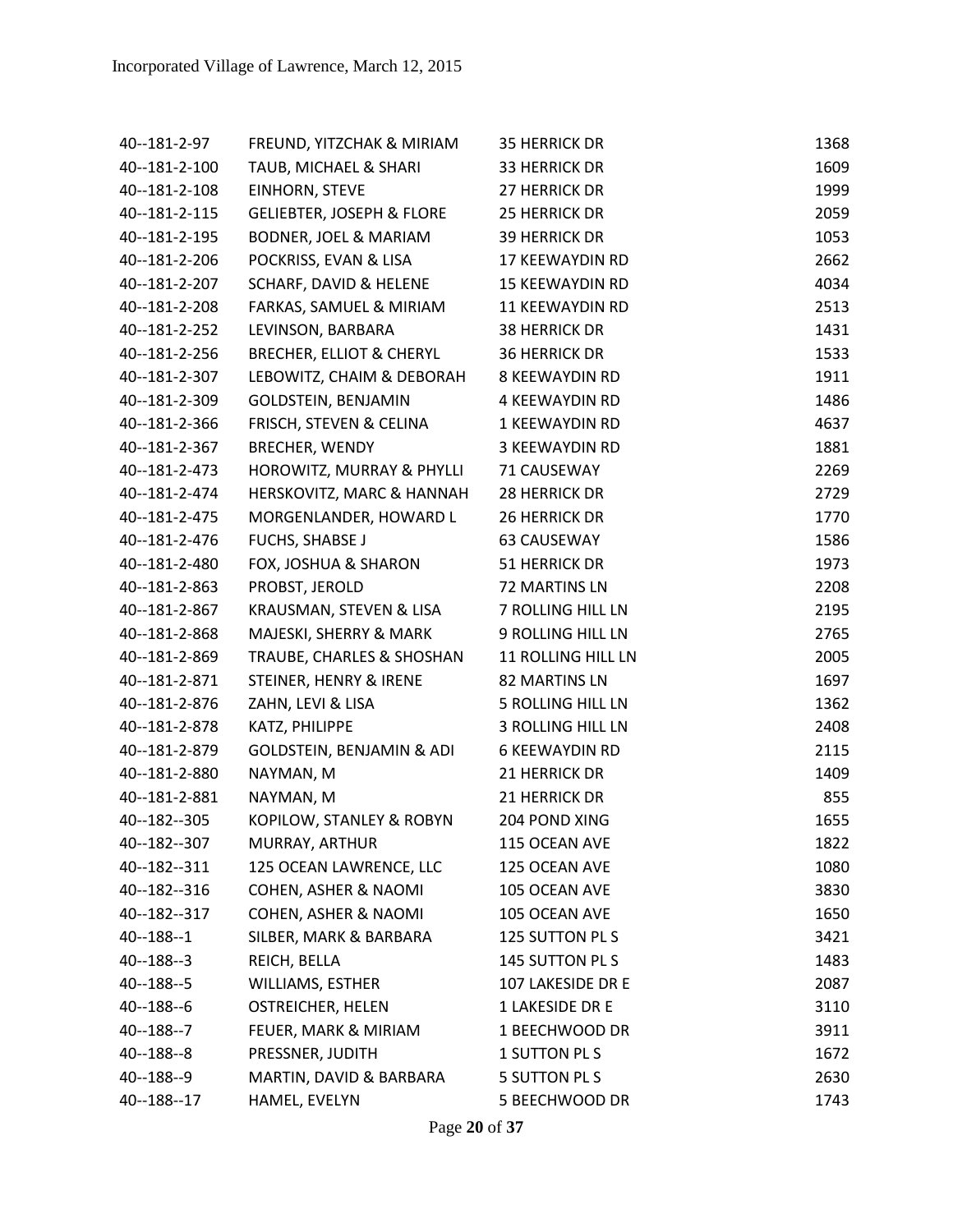| LERER, MORDECAI & ESTHER             | 189 LAKESIDE DR S       | 1437 |
|--------------------------------------|-------------------------|------|
| SLADOWSKY, ALFRED                    | 167 LAKESIDE DR S       | 1067 |
| WEIN, SOLOMON & VIVIAN               | 155 LAKESIDE DR S       | 1369 |
| <b>KERMAN, LUCY TRUSTEE</b>          | 130 SUTTON PL S         | 1309 |
| ELEFANT, MARVIN                      | 1A LAKESIDE DR W        | 1909 |
| LOWY, ELLIOT & CHAVA                 | 9 LAKESIDE DR W         | 989  |
| KEILSON, MARSHALL & DONNA            | 3 LAKESIDE DR W         | 1616 |
| <b>BERRY, RICHARD</b>                | 5 LAKESIDE DR W         | 1615 |
| FRIEDMAN, MARC                       | 15 LAKESIDE DR W        | 1624 |
| SHETRIT, AMRAM & DORA                | 17 LAKESIDE DR W        | 1327 |
| KATZ, SARA                           | 149 LAKESIDE DR S       | 1340 |
| SHAPIRO, ALAN & SHEILA               | 132 LAKESIDE DR E       | 1501 |
| FEDER, HINDY & DAVID                 | 126 LAKESIDE DR E       | 1924 |
| DEANER, KENNETH                      | 104 LAKESIDE DR E       | 713  |
| HERMAN, MYRIAM                       | 106 LAKESIDE DR E       | 1591 |
| SAMUELS, SYLVIA & ARTHUR             | 120 LAKESIDE DR E       | 1538 |
| HOFFMAN, WILLIAM                     | <b>15 LAWRENCE AVE</b>  | 1542 |
| <b>GREENBLATT, DAVID &amp; DEBOR</b> | <b>25 LAWRENCE AVE</b>  | 2578 |
| PERL, HOWARD & SHEILA                | 33 LAWRENCE AVE         | 4084 |
| KUTNER, EPHRAIM & RENA               | <b>41 LAWRENCE AVE</b>  | 1886 |
| EDELMAN, SUSAN                       | <b>49 LAWRENCE AVE</b>  | 2497 |
| KIRSHBAUM, KENNETH                   | 71 LAWRENCE AVE         | 1592 |
| FINK, ARTHUR                         | 95 LAWRENCE AVE         | 1307 |
| SCHECTER, SAUL & ROSIE               | <b>105 LAWRENCE AVE</b> | 1623 |
| FRUCHER, DANIEL & JOAN               | 168 LAKESIDE DR S       | 906  |
| ROSEN, JOEL & ELYSE SUSAN            | 174 LAKESIDE DR S       | 1357 |
| <b>GREENSPAN, LOUIS</b>              | 138 LAKESIDE DR E       | 1442 |
| ZIMMER, ERIC                         | 190 LAKESIDE DR S       | 3397 |
| <b>GANS, MURRAY &amp; SHERRY</b>     | 186 LAKESIDE DR S       | 1358 |
| RAVEN, SAUL & ROSE                   | 40 BEECHWOOD DR         | 1550 |
| MARKOVITS, YEHUDA & CINDY            | 2 BEECHWOOD DR          | 1287 |
| WEISS, MARK & MICHELLE               | 4 BEECHWOOD DR          | 1741 |
| KOPEL, HOWARD & ESTHER               | 6 BEECHWOOD DR          | 1644 |
| CHAFETZ, SHELDON & RACHEL            | 201 JUNIPER CIRS        | 1138 |
| FISHMAN, ABRAHAM & ROCHEL            | <b>205 JUNIPER CIRS</b> | 1037 |
| <b>GALINKIN, MARTIN &amp; ADRIAN</b> | 215 JUNIPER CIRS        | 977  |
| <b>BAJNON, MOSHE &amp; REBECCA</b>   | 217 JUNIPER CIRS        | 978  |
| PROCOPS, PETER & PATRICIA            | 219 JUNIPER CIRS        | 1170 |
| ADLER, STEVEN & ESTHER               | 227 JUNIPER CIRS        | 1297 |
| KLAUS, STEVEN & HINDY                | 231 JUNIPER CIR E       | 2055 |
| APPERMAN, DAVID & SUSANNE            | 245 JUNIPER CIR E       | 1689 |
| FEINER, M. ETAL                      | 243 JUNIPER CIR E       | 1032 |
|                                      |                         |      |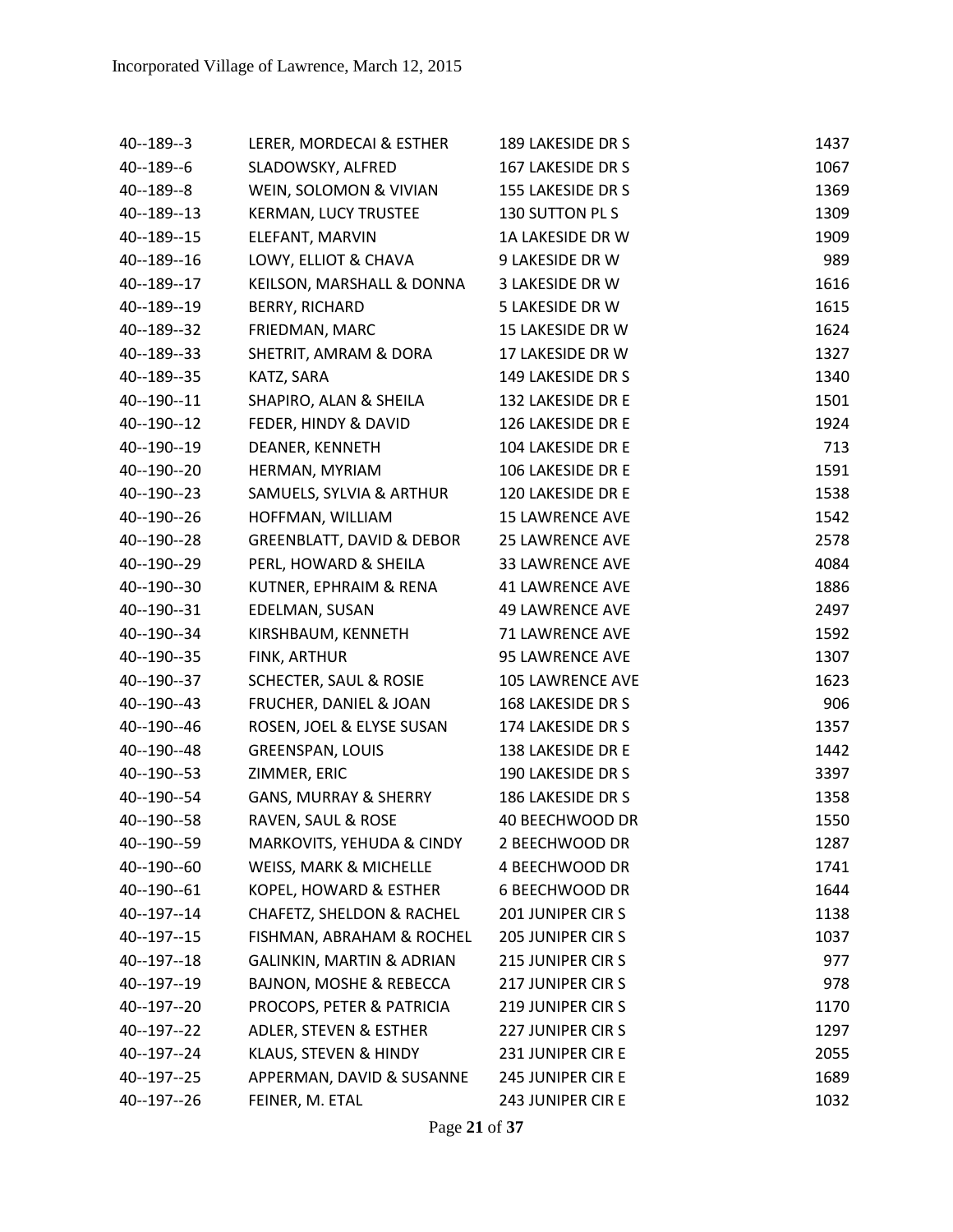| 40--197--27    | SHARF, DAVID & HELENE     | 239 JUNIPER CIR E       | 1494 |
|----------------|---------------------------|-------------------------|------|
| 40--197--29    | TWERSKY, YITZHAK & AMY    | 233 JUNIPER CIR E       | 1608 |
| $40 - 198 - 1$ | JAFFE, ARNOLD & SOPHIE    | 94 LAWRENCE AVE         | 1150 |
| 40--198--12    | FRIEDMAN, JOSEPH          | <b>104 LAWRENCE AVE</b> | 1416 |
| 40--198--14    | FRISCH, JEFFREY&ADINA     | 211 JUNIPER CIR N       | 1292 |
| 40--198--15    | REABACK, RAYMOND & IRENE  | 217 JUNIPER CIR N       | 1291 |
| 40--198--16    | RUDOLPH, FRANCES S        | 221 JUNIPER CIR N       | 1290 |
| 40--198--21    | KAROL, ROBERT & CAROLYN   | 218 JUNIPER CIRS        | 1305 |
| 40--198--22    | MANELA, MICHAEL & BLANCHE | 222 JUNIPER CIRS        | 1586 |
| 40--198--27    | SPITALEWITZ, MAXINE       | 226 JUNIPER CIRS        | 1094 |
| 40--198--28    | MAIDI, ZION & MIRIAM      | 229 JUNIPER CIR N       | 1356 |
| 40--198--33    | SINGER, J. ETAL           | 228 JUNIPER CIRS        | 1587 |
| 40--198--34    | WEISSMAN, MARK & SHARON   | 230 JUNIPER CIRS        | 1363 |
| 40--199--1     | STERN, ASHER & RISA       | 201 BROADWAY            | 1193 |
| 40--199--3     | WECHSLER, MARILYN         | <b>15 MARTINS LN</b>    | 2214 |
| 40--199--4     | MANN, DAVID & ESTHER      | <b>19 MARTINS LN</b>    | 1684 |
| 40--199--5     | FRANKLIN, BRUCE & LINDA   | 21 MARTINS LN           | 1788 |
| 40--199--6     | HUBERFELD, LAURA          | 23 MARTINS LN           | 2362 |
| 40--199--7     | MERMELSTEIN, RENEE        | 25 MARTINS LN           | 1753 |
| 40--199--8     | <b>BRAUN, NORMAN</b>      | <b>29 MARTINS LN</b>    | 1855 |
| 40--199--11    | DRILLMAN, MOTTES & DEBORA | 212 JUNIPER CIR N       | 2621 |
| 40--199--12    | NEWHOUSE, STANLEY & BEVER | 206 JUNIPER CIR N       | 1597 |
| 40--199--14    | TSADIK, GUY & TEHILA      | <b>84 LAWRENCE AVE</b>  | 1686 |
| 40--199--15    | KLEIN, BERNARD & GLORIA   | 70 LAWRENCE AVE         | 1550 |
| 40--199--16    | GUTTMAN, JOSHUA           | <b>64 LAWRENCE AVE</b>  | 3181 |
| 40--199--17    | GUTTMAN, JOSHUA           | <b>48 LAWRENCE AVE</b>  | 2928 |
| 40--199--18    | LYONS, MICHELLE A.        | <b>42 LAWRENCE AVE</b>  | 1965 |
| 40--199--19    | FRISCH, JEFFREY & ADINA   | <b>36 LAWRENCE AVE</b>  | 1472 |
| 40--199--24    | SOIFER, TODD & FELICE     | 200 JUNIPER CIR N       | 1920 |
| 40--199--27    | KARFUNKEL, BARRY & ESTHER | <b>41 MARTINS LN</b>    | 2805 |
| 40--199--29    | REICH, YARON & LISA       | 31 MARTINS LN           | 2525 |
| 40--202--9     | STAHLER, MARK & ETA       | <b>188 HARBORVIEW N</b> | 1665 |
| 40--202--15    | OSTREICHER, M. JASON      | 156 HARBORVIEW N        | 3987 |
| 40--202--16    | JERET, JOSEPH & RENEE     | 164 HARBORVIEW N        | 1718 |
| 40--202--17    | LEBOVIC, DOV & ESTHER     | <b>180 HARBORVIEW N</b> | 2136 |
| 40--202--19    | WEINGARTEN, JACOB & JOYCE | 170 HARBORVIEW N        | 1298 |
| 40--202--21    | MANDEL, MOSHE & ELIZABETH | 160 HARBORVIEW N        | 1718 |
| 40--202--23    | TE, JAIME & CONCHITA      | 100 HARBORVIEW W        | 1510 |
| $40 - 203 - 1$ | CHOPP, JOSHUA & MIRIAM    | 122 LAWRENCE AVE        | 1728 |
| $40 - 203 - 4$ | <b>BODNER, SANDRA</b>     | 204 HARBORVIEW N        | 1354 |
| $40 - 203 - 7$ | LIPTON, MITCHELL & RENA   | 222 HARBORVIEW N        | 957  |
| $40 - 203 - 8$ | WEISSMAN, MARCEL & VERONI | 119 HARBORVIEW E        | 2221 |
|                |                           |                         |      |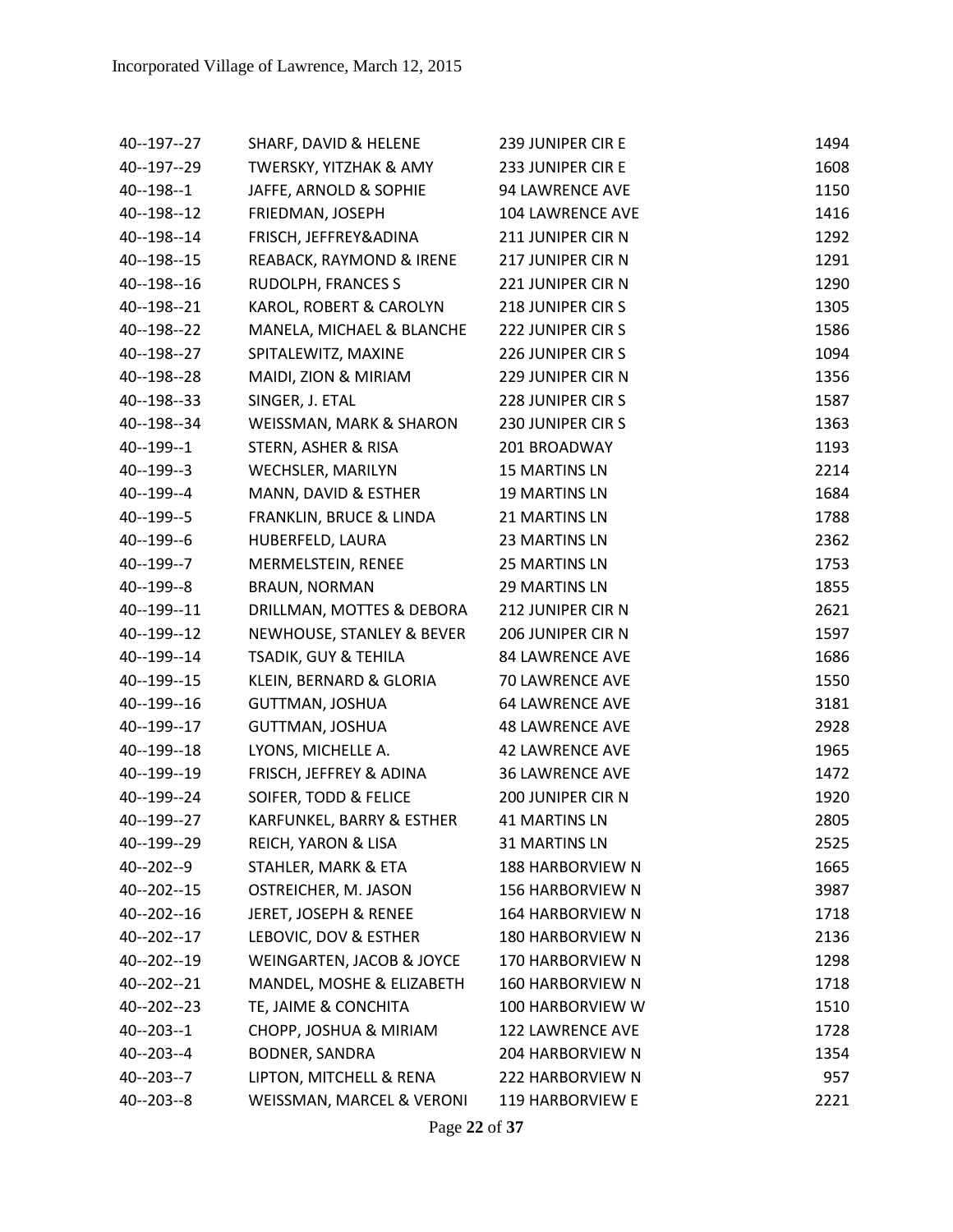| 40--204--3     | ENGLANDER, MICHELLE                  | 163 HARBORVIEW N        | 3654 |
|----------------|--------------------------------------|-------------------------|------|
| 40--204--4     | SPIEGEL, ABRAHAM & CHANA             | 173 HARBORVIEW N        | 4375 |
| 40--204--5     | ZWEIG, HESHY & FAIGY                 | 171 HARBORVIEW N        | 1947 |
| 40--204--7     | FENNIK, MARSHA J                     | 179 HARBORVIEW N        | 1368 |
| 40--204--21    | REISMAN, MAUREEN                     | 153 HARBORVIEW N        | 1407 |
| 40--204--24    | ROSENBERG, SARAH & ALBERT            | 157 HARBORVIEW N        | 2134 |
| 40--204--26    | HOCH, BENJAMIN & RENA                | 121 LAWRENCE AVE        | 1828 |
| 40--204--27    | GROSS, NAOMI                         | <b>125 LAWRENCE AVE</b> | 1390 |
| 40--204--28    | KATSMAN, AARON                       | <b>160 HARBORVIEW S</b> | 1749 |
| 40--204--29    | ROSENFELD, AVINOAM & D               | <b>156 HARBORVIEW S</b> | 1289 |
| 40--204--30    | LEVENBROWN, NAOMI                    | <b>152 HARBORVIEW S</b> | 1360 |
| 40--204--32    | SIEGELMAN, ABRAHAM                   | 144 HARBORVIEW S        | 1369 |
| 40--204--34    | REKANT, ALLEN & FREYDA               | 126 HARBORVIEW S        | 1518 |
| 40--204--37    | GINSBERG, DAVID                      | 140 HARBORVIEW S        | 1417 |
| 40--204--38    | LEIBOWITZ, ANNE J                    | 149 HARBORVIEW N        | 1331 |
| 40--204--39    | KALISH, JOSHUA & BEATRICE            | 122 HARBORVIEW S        | 1333 |
| 40--204--41    | POLLACK, JOSHUA                      | <b>138 HARBORVIEW S</b> | 2070 |
| 40--204--42    | CHARNOW, ROBERT L                    | 130 HARBORVIEW S        | 1317 |
| $40 - 205 - 2$ | HERSHENOV, BRUCE & LORI              | 193 HARBORVIEW N        | 1860 |
| 40--205--3     | PLAUT, ALLEN                         | <b>195 HARBORVIEW N</b> | 1457 |
| 40--205--4     | KEILSON, HARRIET                     | 199 HARBORVIEW N        | 1820 |
| 40--205--7     | KATZ, DANIELLE L                     | 217 HARBORVIEW N        | 1224 |
| 40--205--8     | <b>GRUNBERGER, HERBERT &amp; MIR</b> | 225 HARBORVIEW N        | 1437 |
| 40--205--10    | SCHONKOPF, JOSEPH & GISEL            | 135 HARBORVIEW E        | 1785 |
| 40--205--14    | SINGER, DOV & TOVA                   | 206 HARBORVIEW S        | 1628 |
| 40--205--19    | SELIG, SHEILA                        | 194 HARBORVIEW S        | 2010 |
| 40--205--20    | OSTREICHER, MICHAEL&TALIA            | <b>198 HARBORVIEW S</b> | 4105 |
| 40--205--21    | KLAHR, JONATHAN & MILA               | <b>190 HARBORVIEW S</b> | 1924 |
| $40 - 206 - 1$ | WEIN, ESTHER                         | 1 HARBORVIEW W          | 1919 |
| 40--206--19    | JACOBS, HYMAN & LIVIA                | 181 HARBORVIEW S        | 3846 |
| 40--206--24    | LANGER, IRVING & MIRIAM              | 215 HARBORVIEW S        | 3087 |
| 40--206--32    | FELDMAN, JOSEF & JESSICA             | 120 HARBORVIEW E        | 1508 |
| 40--206--54    | HIRSHAUT, PERIE                      | 99 HARBORVIEW W         | 1794 |
| 40--206--61    | WEINSTEIN, DAVID & GAIL              | <b>128 HARBORVIEW E</b> | 1308 |
| 40--206--64    | FRANKLIN, B.TRUSTEE                  | <b>132 HARBORVIEW E</b> | 1504 |
| 40--206--68    | KATZ, LOUIS & CHANA                  | 225 HARBORVIEW S        | 4517 |
| 40--206--72    | KAFKA, BETH                          | 124 HARBORVIEW E        | 1735 |
| 40--206--75    | KANNER, RAYMOND & FRAN               | 5 HARBORVIEW W          | 1658 |
| 40--206--76    | KIMMEL, MICHAEL & NANCY              | 7 HARBORVIEW W          | 1321 |
| 40--206--77    | KUTNER, YONASAN & RACHEL             | 9 HARBORVIEW W          | 1359 |
| 40--206--78    | SPIRA, DAVID & MICHELE               | 11 HARBORVIEW W         | 1805 |
| 40--206--80    | SARF, JUDA                           | 19 HARBORVIEW W         | 1303 |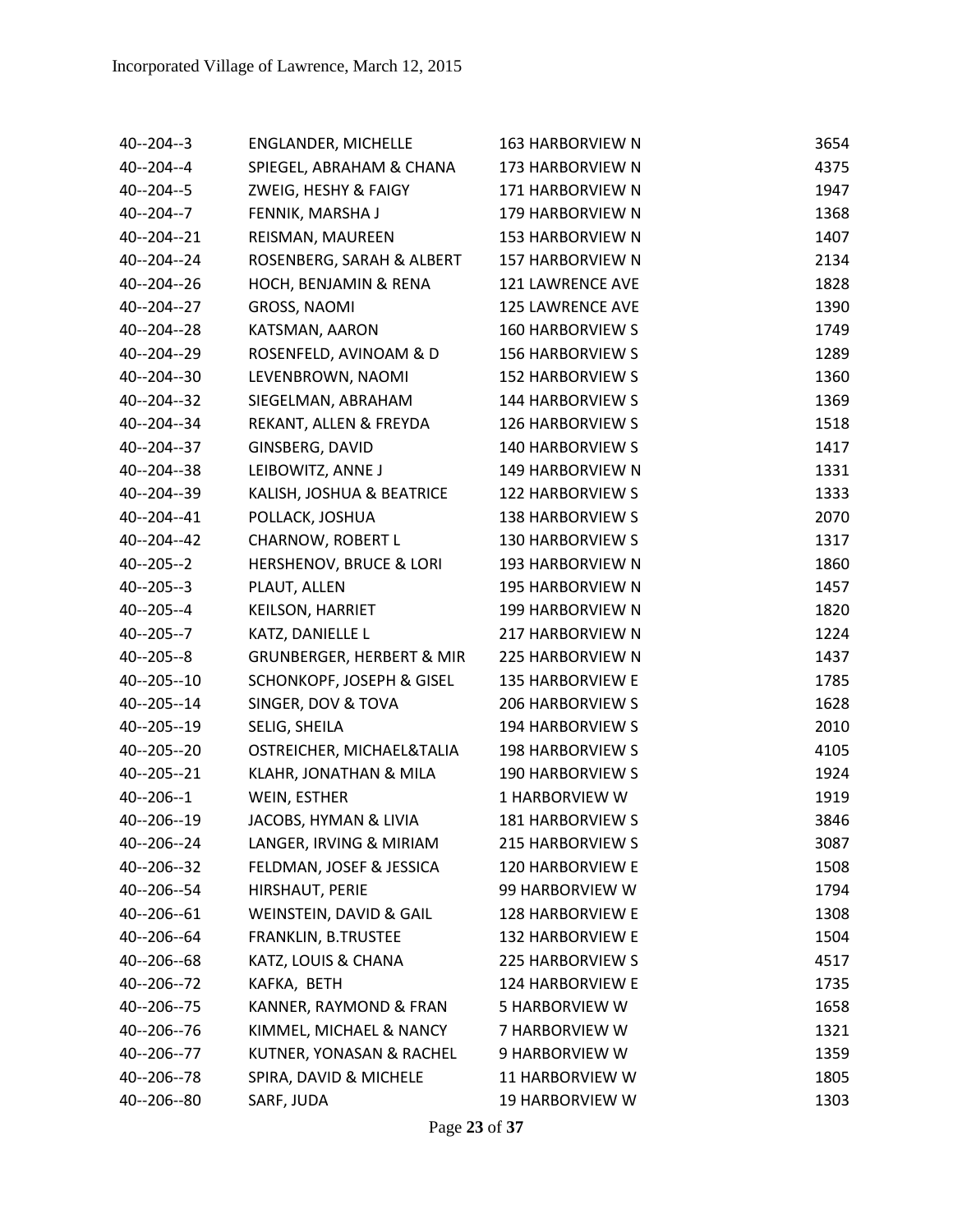| 40--206--82    | LEVY, MARTIN & AVIVA               | 33 HARBORVIEW W         | 1419 |
|----------------|------------------------------------|-------------------------|------|
| 40--206--83    | FEDER, MARC & SHOSHANA             | 37 HARBORVIEW W         | 2478 |
| 40--206--84    | PILEVSKY, RENEE                    | 41 HARBORVIEW W         | 2628 |
| 40--206--85    | <b>JAMES KAUFMAN AS TRUSTEE</b>    | 45 HARBORVIEW W         | 2537 |
| 40--206--89    | PINCOW, ROBERT & GALINA            | 61 HARBORVIEW W         | 2380 |
| 40--206--90    | RAPP, FRADI QPRT                   | <b>65 HARBORVIEW W</b>  | 1912 |
| 40--206--92    | <b>GRAMA, NATHAN &amp; FRANCES</b> | 73 HARBORVIEW W         | 1764 |
| 40--206--93    | ROSE, BENNETT & HARRIET            | 77 HARBORVIEW W         | 1552 |
| 40--206--95    | WIND, MICHAEL & JANE               | 85 HARBORVIEW W         | 2316 |
| 40--206--96    | LICHTER, ALFRED & CLAIRE           | 89 HARBORVIEW W         | 1970 |
| 40--206--97    | SCHWARTZ, JOSEPH & SUZETT          | 91 HARBORVIEW W         | 2530 |
| 40--206--98    | ADLER, GEORGE & MIRIAM             | 93 HARBORVIEW W         | 2312 |
| 40--206--100   | HERMAN, THOMAS & DEBORAH           | 97 HARBORVIEW W         | 2069 |
| 40--206--101   | ADLER, ROBERT & RENA               | 211 HARBORVIEW S        | 2793 |
| 40--206--123   | HOCH, M&B                          | <b>41 ROCK HALL RD</b>  | 1116 |
| 40--206--124   | SALAMON, BARRY                     | 39 ROCK HALL RD         | 1550 |
| 40--206--125   | STERN, HAROLD & BAYLA              | 37 ROCK HALL RD         | 1493 |
| 40--206--128   | <b>BUCKMAN, ARI &amp; KAREN</b>    | 31 ROCK HALL RD         | 1553 |
| 40--207--11    | KOPEL, STAN & SARA                 | 70 HARBORVIEW W         | 1428 |
| 40--207--12    | HALPERN, RONALD & SUSAN            | 74 HARBORVIEW W         | 1346 |
| 40--207--13    | SINENSKY, JEFFREY & DEBOR          | 78 HARBORVIEW W         | 1377 |
| 40--207--14    | REICH, DEVORAH                     | 82 HARBORVIEW W         | 2690 |
| 40--207--15    | ABER, ARIEL & ELISHEVA             | 86 HARBORVIEW W         | 1965 |
| 40--207--16    | KLAUS, JEFFREY                     | 90 HARBORVIEW W         | 1428 |
| 40--207--17    | MANDELBAUM, ELLIOT & AVA           | 94 HARBORVIEW W         | 1891 |
| 40--207--18    | JANOV, BARBARA                     | 98 HARBORVIEW W         | 1749 |
| 40--207--19    | RAUCH, STEVEN & SUSAN              | <b>155 HARBORVIEW S</b> | 1803 |
| 40--207--23    | NAGELBERG, JANET                   | 139 HARBORVIEW S        | 1730 |
| 40--207--24    | SCHWARTZ, J&T                      | <b>135 HARBORVIEW S</b> | 1540 |
| 40--207--26    | EISIKOWITZ, DEBRA                  | 143 HARBORVIEW S        | 1938 |
| 40--207--27    | KITCHNER, ADELE                    | <b>145 HARBORVIEW S</b> | 1370 |
| 40--207--28    | <b>SCHWED, NATHAN</b>              | 149 HARBORVIEW S        | 1617 |
| 40--207--30    | RUBIN, JEFFREY & DEBORAH           | 147 HARBORVIEW S        | 1397 |
| $40 - 208 - 3$ | LOWINGER, BEN & RHONDA             | 22 CAUSEWAY             | 7848 |
| 40--208--4     | HAMLET, YONAH & ROCHELLE           | <b>36 CAUSEWAY</b>      | 2621 |
| 40--208--6     | LANDAU, LIVING TRUST               | 11 WESTON PL            | 1489 |
| 40--208--9     | SVERDLIK, AUBREY                   | 21 WESTON PL            | 1164 |
| 40--208--11    | GERBER, LEO & BARBARA              | 29 WESTON PL            | 1207 |
| 40--208--13    | KOHN, BARRY & JUDY                 | 260 PEARSALL PL         | 1602 |
| 40--208--14    | BALTER, LISA                       | 268 PEARSALL PL         | 3624 |
| 40--208--16    | FELDMAN, M                         | 18 WESTON PL            | 1881 |
| 40--208--17    | SPETNER-SHAPIRO, ESTHER            | 14 WESTON PL            | 1651 |
|                |                                    |                         |      |

Page **24** of **37**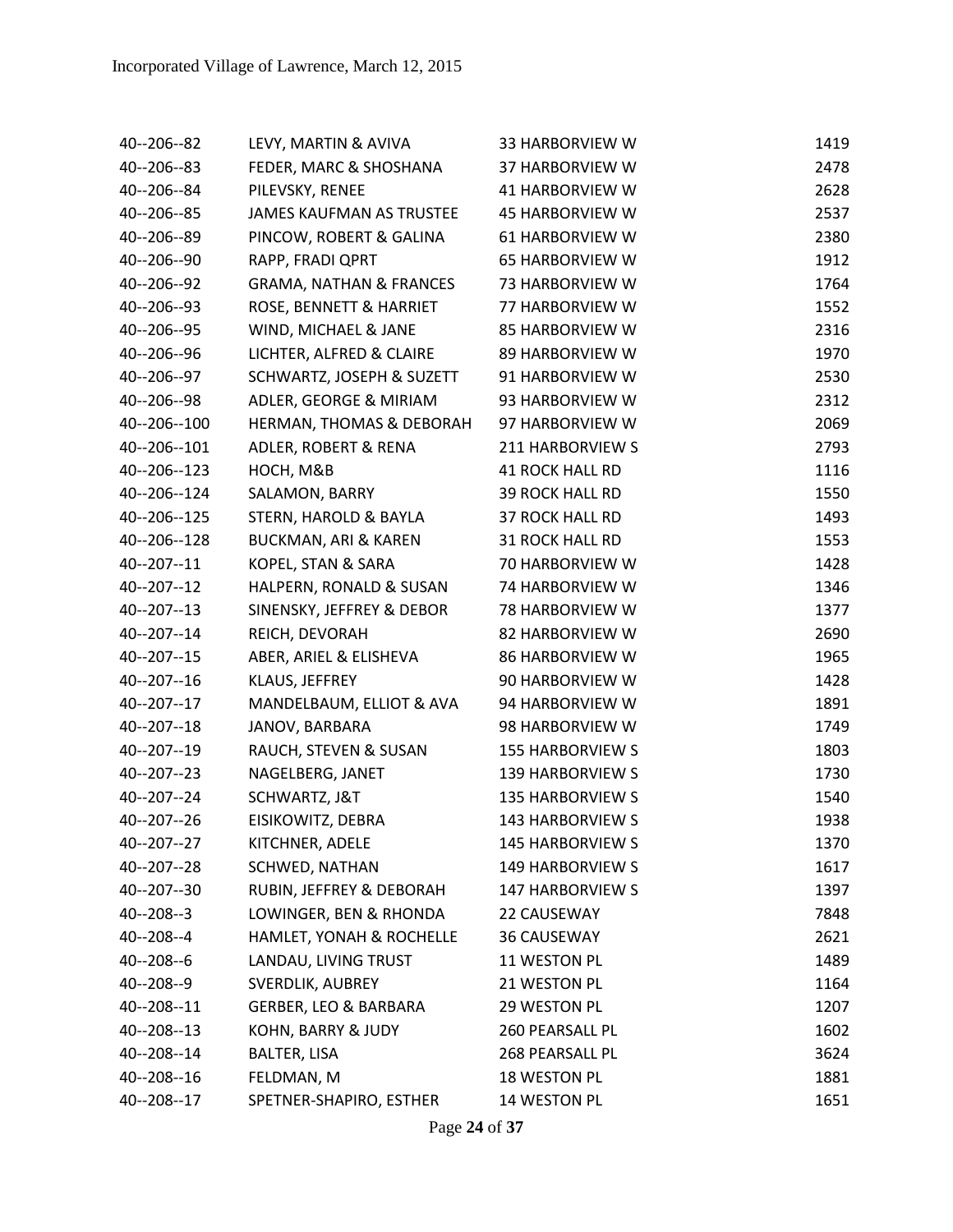| 40--208--19   | SPILKY, NAOMI                      | <b>6 WESTON PL</b>      | 1483 |
|---------------|------------------------------------|-------------------------|------|
| 40--208--20   | WEISSMAN, STEVEN & LISA            | 4 WESTON PL             | 1224 |
| 40--208--21   | WERBLOWSKY, HARVEY & HELE          | 267 BROADWAY            | 1568 |
| 40--208--22   | PEYSER, ALAN                       | 1 MERRALL DR            | 2034 |
| 40--208--23   | SCHULHOF, KENNETH & BRAHA          | 11 MERRALL DR           | 2322 |
| 40--208--24   | LICHTMAN, STEPHEN & SANDR          | 21 MERRALL DR           | 1490 |
| 40--208--25   | HAAS, ARI & ALIZA                  | 27 MERRALL DR           | 1593 |
| 40--208--27   | FROMKIN, BARRY                     | 39 MERRALL DR           | 1330 |
| 40--208--28   | HUBERFELD, PHILIP & RAE            | <b>45 MERRALL DR</b>    | 1461 |
| 40--208--29   | SOMERSTEIN, HERBERT                | 55 MERRALL DR           | 1506 |
| 40--208--30   | MADHUSOODANAN, S                   | 249 BROADWAY            | 1833 |
| 40--208--31   | WEISS, LAWRENCE & R                | <b>10 CAUSEWAY</b>      | 1717 |
| 41--00E--6-B  | ROCKAWAY HUNT CLUB                 | 615 OCEAN AVE           | 171  |
| 41--00F--33   | KLEIN, SANDY                       | <b>34 AUERBACH LN</b>   | 2285 |
| 41--00F--37   | WOODMERE CLUB INC                  | <b>MEADOW DR</b>        | 2948 |
| 41--00F--40-B | <b>WOODMERE CLUB INC</b>           | MEADOW DR               | 6    |
| 41--00F--41   | ABELSON, RITA NY QPRT              | 38 AUERBACH LN          | 1723 |
| 41--00F--43   | HANDEL, DAVID & JACQUELIN          | <b>46 AUERBACH LN</b>   | 1434 |
| 41--00F--48   | WOODMERE CLUB INC                  | <b>MEADOW DR</b>        | 57   |
| 41--00F--51   | GROB, JOSEPH & RHEA ETAL           | <b>3 HAWTHORNE LN</b>   | 1758 |
| 41--00F--53   | ROTTENBERG, MARK & LIVIA           | <b>7 HAWTHORNE LN</b>   | 1265 |
| 41--00F--54   | <b>GOLDGRAB, KIKI &amp; STEVEN</b> | <b>14 HAWTHORNE LN</b>  | 1000 |
| 41--00F--55   | BERGMAN, BRUCE & LINDA             | <b>12 HAWTHORNE LN</b>  | 1406 |
| 41--00F--56   | FRUCHER, ROBERT & WENDY            | <b>10 HAWTHORNE LN</b>  | 1805 |
| 41--00F--57   | LITTON, BARBARA                    | <b>8 HAWTHORNE LN</b>   | 1750 |
| 41--00F--58   | GILL, JACOB & DANIELLE             | <b>6 HAWTHORNE LN</b>   | 2022 |
| 41--00F--110  | FRIEDMAN, MALKA                    | <b>554 ATLANTIC AVE</b> | 1033 |
| 41--00F--137  | <b>GREENSTEIN, ROBIN</b>           | 58 AUERBACH LN          | 1420 |
| 41--00F--145  | LIFSHITZ, MENACHEM                 | 22 AUERBACH LN          | 5115 |
| 41--00F--146  | FUTERSAK, N                        | 28 AUERBACH LN          | 3253 |
| 41--00F--147  | ROSENBAUM, BERNARD & ROSE          | <b>30 AUERBACH LN</b>   | 2841 |
| 41--00F--148  | <b>GRANET, CURTIS &amp; DORENE</b> | <b>634 ATLANTIC AVE</b> | 1583 |
| 41--00F--149  | FRIEDMAN, ZEV & JACQUELIN          | 54 AUERBACH LN          | 1784 |
| 41--00F--158  | ZUCKER, SHELDON & ELAINE           | 590 ATLANTIC AVE        | 1398 |
| 41--00F--160  | BENZAKEN, DAVID&ORNA               | <b>522 CHAUNCEY LN</b>  | 3538 |
| 41--00F--172  | RUDMAN, EPHRAIM & RACHEL           | 576 ATLANTIC AVE        | 616  |
| 41--00F--173  | RUDMAN, EPHRAIM & RACHEL           | 576 ATLANTIC AVE        | 1605 |
| 41--00F--175  | ADLER, GARY & MINDY                | <b>16 HAWTHORNE LN</b>  | 1378 |
| 41--00F--176  | HANONO, JOSEPH                     | 84 PARK ROW             | 1446 |
| 41--00F--178  | FRIEDMAN, MANNES & HELEN           | 82 PARK ROW             | 2581 |
| 41--00F--180  | PFEIFER, MICHAEL                   | 80 PARK ROW             | 1779 |
| 41--00F--181  | RINTELL, DIANE                     | 72 PARK ROW             | 1625 |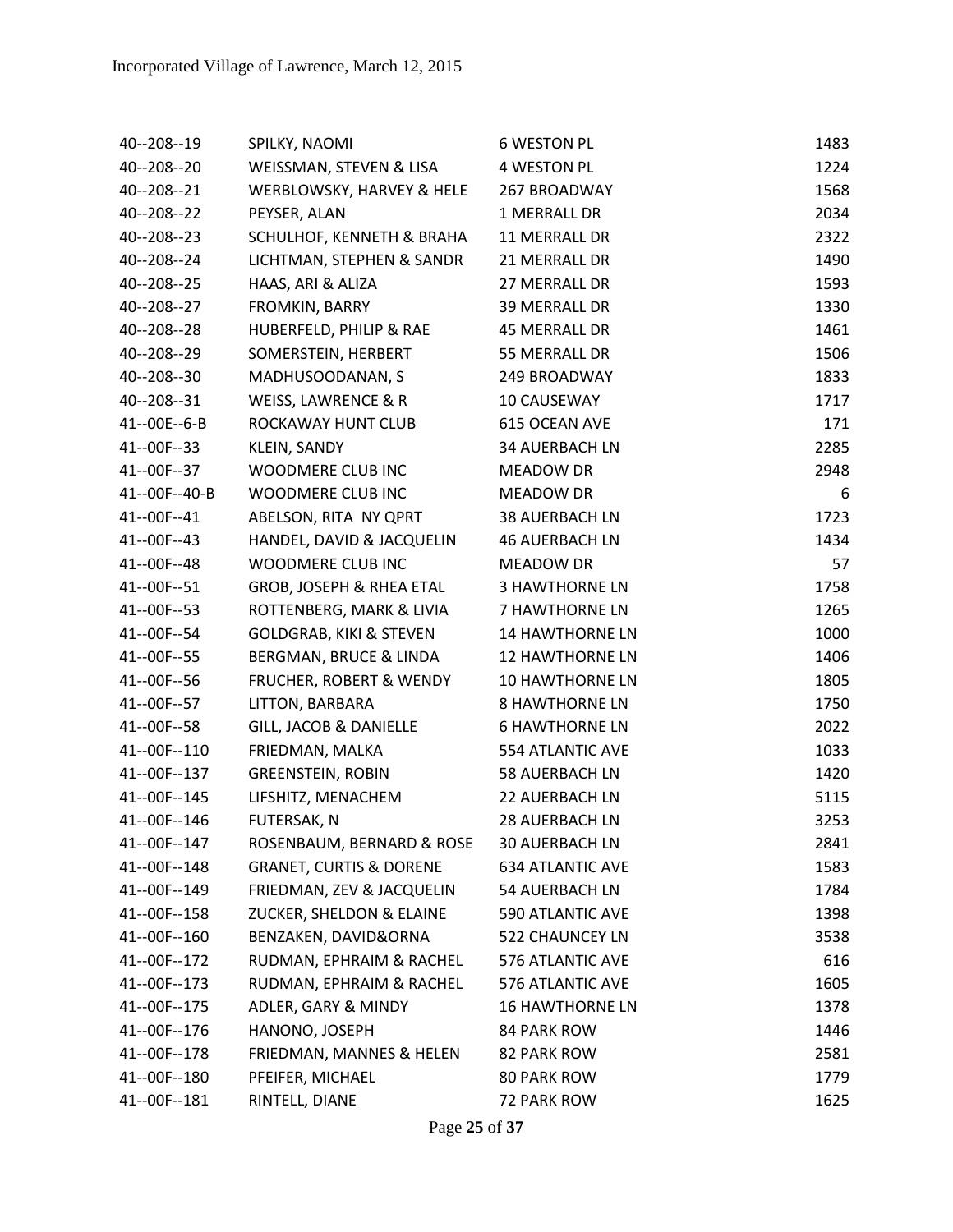| 41--00F--182   | STEIN, IAN & SARAH                   | <b>68 PARK ROW</b>       | 1708 |
|----------------|--------------------------------------|--------------------------|------|
| 41--00F--184   | WANDERER, JOSHUA & LESLIE            | <b>66 CHAUNCEY LN</b>    | 2960 |
| 41--00F--201   | HAIN, MARCIA                         | <b>66 AUERBACH LN</b>    | 1170 |
| 41--00F--206   | UTEVSKY, RUTH                        | 518 MAIN ST              | 1159 |
| 41--00F--302-5 | SHALHON, JACK                        | 540 ATLANTIC AVE         | 3016 |
| 41--00F--302-8 | WOODMERE CLUB INC                    | <b>MEADOW DRIVE</b>      | 67   |
| 41--00F--303-- |                                      |                          |      |
| 0A             | <b>WOODMERE CLUB INC</b>             | ATLANTIC&RUTHERFORD      | 33   |
| 41--00F-1-1    | OLSHIN, ARNOLD & MIRIAM              | 1 COPPERBEECH LN         | 1468 |
| 41--00F-1-4    | SAFFRA, RAFAEL & MARTHA              | 8 COPPERBEECH LN         | 1674 |
| 41--00F-1-11   | CHREIN, MELVIN & MERYL               | 21 COPPERBEECH LN        | 1831 |
| 41--00F-1-21   | FRIELING, SHARON                     | 10 AUERBACH LN           | 1865 |
| 41--00F-1-22   | PALLESCHI, RALPH                     | <b>12 AUERBACH LN</b>    | 1379 |
| 41--00F-1-23   | FORTGANG, SETH & RIVKA               | 14 AUERBACH LN           | 1811 |
| 41--00F-1-117  | MELL, MICHAEL & MIRIAM               | 9 COPPERBEECH LN         | 1408 |
| 41--00F-1-118  | LANDAU, JANET                        | 7 COPPERBEECH LN         | 1568 |
| 41--00F-1-121  | GALLER, JEFFREY & FREDA              | <b>18 COPPERBEECH LN</b> | 1836 |
| 41--00F-1-123  | HAMBERGER, JEROME & IRIS             | 12 COPPERBEECH LN        | 1330 |
| 41--00F-2-25   | EISENBERG, JEFFREY&SHIRA             | 3 COPPERBEECH LN         | 4683 |
| 41--00F-2-26   | <b>GETMAN, DEBORAH</b>               | <b>26 COPPERBEECH LN</b> | 1689 |
| $41 - 00G - 3$ | <b>SCHMUKLER, NELSON &amp; IRIS</b>  | 116 HARRISON ST          | 1349 |
| 41--00G--5     | HOFFMAN, STEVEN & FRAN               | 110 HARRISON ST          | 1378 |
| 41--00G--6     | ROSS, SOLOMON & DEBORAH              | 108 HARRISON ST          | 1616 |
| 41--00G--10    | STERN, TSAFRIR                       | 106 HARRISON ST          | 1298 |
| 41--00H--17    | EDELSTEIN, RONALD & MICHE            | 365 LONGWOOD XING        | 5949 |
| 41--00H--24    | SPODEK, LEONARD                      | 345 LONGWOOD XING        | 4430 |
| 41--00H--25    | <b>BRYK, LAURIE</b>                  | 234 BRIARWOOD XING       | 3990 |
| 41--00H--26    | <b>BONEPARTH, PETER &amp; HEATHE</b> | 250 BRIARWOOD XING       | 2393 |
| 41--00H--40    | ROCKAWAY HUNT CLUB                   | 615 OCEAN AVE            | 841  |
| 41--00H--113   | SOLOMON, GERALD & MARLANE            | 293 BREEZY WAY           | 21   |
| 41--00H--129   | PORCELLI, FRANK                      | 211 POLO LN              | 2470 |
| 41--00H--155   | SOLOMON, GERALD & MARLANE            | 293 BREEZY WAY           | 1839 |
| 41--00H--350   | SCHLUSSEL, IRVING                    | 246 BRIARWOOD XING       | 5652 |
| 41--00H--409   | LEVENTHAL, ARNOLD & ELENA            | 280 BREEZY WAY           | 1620 |
| 41--00H--427   | ROTENBERG, JAMES & CAROL             | 10 WILLOW WAY            | 1867 |
| 41--00H--430   | FAYNBLUT, MICHAEL & IRINA            | <b>12 WILLOW WAY</b>     | 1940 |
| 41--00H--455   | EMERY, PATRICIA M                    | 231 POLO LN              | 2866 |
| 41--00H--464   | LAUER, ELIOT & MARILYN               | 240 BRIARWOOD XING       | 5398 |
| 41--00H--469   | JUNGREIS, RUTH                       | 515 OCEAN AVE            | 7244 |
| 41--00H--477   | ALBANESE, NICHOLAS & JOAN            | 305 TANGLEWOOD XING      | 1767 |
| 41--00H--478   | LEVITT, PAUL                         | 14 WILLOW WAY            | 1810 |
| 41--00H--480   | RUSSO, SALVATORE                     | 280 TANGLEWOOD XING      | 3263 |
|                |                                      |                          |      |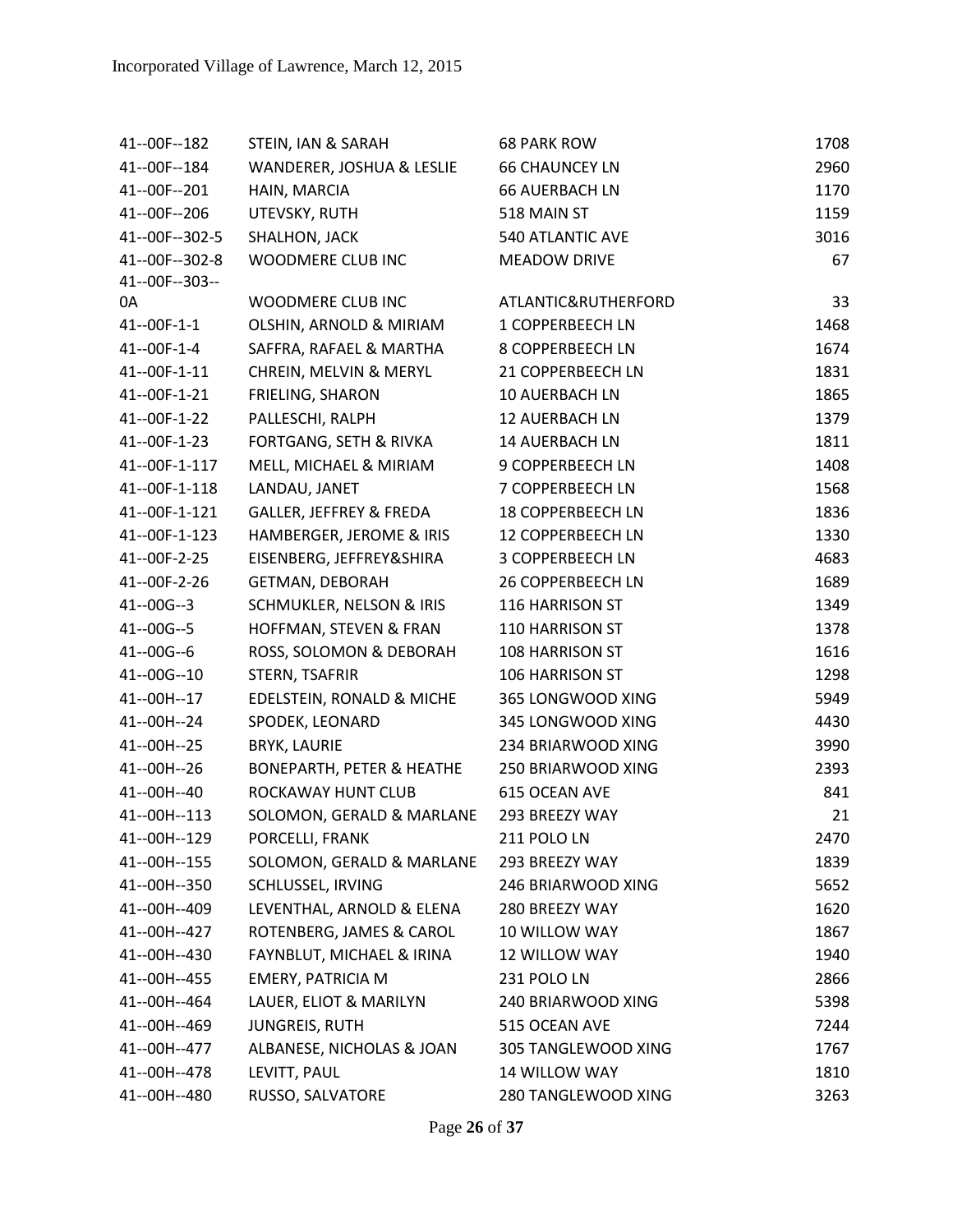| 41--00H--487    | <b>BLAIRE, ARTHUR &amp; SHARYN</b> | 340 LONGWOOD XING     | 2133  |
|-----------------|------------------------------------|-----------------------|-------|
| 41--00H--490    | <b>GELLER, DONALD &amp; ARLENE</b> | 425 OCEAN AVE         | 1845  |
| 41--00H--492    | <b>GARBER, ISRAEL &amp; SHARON</b> | 330 LONGWOOD XING     | 1676  |
| 41--00H--495    | WEINSTEIN, PAULA                   | 455 OCEAN AVE         | 3322  |
| 41--00H--497    | TEPLER, MELVIN & CAROL             | 445 OCEAN AVE         | 3317  |
| 41--00H--499    | WEINSTOCK, DAVID & MINDY           | 310 LONGWOOD XING     | 3297  |
| 41--00H--500    | MILLER, GARY & KARLA               | 435 OCEAN AVE         | 1821  |
| 41--00H--501    | ROSENBLOOM, MICHAEL & KA           | 320 LONGWOOD XING     | 1639  |
| 41--00H--504    | ROCKAWAY HUNT CLUB                 | 615 OCEAN AVE         | 1496  |
| 41--00H--508    | BERMAN, KENNETH & RONNI            | 360 LONGWOOD XING     | 4258  |
| 41--00H--513    | LAZARI, DROR                       | 247 CAUSEWAY          | 3019  |
| 41--00H--518    | SOLOMON, GERALD & MARLANE          | 295 BREEZY WAY        | 4531  |
| 41--00H--519    | SOLOMON, MARLANE                   | 285 BREEZY WAY        | 1602  |
| 41--00H--522    | PERLOW, DVORA                      | 227 HOLLYWOOD XING    | 3510  |
| 41--00H--525    | ROCKAWAY HUNT CLUB                 | 615 OCEAN AVE         | 6     |
| 41--00H--526    | BARDFELD, LLOYD                    | 21 ALBRO LN           | 2033  |
| 41--00H--527    | ROCKAWAY HUNT CLUB                 | 615 OCEAN AVE         | 386   |
| 41--00H--529    | GRAFF, NADJA                       | 229 HOLLYWOOD XING    | 7100  |
| 41--00H--533    | FRIEDMAN, RON                      | 338 LONGWOOD XING     | 4358  |
| 41--00H-1-2     | BIERWIRTH, JOHN & MARION           | 300 ALBRO LN          | 2911  |
| 41--00H-1-7     | ALDRICH, RICHARD & ISABEL          | 11 ALBRO LN           | 3074  |
| 41--00H-1-9     | KEEGAN, PETER                      | 7 ALBRO LN            | 3493  |
| 41--00H-1-11    | LEWIS, HERBERT & HARRIET           | 100 BURTON LN         | 2043  |
| 41--00H-1-111   | MULLEN, J BRIAN & ELIZABE          | 5 ALBRO LN            | 3515  |
| $41 - 011 - 3$  | RUBIN, HOWARD & LISA               | 3 AMBERLY RD          | 3694  |
| $41 - 015 - 1$  | ALPERT, DEBBIE                     | 455 MISTLETOE WAY     | 2754  |
| $41 - 015 - 4$  | ROSEN, PHILIP & MONICA             | 431 MISTLETOE WAY     | 3309  |
| $41 - 015 - 7$  | BERNSTEIN, MARTIN & SYLVI          | 405 MISTLETOE WAY     | 1697  |
| $41 - 015 - 8$  | KATZ, SPENCER & KAREN              | 401 MISTLETOE WAY     | 2670  |
| 41 -- 015 -- 9  | LYONS, RACHEL & DAVID              | <b>405 BARRETT RD</b> | 2701  |
| 41--015--16     | GIVINER, ANNE                      | 254 LONGWOOD XING     | 1996  |
| 41--015--18     | SALIG, ELCHANAN & MICHELL          | 411 MISTLETOE WAY     | 3370  |
| 41--015--19     | EISENBERG, LEON & LEA              | 400 OCEAN AVE         | 2968  |
| $41 - 021 - 18$ | KINGSBROOK HOLDING CORP            | 340 CENTRAL AVE       | 2257  |
| 41--021--20     | PARTNERSHIP 1995, LP               | 334 CENTRAL AVE       | 2977  |
| $41 - 021 - 27$ | THIRD NASSAU CORP                  | 292-330 CENTRAL AVE   | 10094 |
| 41--021--107    | KINGSBROOK HOLDING CORP            | 344-346 CENTRAL AVE   | 1103  |
| 41--021--202    | KOPOLOVITZ, MICHAEL & GIL          | 317 MULRY LN          | 593   |
| 41--021--204    | SHAPIRO, DOREEN                    | 319 MULRY LN          | 945   |
| $41 - 022 - 3$  | <b>SLEPOY, ROBERT &amp; LISA</b>   | 41 BARRETT RD         | 4173  |
| $41 - 022 - 8$  | SARRO, DOMENIC                     | <b>43 BARRETT RD</b>  | 2068  |
| 41--022--305    | STERN, DANIEL                      | 400 MISTLETOE WAY     | 1777  |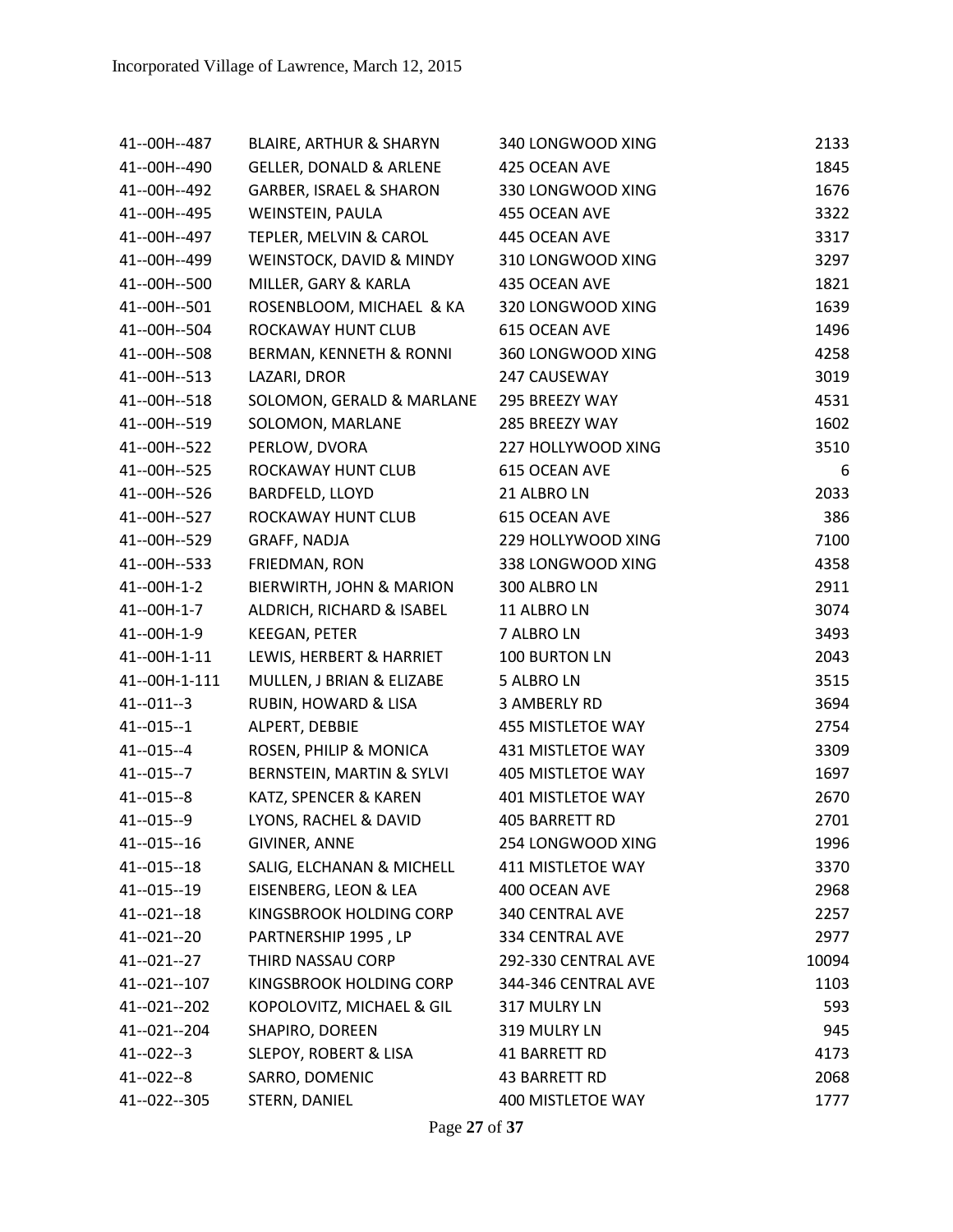| 41--022--306    | BERMAN, MARCIA EISENSTEIN 55 BARRETT RD |                        | 1723 |
|-----------------|-----------------------------------------|------------------------|------|
| 41--022--309    | OVED, ABRAHAM R                         | 47 BARRETT RD          | 2728 |
| 41--022--311    | KAIN, MILTON & SYLVIA                   | 430 MISTLETOE WAY      | 1928 |
| 41--022--312    | STERNBERG, ERIC & ELANA                 | 444 MISTLETOE WAY      | 2695 |
| 41--022--314    | HOFFMAN, GARY & SHARON                  | 450 MISTLETOE WAY      | 2732 |
| 41--046--108    | REICH, MICHAEL & ARLIENE                | 255 BREEZY WAY         | 3600 |
| 41--046--204    | OWEN, STEPHEN & EVELYN                  | 245 BREEZY WAY         | 4422 |
| 41--046--307    | NIJJER, P                               | 238 CAUSEWAY           | 4228 |
| $41 - 047 - 5$  | VOGEL, JEFFREY K                        | 1 MEADOW DR            | 4850 |
| 41--048--28     | ZRIHEN, CHARLES & STACEY                | 2 HEATHER LN           | 1678 |
| 41--048--69     | KLEIN, CARL & HEDDY                     | <b>1 HEATHER LN</b>    | 1767 |
| 41--048--70     | FENSTER, MARK & DEBRA                   | 3 HEATHER LN           | 1956 |
| 41--048--71     | GOLDMAN, ALAN & MONA                    | <b>5 HEATHER LN</b>    | 2172 |
| 41--048--72     | SASSON, SHAI & ESTHER                   | <b>6 HEATHER LN</b>    | 1480 |
| 41--048--82     | BASSER-KAUFMAN 210 LLC                  | 335 CENTRAL AVE        | 2245 |
| 41--048--91     | <b>HARMY REALTY CORP</b>                | 341-345 CENTRAL AVE    | 1630 |
| 41--048--93     | CENTRAL AVE DEV LLC                     | <b>347 CENTRAL AVE</b> | 1275 |
| 41--048--97     | CENTRAL AVE ASSOCIATES                  | 353-355 CENTRAL AVE    | 1875 |
| 41--048--203    | HLV ASSOCIATES                          | <b>307 CENTRAL AVE</b> | 4564 |
| 41--048--242    | <b>HLV ASSOCIATES</b>                   | 52 ROCKAWAY TPKE       | 546  |
| 41--048--509    | KDM I REALTY                            | 337 CENTRAL AVE        | 2017 |
| 41--048--517    | NEW YORK COMMUNITY BANK                 | 333 CENTRAL AVE        | 2872 |
| $41 - 049 - 3$  | WISE, BATYA                             | 285 TANGLEWOOD XING    | 3918 |
| 41 -- 049 -- 8  | HOFFMAN, GARY & SHELDON                 | 277 OCEAN AVE          | 2076 |
| 41--049--9      | MANDEL, GARY & JANINE                   | 281 OCEAN AVE          | 2052 |
| 41--049--10     | RUBIN, JOAN E                           | 265 OCEAN AVE          | 2755 |
| 41--049--11     | <b>GENACK, SHELDON &amp; SHARON</b>     | 271 OCEAN AVE          | 2540 |
| 41--049--202    | FORMAN, FRIMMIT L                       | 291 OCEAN AVE          | 5700 |
| $41 - 052 - 3$  | LASKY, ESTHER                           | 475 OCEAN AVE          | 8068 |
| 41 -- 052 -- 13 | EISENBERG, RICHARD & DEBO               | 230 HOLLYWOOD XING     | 2648 |
| 41--052--14     | STEINLAUF, SOLOMON                      | 232 HOLLYWOOD XING     | 3570 |
| 41--052--19     | HILLER, MELVIN & NATALIE                | 495 OCEAN AVE          | 2890 |
| $41 - 054 - 1$  | ROCKAWAY HUNT CLUB                      | 615 OCEAN AVE          | 248  |
| $41 - 056 - 2$  | GILGAN, JOHN K                          | 185 TANGLEWOOD XING    | 3325 |
| $41 - 056 - 3$  | THAYER, JAMES L                         | 304 OCEAN AVE          | 2627 |
| 41 -- 056 -- 5  | GILGAN, JOHN K                          | 185 TANGLEWOOD XING    | 1672 |
| $41 - 056 - 7$  | KURTZ, ROBERT & ELIZABETH               | 275 BARRETT RD         | 3000 |
| 41--056--8      | ELIAS, ABRAHAM & EDDA                   | 330 OCEAN AVE          | 4950 |
| 41--056--9      | <b>SCHARF, MARTIN &amp; MELODY</b>      | 320 OCEAN AVE          | 4446 |
| 41--056--10     | ROSENBLATT, JEFFREY & GIL               | 180 LONGWOOD XING      | 2675 |
| 41--056--11     | 250 LONGWOOD CROSSING LLC               | 250 LONGWOOD XING      | 5950 |
| 41--056--16     | ZALEWSKI, MARTA                         | 395 BARRETT RD         | 2016 |
|                 |                                         |                        |      |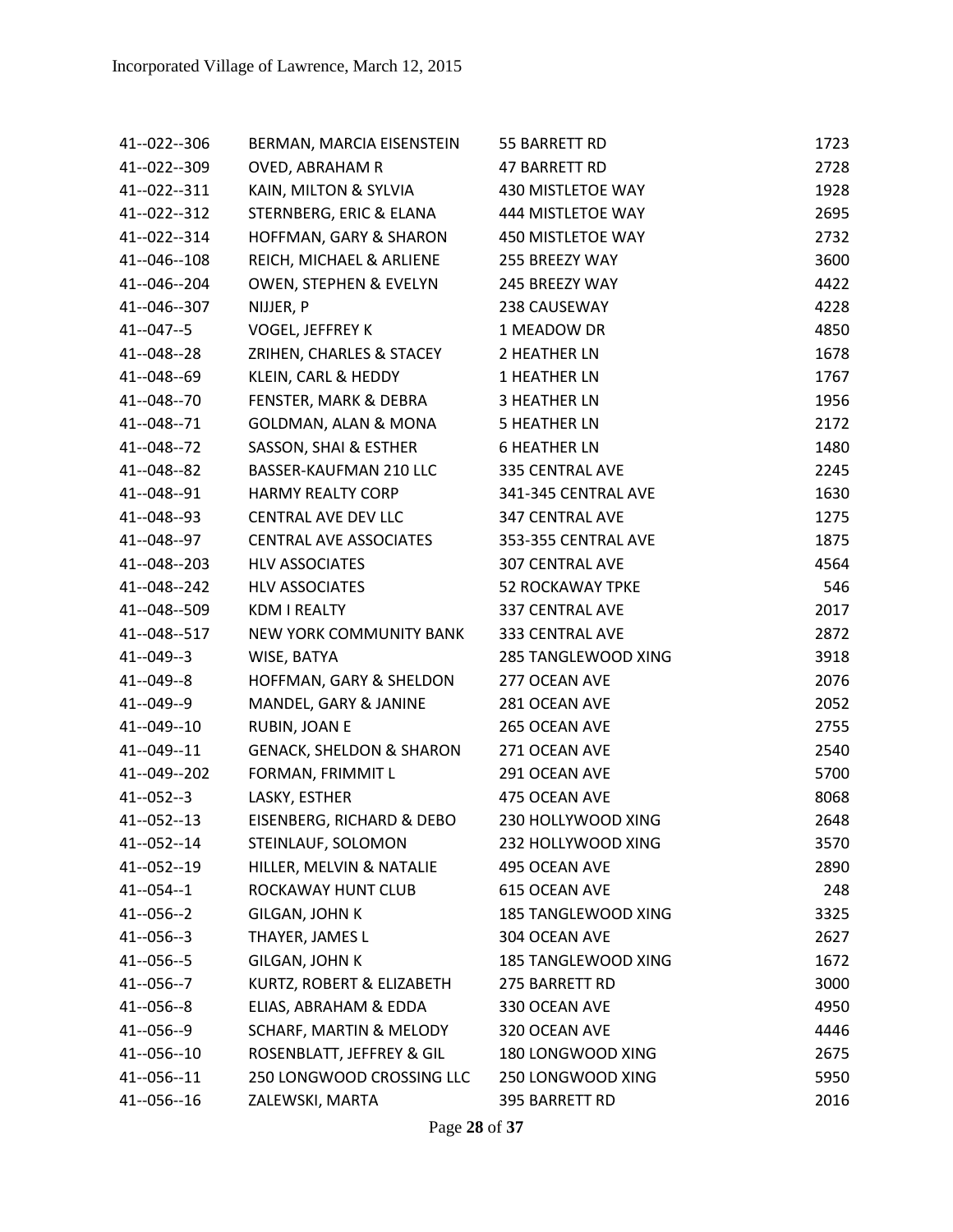| 41--056--17     | SCHMEELK, RICHARD & PRISC            | 350 OCEAN AVE           | 3795 |
|-----------------|--------------------------------------|-------------------------|------|
| 41--058--1      | ROCKAWAY HUNT CLUB                   | 501 CHAUNCEY LN         | 810  |
| $41 - 058 - 6$  | <b>GOTTLIEB, FIEVEL &amp; HELENE</b> | <b>519 CHAUNCEY LN</b>  | 2540 |
| 41 -- 058 -- 11 | ALON, SUSAN & MICHAEL                | 585 ALBRO LN            | 3008 |
| 41--058--16     | ROCKAWAY HUNT CLUB                   | 615 OCEAN AVE           | 30   |
| 41--058--18     | ROCKAWAY HUNT CLUB                   | 580 OCEAN AVE           | 1517 |
| 41--058--19     | ROCKAWAY HUNT CLUB                   | 580 OCEAN AVE           | 1211 |
| 41--058--20     | NAHMIAS, SHLOMO                      | 575 CHAUNCEY LN         | 3686 |
| $41 - 060 - 1$  | MUSS, JASON                          | 200 HOLLYWOOD XING      | 2178 |
| $41 - 060 - 2$  | STERN, STANLEY & TRUDY               | 480 OCEAN AVE           | 3630 |
| 41 -- 060 -- 5  | JOFFE, DEBBIE                        | 181 BRIARWOOD XING      | 3680 |
| 41--060--11     | MEHL, STUART & RISA                  | 186 HOLLYWOOD XING      | 2850 |
| 41--060--106    | BRECHER, DAVID                       | 175 BRIARWOOD XING      | 5950 |
| 41--060--313    | NEUMANN, MILTON                      | 173 BRIARWOOD XING      | 2512 |
| $41 - 067 - 1$  | NAUMBERG, AVI & REBECCA              | 196 BRIARWOOD XING      | 2280 |
| $41 - 067 - 2$  | VERSCHLEISER, ELI & JULIE            | 190 BRIARWOOD XING      | 2899 |
| 41 -- 067 -- 9  | <b>BIENSTOCK, MARK &amp; FLORA</b>   | 53 CHAUNCEY LN          | 1670 |
| 41 -- 067 -- 10 | HAIMOFF, MENACHEM & ELLE             | 100 BRIARWOOD XING      | 2002 |
| 41--067--12     | FARBMAN, FRED & JUDY                 | 182 BRIARWOOD XING      | 4338 |
| 41--067--15     | ROSENFELD, NACHMAN & HENN            | 180 BRIARWOOD XING      | 4420 |
| 41--073--1      | ROCKAWAY HUNT CLUB                   | 615 OCEAN AVE           | 481  |
| $41 - 074 - 1$  | <b>BUCKLEY, STEPHEN &amp; MARGAR</b> | <b>600 CHAUNCEY LN</b>  | 2563 |
| $41 - 074 - 2$  | <b>BARBANEL, LAURIE</b>              | <b>620 CHAUNCEY LN</b>  | 2707 |
| 41--074--4      | BYRNES, ARTHUR&EVA                   | <b>15 RUTHERFORD LN</b> | 1870 |
| 41 -- 074 -- 5  | <b>GLAUBACH, BARUCH</b>              | 150 ALBRO LN            | 2970 |
| $41 - 075 - 3$  | ROCKAWAY HUNT CLUB                   | 615 OCEAN AVE           | 11   |
| 41 -- 075 -- 5  | JANIS WARD QTIP TRUS                 | 200 ALBRO LN            | 1520 |
| 41--075--6      | ROCKAWAY HUNT CLUB                   | 615 OCEAN AVE           | 28   |
| 41 -- 075 -- 7  | <b>BURGER, GEORGIA</b>               | 200 ALBRO LN            | 2457 |
| 41 -- 080 -- 4  | POLLACK, SHLOMO & FAYE               | 255 NARRAGANSETT AVE    | 1631 |
| 41--080--6      | LEVY, SOL                            | 270 OCEAN AVE           | 3310 |
| 41--080--7      | SOSNOWIK, MICHAEL & SUSAN            | 233 NARRAGANSETT AVE    | 3385 |
| 41--080--8      | OCEAN PROPERTY REALTY LLC            | 290 OCEAN AVE           | 1467 |
| 41--084--41     | <b>GOTTLIEB, EDWARD &amp; STAFAN</b> | 96 CHAUNCEY LN          | 1304 |
| 41--084--124    | STEADMAN, CAROL                      | 91 PARK ROW             | 1103 |
| 41--084--215    | HAIMM, AMY                           | <b>78 AUERBACH LN</b>   | 754  |
| 41--084--415    | <b>BERKOVITS, M&amp;N</b>            | 74 AUERBACH LN          | 1672 |
| 41--085--13     | SPECTOR, J STEVEN & MARGA            | 12 WAVERLY PL           | 2928 |
| 41--085--14     | PERLOW, ALLAN & RIVA                 | 10 WAVERLY PL           | 1752 |
| 41--085--15     | <b>ENGLANDER, SOLOMON &amp; GERT</b> | 8 WAVERLY PL            | 1352 |
| 41--085--16     | KATZ, JOEL                           | <b>6 WAVERLY PL</b>     | 1661 |
| 41--085--23     | SILVERSTEIN, YAEL                    | 27 BRIARWOOD LN         | 1659 |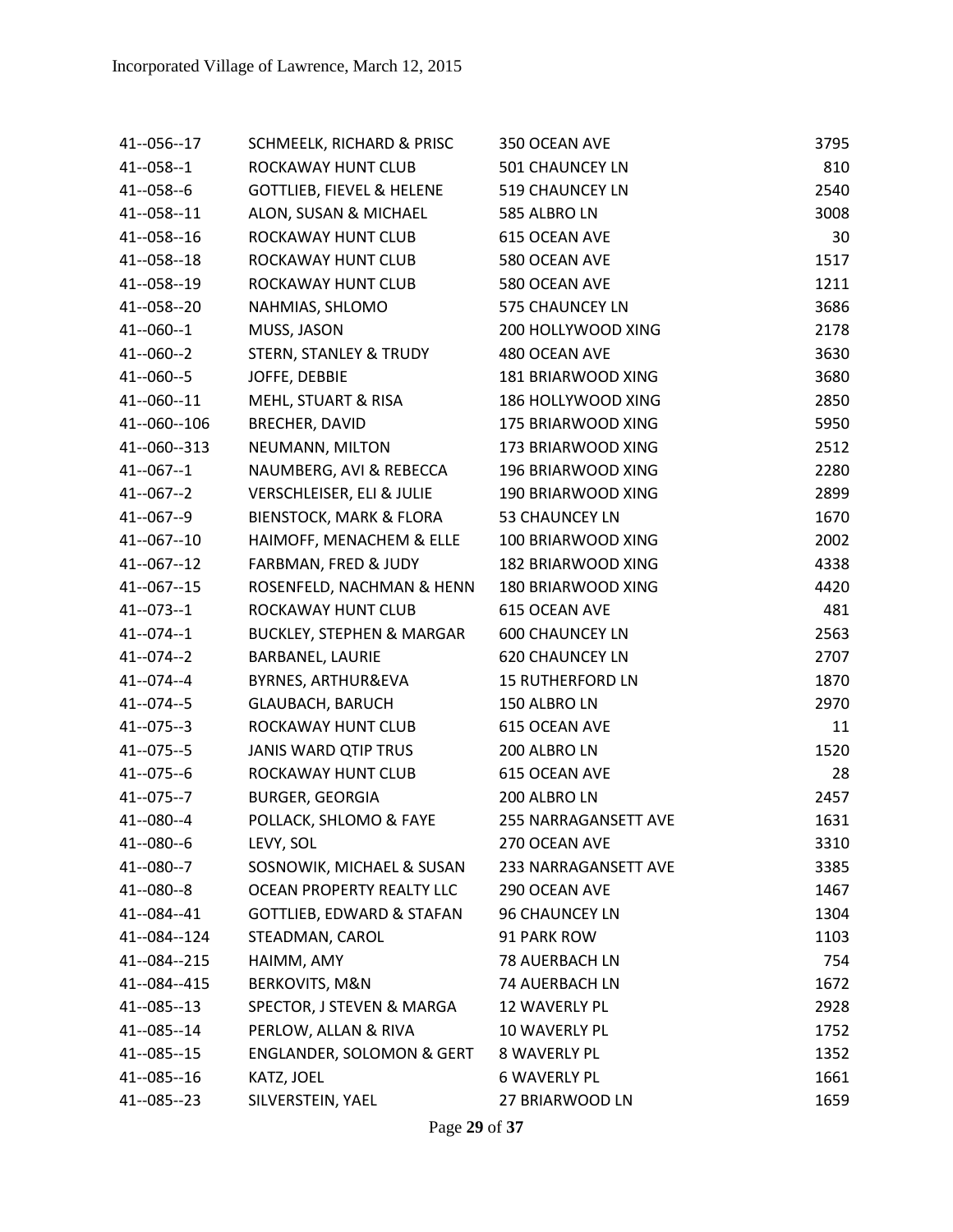| 41--085--45  | SCHWARTZ, MORTON & ELAINE           | 465 BROADWAY       | 2557 |
|--------------|-------------------------------------|--------------------|------|
| 41--085--46  | PINN, NORMAN & VERA                 | 54 SEALY DR        | 1328 |
| 41--085--47  | LEBOR, ANNETTE                      | 58 SEALY DR        | 1611 |
| 41--085--106 | MILLER, EDWARD & ARELA              | 75 BRIARWOOD LN    | 1672 |
| 41--085--107 | LANDY, ALIZA & DARREN               | 79 BRIARWOOD LN    | 1862 |
| 41--085--124 | <b>GELNICK, BARBARA</b>             | 50 SEALY DR        | 2530 |
| 41--085--130 | HOFFMAN, JASON & SHARONA            | <b>6 SEALY CT</b>  | 2402 |
| 41--085--201 | KASH, GERARD & PATRICIA             | 1 WAVERLY PL       | 1801 |
| 41--085--202 | SPECTOR, STEVEN & JESSICA           | 5 WAVERLY PL       | 1471 |
| 41--085--204 | OZERI, MITCHELL & DEBORAH           | 7 WAVERLY PL       | 1620 |
| 41--085--205 | HAIN, KENNETH                       | 9 WAVERLY PL       | 1394 |
| 41--085--210 | LAUFER, B&S                         | 19 WAVERLY PL      | 2395 |
| 41--085--212 | PEWZNER, FAIVISH                    | 23 WAVERLY PL      | 1573 |
| 41--085--215 | MACANIAN, RAMI & SARA               | 80 SEALY DR        | 2177 |
| 41--085--216 | RECHTWEG, NEIL A                    | 70 SEALY DR        | 1610 |
| 41--085--220 | LIECHTUNG, STEVEN & ALIZA           | 15 BRIARWOOD LN    | 2970 |
| 41--085--221 | WEISS, MICHAEL & TESSIE             | 25 BRIARWOOD LN    | 3300 |
| 41--085--304 | BERLYNE, DAVID & GABRIELL           | 61 BRIARWOOD LN    | 1111 |
| 41--085--305 | SWIMMER, CRAIG & SARAH              | 67 BRIARWOOD LN    | 1270 |
| 41--085--310 | OLINER, HARRIS & CARRIE             | 91 BRIARWOOD LN    | 1763 |
| 41--085--312 | <b>VERSCHLEISER, ELI</b>            | 95 BRIARWOOD LN    | 1596 |
| 41--085--318 | WILAMOWSKY, STEVEN & RIVK           | 60 SEALY DR        | 1888 |
| 41--085--323 | SUSSMAN, SONDRA                     | <b>48 SEALY DR</b> | 1759 |
| 41--085--404 | KORFF, MICHAEL & BARBARA            | 65 BRIARWOOD LN    | 1444 |
| 41--085--405 | BLINDER, MOSHE                      | 71 BRIARWOOD LN    | 1480 |
| 41--085--418 | SCHARF, ROBERT & TAMAR              | 2 WAVERLY PL       | 1736 |
| 41--085--420 | SHARFMAN, K&S                       | 46 SEALY DR        | 1164 |
| 41--085--422 | HIRMES, FRIMIT                      | 40 SEALY DR        | 1303 |
| 41--085--423 | <b>BUDMAN, THEODORE M</b>           | 15 SEALY CT        | 1046 |
| 41--085--432 | SCHWARTZ, SIMEON                    | 45 BRIARWOOD LN    | 5050 |
| 41--085--438 | MARSHALL, EDWARD & NORMA            | <b>6 SEALY DR</b>  | 1310 |
| 41--085--439 | MARGALIT, YONOTAN & YAEL            | 8 SEALY DR         | 1282 |
| 41--085--440 | <b>GOLDMAN, RACHEL &amp; ISRAEL</b> | 49 BRIARWOOD LN    | 1157 |
| 41--085--441 | CHOUEKA, JACK & MARLA               | 55 BRIARWOOD LN    | 1669 |
| 41--085--446 | <b>GROSSMAN, STEVE</b>              | 8 SEALY CT         | 1085 |
| 41--085--447 | MADOWICZ, MANDI                     | 22 WAVERLY PL      | 1486 |
| 41--085--450 | MAJESKI, MARK & SHERRY              | 47 BRIARWOOD LN    | 1029 |
| 41--085--451 | GOLDSTOFF, HYMAN                    | 31 WAVERLY PL      | 1246 |
| 41--085--453 | <b>BILLET, SHIRLEY</b>              | 29 WAVERLY PL      | 1053 |
| 41--085--454 | <b>ZUPNICK, HENRY &amp; SUSAN</b>   | 9 SEALY CT         | 1454 |
| 41--085--456 | <b>BENSDORF, ERWIN J</b>            | 2 SEALY DR         | 1581 |
| 41--085--457 | JEGER, ABRAHAM & ROCHELLE           | 463 BROADWAY       | 1104 |

Page **30** of **37**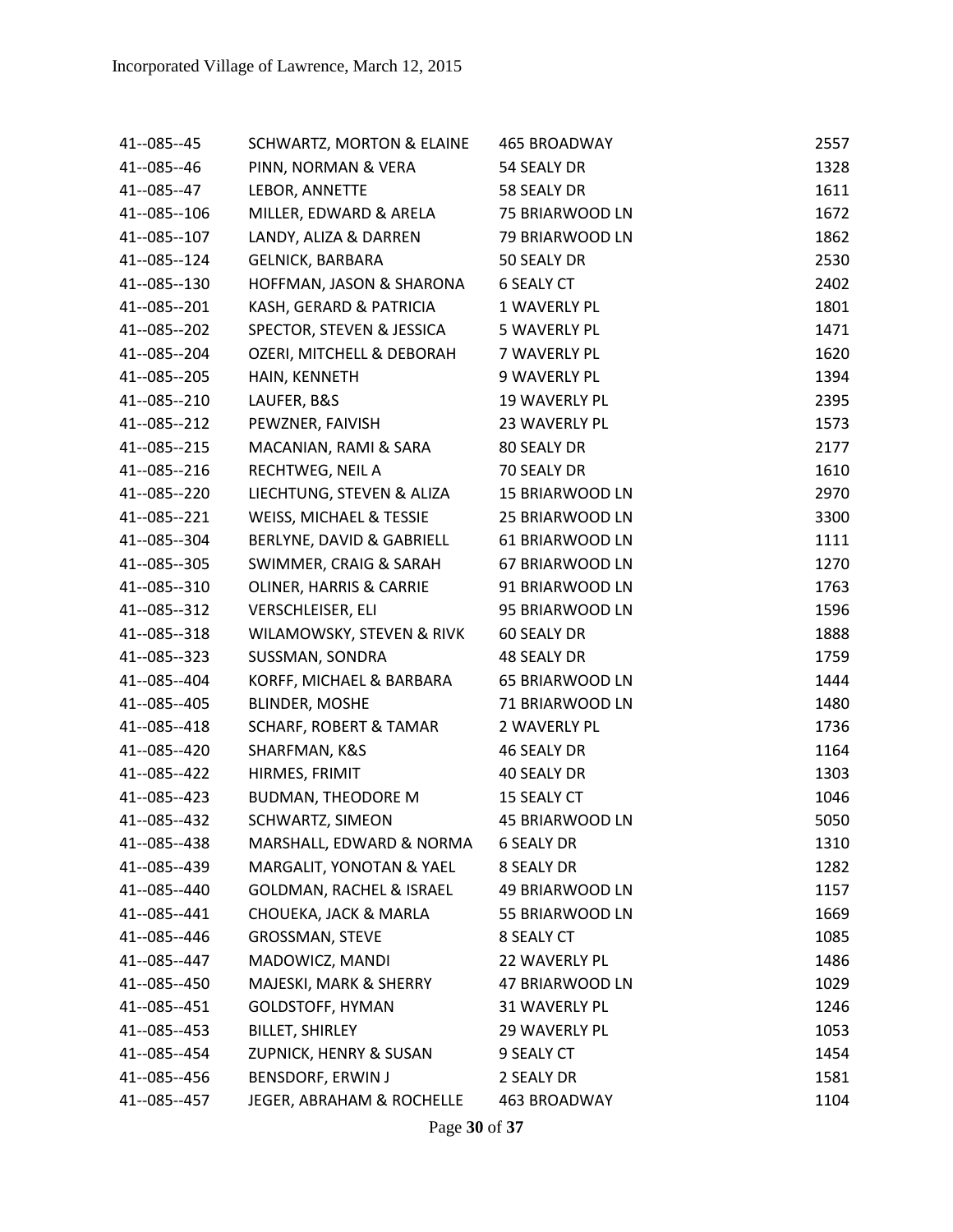| 41--085--461   | TROY, MORTON & MARJORIE              | 100 SEALY DR             | 1378 |
|----------------|--------------------------------------|--------------------------|------|
| 41--085--465   | GOLOMBECK, ZEV                       | 12 SEALY DR              | 1867 |
| 41--085--466   | <b>GLUCK, ROBERT</b>                 | 10 SEALY DR              | 1973 |
| 41--085--467   | FALK, ROCHELLE                       | 66 SEALY DR              | 1382 |
| 41--085--469   | BIENENFELD, STANLEY & EVE            | 435 BROADWAY             | 1056 |
| 41--085--470   | BRAFMAN, BENJAMIN & LYNDA            | <b>15 WAVERLY PL</b>     | 2970 |
| 41--085--472   | HAAS, ELI & NORMA                    | 37 BRIARWOOD LN          | 1685 |
| $41 - 086 - 6$ | <b>HENDLER, BETTY TROCK</b>          | 2 STUYVESANT PL          | 1303 |
| $41 - 086 - 8$ | NUSSBAUM, ERIC & JACQUELI            | <b>6 STUYVESANT PL</b>   | 1657 |
| 41--086--11    | AMINOFF, ERIC & MINA                 | 5 STUYVESANT PL          | 1390 |
| 41--086--29    | EISEN, CHESTER & LESLIE              | 65 SEALY DR              | 1536 |
| 41--086--32    | TELSEY, GREGG & JENNIFER             | 91 SEALY DR              | 1264 |
| 41--086--37    | SCHWARTZ, ABRAHAM & RONIT            | 94 WASHINGTON AVE        | 1769 |
| 41--086--102   | KAUFMAN, BENJAMIN & LINDA            | 423 BROADWAY             | 1478 |
| 41--086--103   | SZENICER, HARRY & LAURIE             | 425 BROADWAY             | 1250 |
| 41--086--105   | BERGENFELD, WILLIAM                  | 3 SEALY DR               | 1220 |
| 41--086--114   | BIRNBOIM, AHARON & HAVA              | 11 SEALY DR              | 1166 |
| 41--086--116   | SAMTER, JUDAH                        | <b>6 STERLING PL</b>     | 1183 |
| 41--086--118   | KATZ, LINDA                          | 26 SEALY DR              | 1572 |
| 41--086--127   | SPERLING, MARLENE                    | 53 SEALY DR              | 1899 |
| 41--086--128   | IFERGAN, MIRIAM                      | 55 SEALY DR              | 2271 |
| 41--086--130   | KATCHEN, J. ETAL                     | 75 SEALY DR              | 1579 |
| 41--086--131   | GAST, DAVID                          | 81 SEALY DR              | 2185 |
| 41--086--133   | GOPIN, STEVEN & PAULA                | 95 SEALY DR              | 1147 |
| 41--086--139   | MAEL, JOEL & LYNN                    | 90 WASHINGTON AVE        | 2704 |
| 41--086--141   | SAINI, SUNITA                        | <b>86 WASHINGTON AVE</b> | 2031 |
| 41--086--144   | SZNAJDER, JAIME & SYLVIA             | 35 SEALY DR              | 1385 |
| 41--086--146   | FRIEDMAN, MINDI                      | <b>4 WASHINGTON AVE</b>  | 1798 |
| 41--086--147   | <b>GOLOMBECK, SHELDON &amp; ANNE</b> | <b>6 WASHINGTON AVE</b>  | 1455 |
| 41--086--148   | FELTON, ROBERT                       | <b>8 WASHINGTON AVE</b>  | 1222 |
| 41--086--150   | COHEN, JOSEPH                        | <b>12 WASHINGTON AVE</b> | 1251 |
| 41--086--151   | ABADI, FAYGE                         | 14 WASHINGTON AVE        | 1518 |
| 41--086--152   | <b>GROSZ, ROBERT &amp; CHAYA</b>     | <b>16 WASHINGTON AVE</b> | 1516 |
| 41--086--155   | SLOYER, SHIRLEY                      | <b>8 STERLING PL</b>     | 1477 |
| 41--086--156   | SELTZER, DAVID                       | 10 STERLING PL           | 2418 |
| 41--086--158   | <b>BERLIN, ARNOLD &amp; MYRA</b>     | 9 STUYVESANT PL          | 1996 |
| 41--086--161   | <b>BAR, ARIE &amp; SMADAR</b>        | 26 BARRETT RD            | 1419 |
| 41--086--165   | KANTOWITZ, ROBERT                    | 12 STUYVESANT PL         | 2930 |
| 41--086--169   | GARTNER, GERALD & MINDY              | 10 STUYVESANT PL         | 1217 |
| 41--086--172   | METZGER, GLORIA                      | 2 IVY LN                 | 1136 |
| 41--086--174   | SCHREIER, ROBERT & MIRIAM            | 9 IVY LN                 | 1669 |
| 41--086--175   | FRIELING, JACK & SUSAN               | 7 IVY LN                 | 1108 |
|                |                                      |                          |      |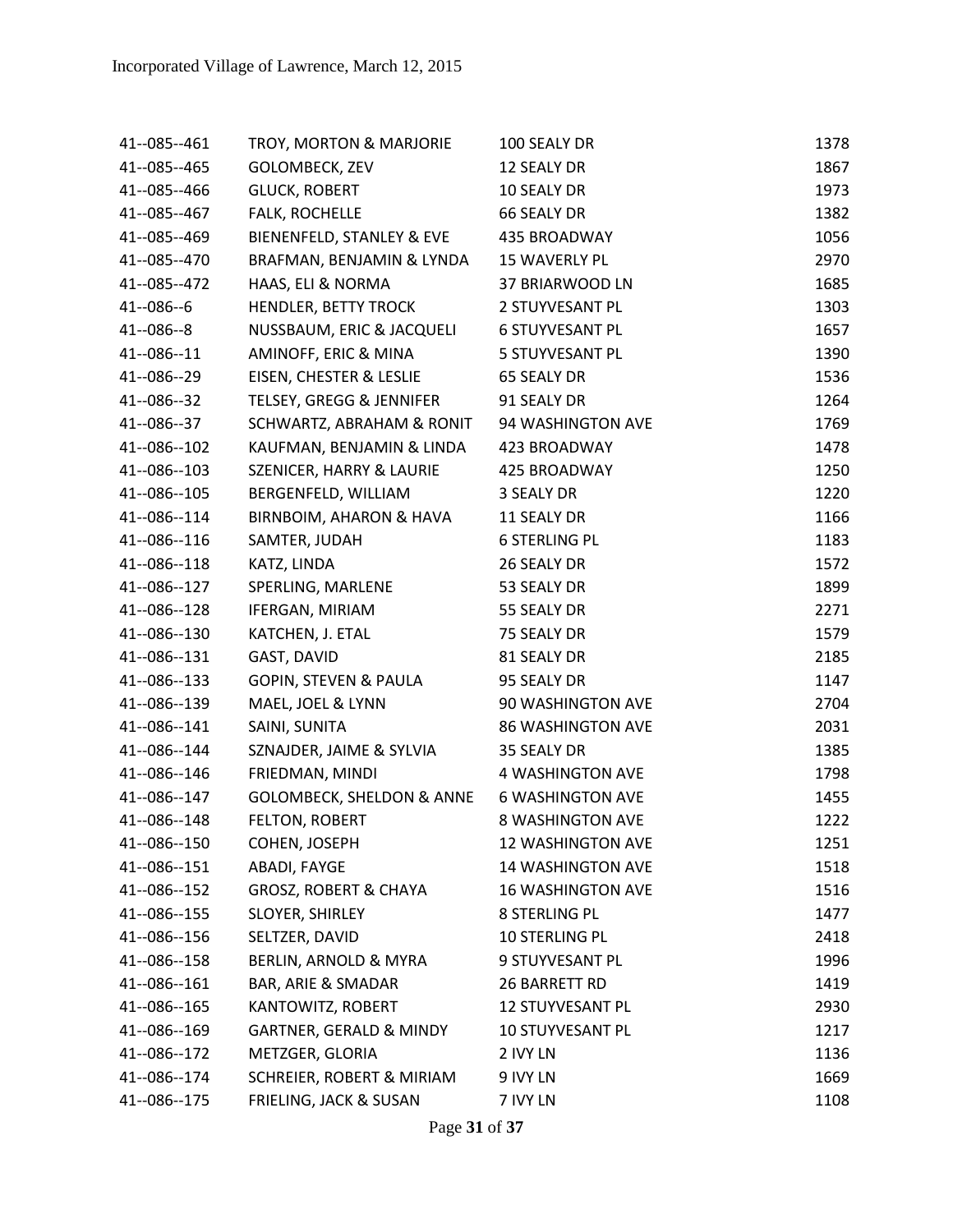| 41--086--176    | SCHEINFELD, SOLOMON                  | 3 IVY LN                 | 914  |
|-----------------|--------------------------------------|--------------------------|------|
| 41--086--228    | PLATT, LEORA                         | 57 SEALY DR              | 1695 |
| 41--086--448    | <b>GAMEROV, STUART &amp; ISABEL</b>  | <b>1 STERLING PL</b>     | 1143 |
| 41--086--450    | <b>GUTTMAN, MICHAEL &amp; SARIT</b>  | 51 SEALY DR              | 1172 |
| 41--086--452    | WILAMOWSKY, ELI & RHONA              | 49 SEALY DR              | 2198 |
| 41--086--454    | KOLLANDER, DINA                      | 47 SEALY DR              | 2368 |
| 41--086--456    | FRUCHTER, JACOB                      | 39 SEALY DR              | 43   |
| 41--086--457    | FRUCHTER, JACOB                      | 39 SEALY DR              | 1297 |
| 41--086--458    | STRAUSS, DANIEL & FERN               | 1 FIRETHORN DR           | 1787 |
| 41--086--459    | <b>GLAUBACH, SIMEON &amp; MONICA</b> | 3 FIRETHORN DR           | 2719 |
| 41--086--463    | DRUKER, BERNARDO                     | 7 FIRETHORN DR           | 2019 |
| 41--086--464    | HIRMES, ELEAZER & GRETA              | 5 FIRETHORN DR           | 1573 |
| 41--086--465    | SATRAN, ROBERT & ANNETTE             | 80 WASHINGTON AVE        | 1652 |
| 41--086--467    | DROR, MATILDA                        | 98 WASHINGTON AVE        | 1094 |
| 41--087--9      | <b>AUSTEIN, JOYCE LYNN</b>           | <b>22 MURIEL AVE</b>     | 2597 |
| 41--087--13     | ISAACS, K. DAVID & DOBA              | 34 MURIEL AVE            | 2250 |
| $41 - 087 - 16$ | SIMPSON, JOSEPH & JUDITH             | 38 MURIEL AVE            | 3934 |
| 41--087--20     | KATZ, IRWIN & ELISA                  | 45 WASHINGTON AVE        | 2185 |
| 41 -- 087 -- 23 | RINGEL, BENJAMIN                     | <b>15 WASHINGTON AVE</b> | 2251 |
| 41--087--24     | KERSTEIN, PHILIP & PHYLLI            | 35 WASHINGTON AVE        | 4328 |
| 41--087--26     | KLAUSNER, SAUL & SUSAN               | 11 WASHINGTON AVE        | 838  |
| 41--087--27     | ZENILMAN, MICHAEL                    | 389 BROADWAY             | 2049 |
| 41--087--104    | DIENSTAG, ABBE                       | 379 BROADWAY             | 1217 |
| 41--087--117    | BERNSTEIN, ANNE                      | 50 MURIEL AVE            | 1471 |
| 41--087--122    | SPITZ, MARILYN                       | 384 DONMOOR RD           | 2304 |
| 41--087--203    | FISHMAN, YALE TRUST                  | 8 MURIEL AVE             | 1675 |
| 41--087--204    | PODEMSKI, SAMUEL & GAIL              | 383 BROADWAY             | 1326 |
| 41--087--208    | KAHN, STEVEN                         | <b>20 MURIEL AVE</b>     | 2771 |
| 41--087--218    | ZUCKERMAN, MICHAEL & LAUR            | <b>12 MURIEL AVE</b>     | 1759 |
| 41--087--220    | KLEIN, KENNETH                       | 27 WASHINGTON AVE        | 1548 |
| 41--087--221    | SAMUELS, DEBORAH                     | 23 WASHINGTON AVE        | 1661 |
| 41--088--6      | MITGANG, LINDA                       | <b>86 MURIEL AVE</b>     | 2454 |
| 41--088--7      | MORADI, DAVID & BILHAH               | 72 MURIEL AVE            | 3600 |
| 41--088--8      | <b>GOLDSTEIN, AVI &amp; ESTY</b>     | <b>68 MURIEL AVE</b>     | 3583 |
| 41--088--15     | SPETNER, ABRAHAM                     | 59 WASHINGTON AVE        | 1946 |
| 41--088--27     | LENT, MORDECAI & JENNIFER            | 81 WASHINGTON AVE        | 3185 |
| 41--088--29     | FREILICH, AARON & SARA               | <b>67 WASHINGTON AVE</b> | 1471 |
| 41--088--30     | <b>GELBTUCH, MARC &amp; LAYA</b>     | <b>60 MURIEL AVE</b>     | 3473 |
| 41--088--32     | <b>BORENSTEIN, STEVEN &amp;D</b>     | 383 DONMOOR RD           | 1341 |
| 41--088--33     | <b>MORET LLC</b>                     | 56 MURIEL AVE            | 2154 |
| 41--088--34     | KORNBLUM, AMIR & ESTEE               | 385 DONMOOR RD           | 1577 |
| 41--088--38     | COHEN, PAULA                         | 400 KENRIDGE RD          | 1567 |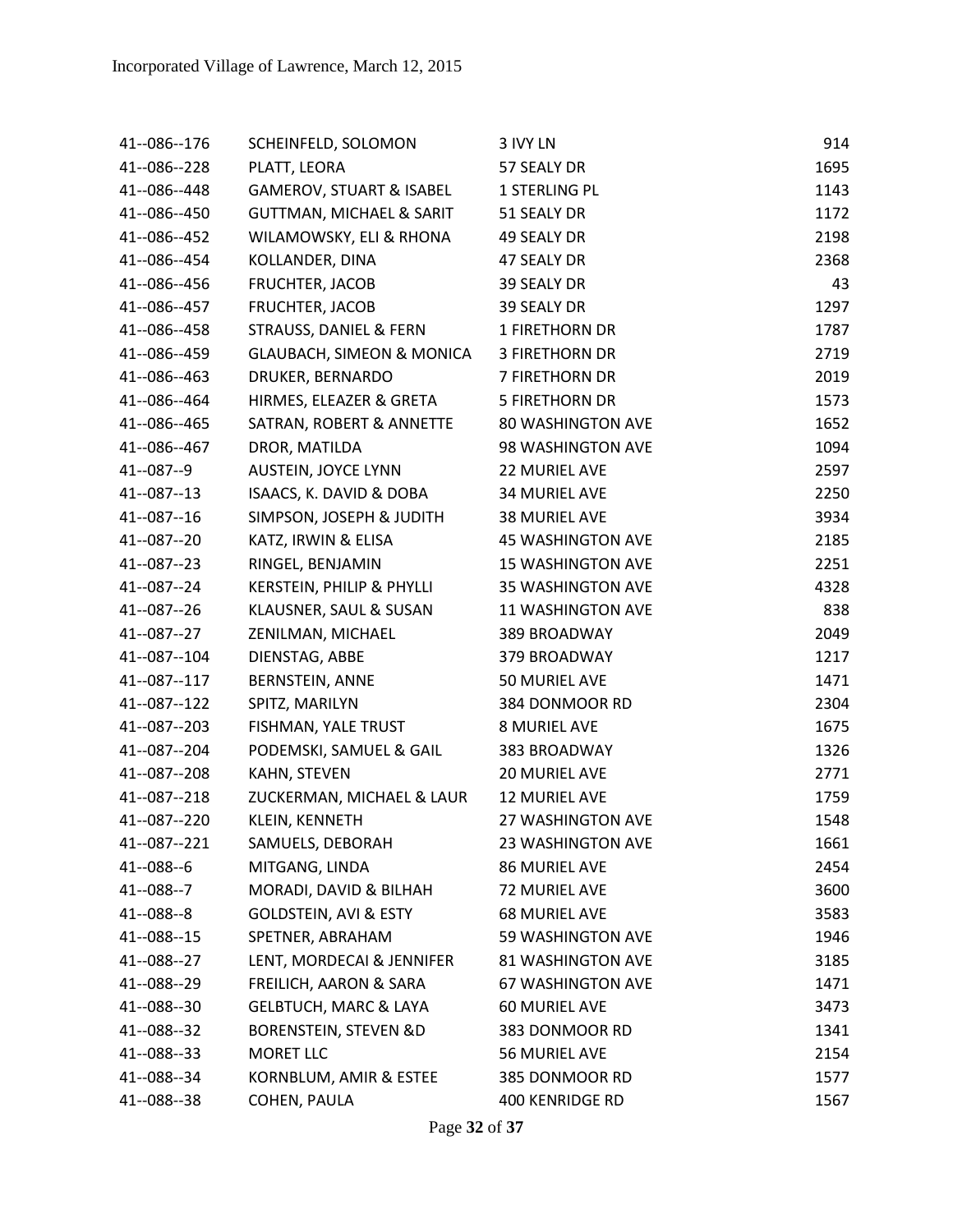| 41--088--219 | KORNFIELD, ZEV & ELIE                | 94 MURIEL AVE          | 1851 |
|--------------|--------------------------------------|------------------------|------|
| 41--088--220 | HERSKOWITZ, M&B                      | 380 KENRIDGE RD        | 1964 |
| 41--088--221 | GETTENBERG, GARY                     | 388 KENRIDGE RD        | 3394 |
| 41--088--222 | LIFSCHUTZ, JONATHAN                  | 394 KENRIDGE RD        | 3008 |
| 41--089--8   | KOHN, MURRAY & SUSAN                 | 8 MARGARET AVE         | 1667 |
| 41--089--43  | KATZ, GEORGE & BATSHEVA              | 50 MARGARET AVE        | 2791 |
| 41--089--54  | HARTMAN, SHLOMO & ADEANA             | <b>62 MARGARET AVE</b> | 1200 |
| 41--089--58  | SHARFSTEIN, RAIZEL                   | <b>66 MARGARET AVE</b> | 2280 |
| 41--089--71  | HERMAN, ALLEN & TZIPORAH             | 351 BROADWAY           | 1377 |
| 41--089--212 | HIRT, LANCE & RIVKIE                 | 71 MURIEL AVE          | 3395 |
| 41--089--213 | MOSKOVIC, JEFFREY & SHARO            | 73 MURIEL AVE          | 2096 |
| 41--089--214 | SCHLOSSBERG, MARK                    | 77 MURIEL AVE          | 1920 |
| 41--089--215 | FEIT, LISA                           | 370 KENRIDGE RD        | 2466 |
| 41--089--216 | MAEL, BRUCE & AUTUMN                 | 54 MARGARET AVE        | 1508 |
| 41--089--218 | PINTER, MICHAEL & CINDY              | 74 MARGARET AVE        | 1930 |
| 41--089--219 | MEISSNER, GEORGE & BEVERL            | 70 MARGARET AVE        | 1560 |
| 41--089--220 | YARKONY, N. ETAL                     | 78 MARGARET AVE        | 1683 |
| 41--089--221 | GERBER, ARTHUR & ADINA               | <b>63 MURIEL AVE</b>   | 2960 |
| 41--089--412 | COHEN, ZAK & REBECCA                 | <b>84 MARGARET AVE</b> | 1793 |
| 41--089--415 | SCHERTZ, BONNIE                      | <b>88 MARGARET AVE</b> | 1465 |
| 41--089--421 | HONIG, BETH                          | <b>61 MURIEL AVE</b>   | 2090 |
| 41--089--423 | SALAMON, HOWARD & PAMELA             | <b>20 MARGARET AVE</b> | 1375 |
| 41--089--426 | KATZ, MIRIAM                         | <b>26 MARGARET AVE</b> | 1369 |
| 41--089--430 | MOSKOVITS, NORBERT & SHUL            | <b>30 MARGARET AVE</b> | 1380 |
| 41--089--502 | KLEIN, L&A                           | 365 BROADWAY           | 1530 |
| 41--089--506 | PIANKO, LEONARD & DALE               | 11 MURIEL AVE          | 1903 |
| 41--089--507 | CHARNOFF, DANIEL                     | 17 MURIEL AVE          | 1339 |
| 41--089--510 | BAYER, KAREN                         | 21 MURIEL AVE          | 1359 |
| 41--089--511 | MOSKOWITZ, ELLIOT & AVA              | 29 MURIEL AVE          | 2727 |
| 41--089--514 | CHABBOTT, JULIUS & MERAV             | 33 MURIEL AVE          | 1948 |
| 41--089--525 | PERNICK, ALAN & SYLVIA               | <b>360 KENRIDGE RD</b> | 1320 |
| 41--089--601 | VITOW, DANIEL J                      | 361 BROADWAY           | 1322 |
| 41--089--602 | HOFFMAN, RAPHAEL&GILA                | 7 MURIEL AVE           | 2594 |
| 41--089--606 | STEIN, LEWIS & RISA                  | <b>15 MURIEL AVE</b>   | 1743 |
| 41--089--610 | <b>BURSKY, HERMAN &amp; DOLORES</b>  | 25 MURIEL AVE          | 1316 |
| 41--089--818 | <b>GOLDSTEIN, EDWARD &amp; JOYCE</b> | <b>49 MURIEL AVE</b>   | 1582 |
| 41--089--819 | WEISSMAN, STEVEN & LISA              | 57 MURIEL AVE          | 1642 |
| 41--089--823 | <b>BECHER, AARON</b>                 | 355 BROADWAY           | 944  |
| 41--089--824 | <b>GOLDSTEIN, IRWIN &amp; MAXINE</b> | 96 MARGARET AVE        | 1221 |
| 41--089--825 | ZEIDMAN, DANIEL & ESTHER             | 92 MARGARET AVE        | 1734 |
| 41--090--36  | EDERY, MICHAEL                       | 22 MEADOW LN           | 1796 |
| 41--090--48  | STAUBER, AARON & AVIVA               | 34 MEADOW LN           | 2007 |
|              |                                      |                        |      |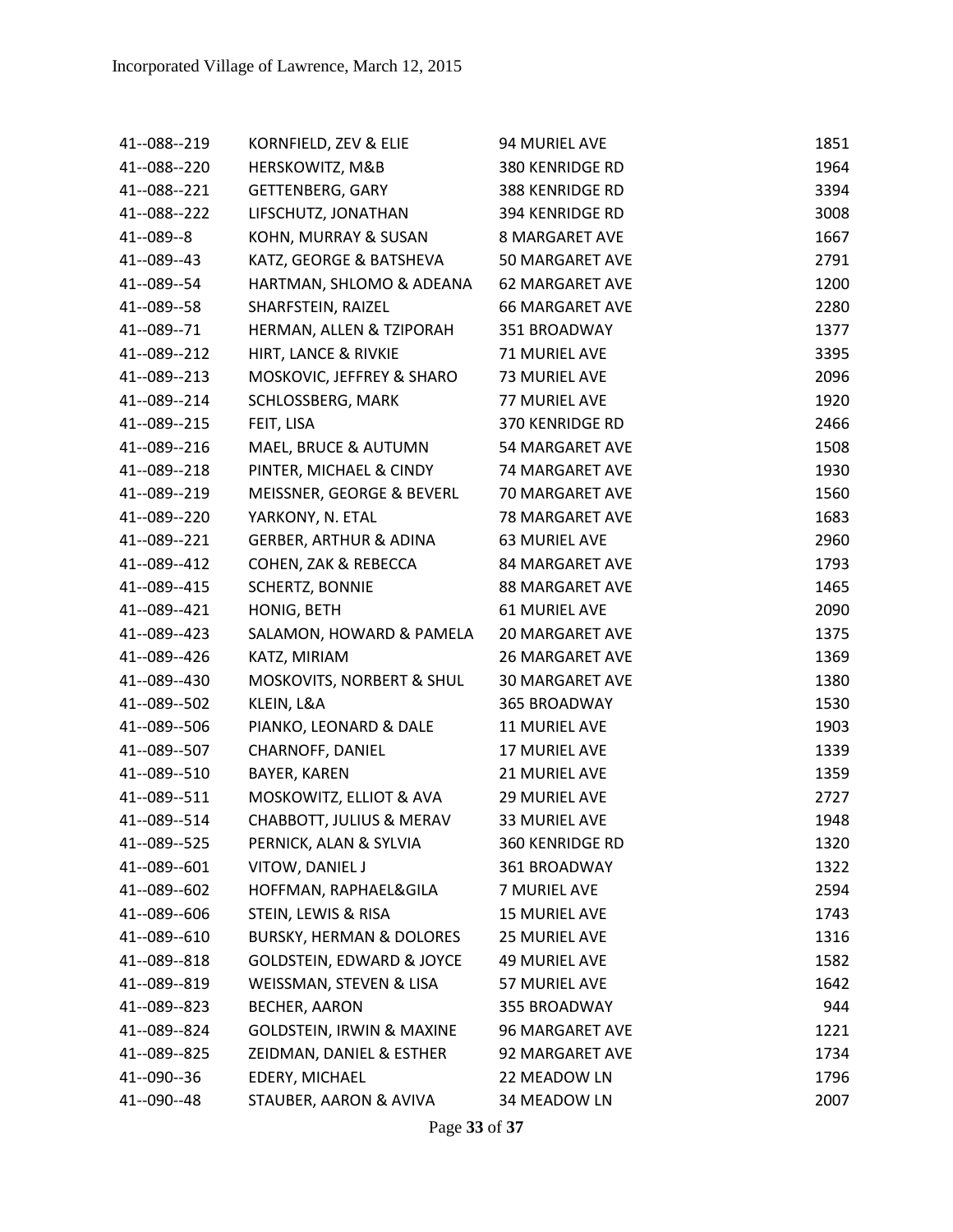| 41--090--61    | BERNSTEIN, AARON                     | 54 MEADOW LN                | 1331 |
|----------------|--------------------------------------|-----------------------------|------|
| 41--090--69    | LOWENSTEIN, LUCY                     | 70 MEADOW LN                | 1652 |
| 41--090--88    | DANCYKIER, JOSEPH & BETH             | 61 MARGARET AVE             | 1355 |
| 41--090--92    | <b>FARBMAN, FRANCES G</b>            | 55 MARGARET AVE             | 1278 |
| 41--090--100   | SCHWARTZ, TIBERIO & ELLYS            | 45 MARGARET AVE             | 1618 |
| 41--090--107   | KEEHN, ABRAHAM                       | 35 MARGARET AVE             | 1365 |
| 41--090--114   | SMALL, DAVID                         | <b>25 MARGARET AVE</b>      | 1725 |
| 41--090--118   | <b>BANKHALTER, ALAN &amp; MICHEL</b> | <b>19 MARGARET AVE</b>      | 1619 |
| 41--090--122   | FEIT, ELLIOT & ANITRA                | <b>15 MARGARET AVE</b>      | 2060 |
| 41--090--127   | RAND, JAY & CYNDI                    | 9 MARGARET AVE              | 1992 |
| 41--090--216   | BORGEN, BARRY & AMY                  | 81 MARGARET AVE             | 1522 |
| 41--090--308   | GRAUMAN, J. ETAL                     | 325 BROADWAY                | 2356 |
| 41--090--319   | BRECHER, RUBIN & MANDY               | 6 MEADOW LN                 | 1513 |
| 41--090--323   | LOBELL, JAY&BEVERLY                  | 10 MEADOW LN                | 1689 |
| 41--090--327   | SPITZER, MARK & MARGO                | 14 MEADOW LN                | 1476 |
| 41--090--378   | MANDEL, RIVKA & AVI                  | 73 MARGARET AVE             | 2550 |
| 41--090--382   | GOTTLIEB, JONATHAN&REBECA            | 69 MARGARET AVE             | 1416 |
| 41--090--414   | WEISS, MICHAEL & LISA                | 77 MARGARET AVE             | 2300 |
| 41--090--607   | ENGLANDER, I SAAC & AMY              | <b>6 MARBRIDGE RD</b>       | 697  |
| 41--090--610   | SHER, LAWRENCE & HELENE              | 4 MEADOW LN                 | 2317 |
| 41--090--612   | ROKOSZ, IZIA & PHYLLIS               | 335 BROADWAY                | 1867 |
| 41--090--614   | FRIEDMAN, MALKA                      | 2 MARBRIDGE RD              | 2191 |
| $41 - 091 - 3$ | <b>TRACIE SHORE</b>                  | 315 MARBRIDGE RD            | 1456 |
| 41--091--7     | LEVY, ISAAC & BINA                   | 325 MARBRIDGE RD            | 1903 |
| 41--091--16    | HIRSCH, GLENN & REVA                 | 350 KENRIDGE RD             | 2534 |
| 41--091--23    | PERLSTEIN, JUDAH & SARA              | 74 KENRIDGE RD              | 1529 |
| 41--091--119   | ROSENFELD, ELIZABETH                 | 330 KENRIDGE RD             | 1829 |
| 41--091--121   | PERLSTEIN, GERALD & MIRIA            | 300 KENRIDGE RD             | 1533 |
| 41--091--124   | KONIGSBERG, MIRA                     | 1 MARBRIDGE RD              | 1121 |
| 41--092--4     | HOENIG, JOSEPH & JENNIFER            | 400 TANGLEWOOD XING         | 2213 |
| 41 -- 092 -- 5 | <b>GOLAN, DAVID &amp; MICHELE</b>    | 298 OCEAN AVE               | 2753 |
| 41--092--108   | <b>GRAYEVSKY, IJO &amp; RIKI</b>     | 239 BARRETT RD              | 1710 |
| 41--092--405   | ROSLYN, SETH & GILA                  | 270 NARRAGANSETT AVE        | 2170 |
| 41--092--406   | TAWIL, JACK & HEDY                   | <b>260 NARRAGANSETT AVE</b> | 2402 |
| 41--092--407   | SHAPIRO, DAVID & SHARI               | 280 NARRAGANSETT AVE        | 2626 |
| 41--092--409   | FISHER, MILES & SHULAMIT             | 235 BARRETT RD              | 3032 |
| 41--092--410   | LOPAPA, BENJAMIN & BETSY             | 237 BARRETT RD              | 3254 |
| 41--093--405   | SINGER, ELIEZER & ALIZA              | 200 TANGLEWOOD XING         | 2705 |
| 41--093--408   | LOWINGER, RONALD & BRUCHA            | 375 OCEAN AVE               | 6300 |
| 41--093--410   | <b>KRIEGER, MORTON</b>               | 333 OCEAN AVE               | 2375 |
| 41--093--413   | <b>BOYARSKY, JOEL</b>                | 339 OCEAN AVE               | 2898 |
| 41--093--414   | RAPPAPORT, MARSHA                    | 300 LONGWOOD XING           | 2534 |
|                |                                      |                             |      |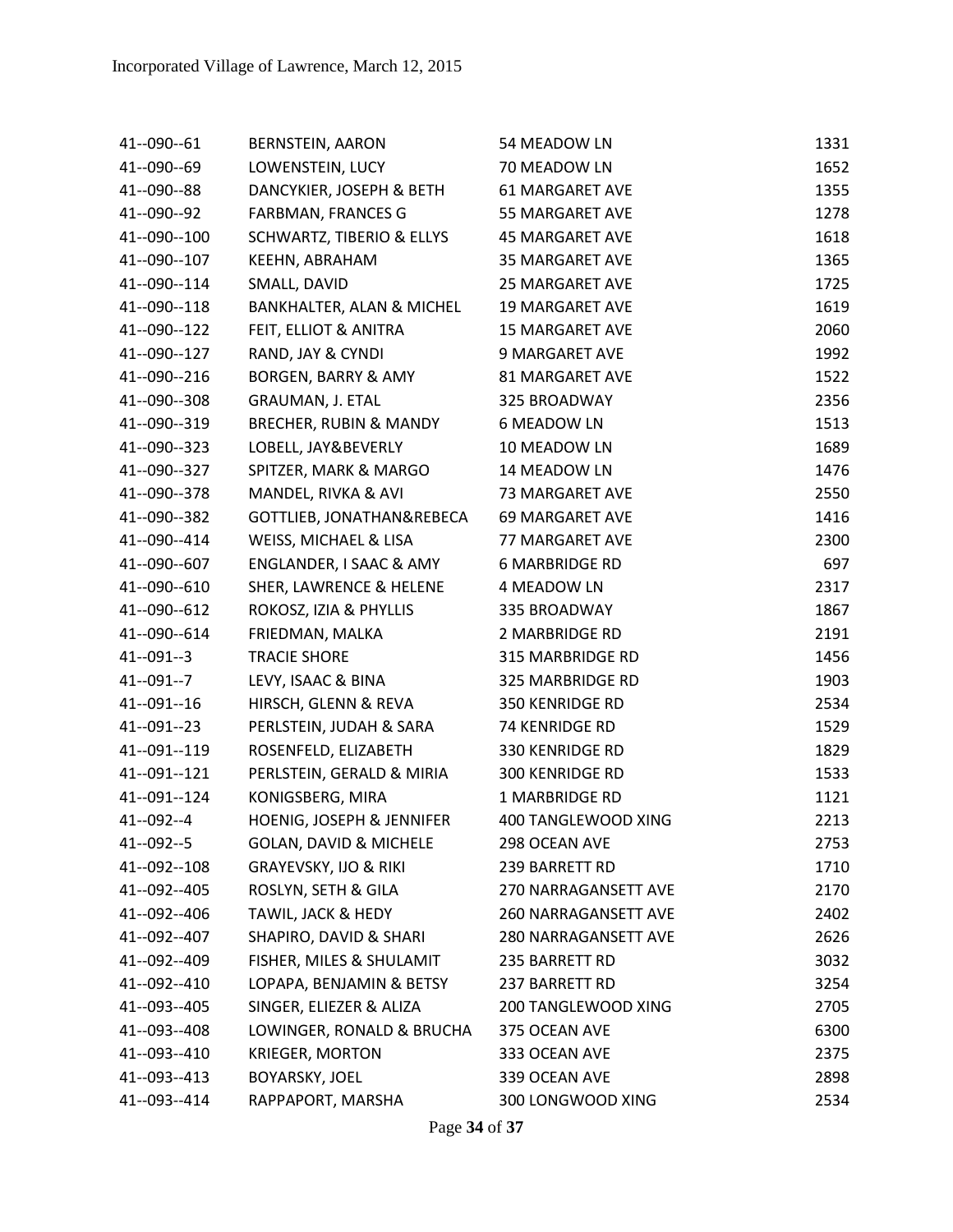| 41--093--415   | 333 LONGWOOD CROSSING                | 333 LONGWOOD XING      | 4560  |
|----------------|--------------------------------------|------------------------|-------|
| 41--093--416   | <b>GRAFSTEIN, MURRAY</b>             | 351 OCEAN AVE          | 4214  |
| 41--093--417   | LOWINGER, ANDREW G                   | 355 OCEAN AVE          | 7100  |
| 41--094--7     | EINHORN, N. ETAL                     | 103 HARRISON ST        | 1415  |
| 41--094--13    | HENESCH, STEPHEN&GILA                | 107 HARRISON ST        | 1293  |
| 41--094--16    | FEIN, JOSEPH & BONNIE                | 109 HARRISON ST        | 2398  |
| 41--094--20    | SCHLOSSBERG, MARC & SHARO            | 111 HARRISON ST        | 1346  |
| 41--094--41    | MANGHISI, KENNETH & ROSAL            | 82 MONROE ST           | 1856  |
| 41--094--47    | LILKER, PHILIP & MOLLY               | 102 MONROE ST          | 1780  |
| 41--094--52    | DECTER, DAVID & LIMOR                | 106 MONROE ST          | 1974  |
| 41--094--78    | JOSEPH, JOSHUA & JULIE               | 136 MONROE ST          | 1366  |
| 41--094--101   | <b>FUCHS, BERNARD &amp; GERTRUDE</b> | 101 HARRISON ST        | 2003  |
| 41--094--181   | KAROL, HOWARD                        | 115 HARRISON ST        | 1199  |
| 41--094--183   | HENNER, LESTER                       | 117 HARRISON ST        | 1199  |
| 41--094--185   | TAUB MARK & MALKA                    | 123 HARRISON ST        | 1020  |
| 41--094--187   | SAMUELS, DAVID & MIRIAM              | 126 MONROE ST          | 2039  |
| 41--094--189   | FELDER, AARON                        | 120 MONROE ST          | 2167  |
| 41--094--190   | FLEGMAN, ROBERTO & SARAH             | 122 MONROE ST          | 2420  |
| 41--094--191   | FELDER, ARON&ESTI                    | 113 HARRISON ST        | 1384  |
| $41 - 095 - 1$ | WADLER, MARK & LISA                  | 92 MEADOW LN           | 2015  |
| 41--095--137   | WEISS, ANTON & JUDITH                | 98 MEADOW LN           | 1926  |
| 41--095--144   | SHENKER, JOSEPH & NINA               | 102 CAUSEWAY           | 1852  |
| 41--096--5     | ADDONA, JOHN & MYRIAM                | 348 MULRY LN           | 91    |
| 41--096--15    | KARYO, LOUISE                        | 143-147 WASHINGTON AVE | 1345  |
| 41--096--39    | HYAMS, RICHARD & LENY                | 376 MULRY LN           | 540   |
| 41--096--42    | <b>BENVIN, LOIS</b>                  | 380 MULRY LN           | 645   |
| 41--096--44    | ZOROVICH, JOHN & TERESA              | 382 MULRY LN           | 684   |
| 41--096--46    | CHAWLA, GURBACHAN                    | 384 MULRY LN           | 807   |
| 41--096--110   | <b>WRIGHT HOMES &amp; PROPERTIES</b> | 141 WASHINGTON AVE     | 2982  |
| 41--096--153   | KIM, PAN NAM & KUM SOOK              | 394 MULRY LN           | 675   |
| 41--096--199   | CATALANO, ANTONIO & OLGA             | 340 MULRY LN           | 532   |
| 41--097--23    | ADDONA, STEVEN                       | 353 MULRY LN           | 806   |
| 41--097--33    | PARTNERSHIP 1995 II                  | 392-398A CENTRAL AVE   | 1825  |
| 41--097--229   | <b>360 CENTRAL AVE TNTS CORP</b>     | <b>360 CENTRAL AVE</b> | 36581 |
| 41--097--230   | CARLYLE CONDO/BD OF MANAG            | 376 CENTRAL AVE        | 0     |
| 41--099--1     | HUBERFELD, SEYMOUR                   | 24 BRIARWOOD LN        | 2130  |
| 41--099--2     | <b>GREENSPAN, SHELDON &amp; BETT</b> | 20 BRIARWOOD LN        | 1241  |
| 41--099--4     | FRIEDMAN, ARI & SUSAN                | 512 JORGEN ST          | 1862  |
| 41--099--6     | <b>GOLDMAN, RONALD &amp; JANET</b>   | 17 AUERBACH LN         | 1490  |
| 41--099--7     | <b>BLEIBERG, MAYER &amp; ROSE</b>    | 510 JORGEN ST          | 1211  |
| 41--099--8     | <b>BUCHALTER, JUDITH</b>             | 19 AUERBACH LN         | 1355  |
| 41--099--9     | SCHRAG, DANIEL J                     | 2 BERKLEY PL           | 1193  |
|                |                                      |                        |       |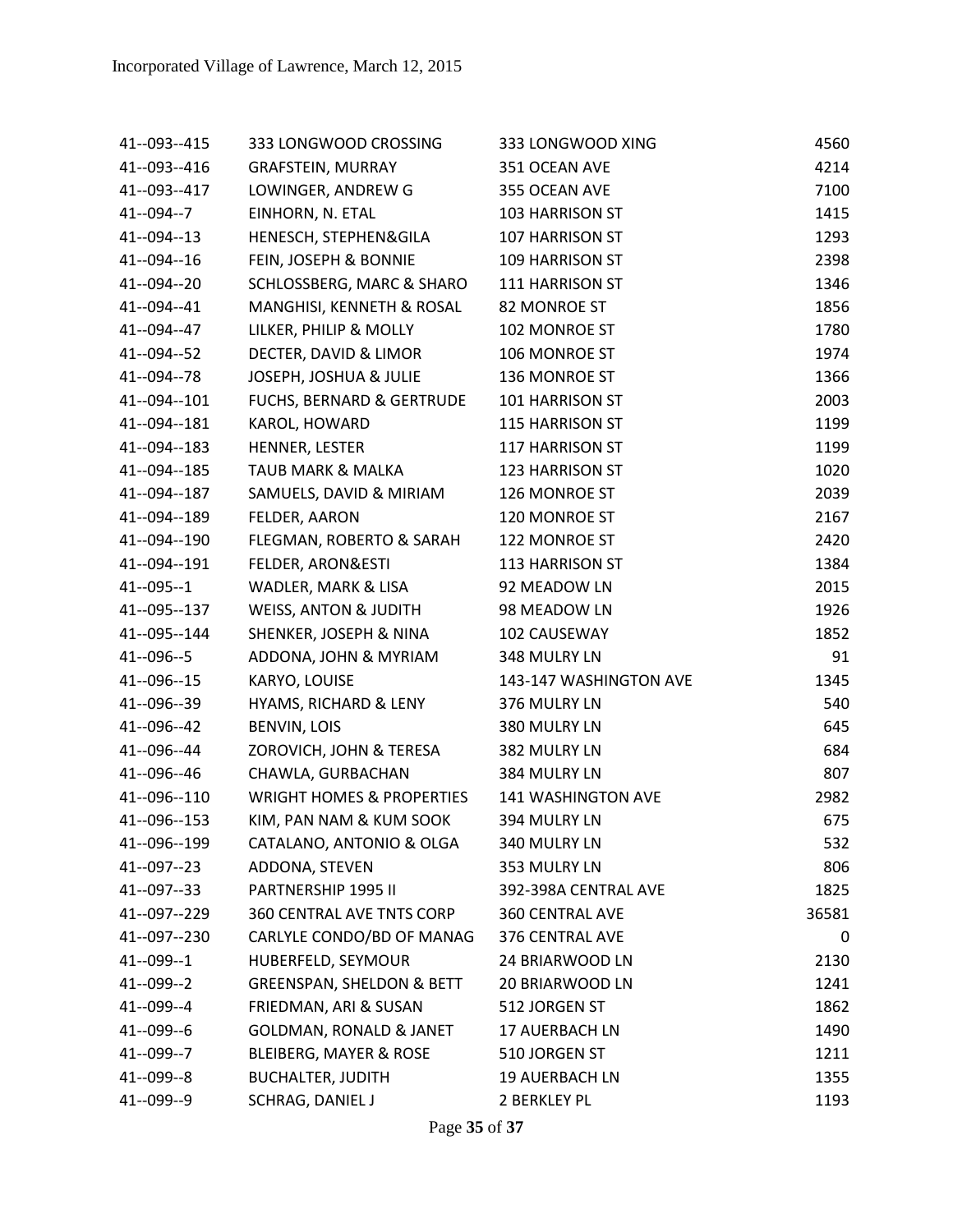| 41--099--10     | OLINER, ALEXANDER & ALISA            | 1 BERKLEY PL             | 1551 |
|-----------------|--------------------------------------|--------------------------|------|
| 41--099--12     | SCHREIBER, AVRAM & TAMAR             | 7 AUERBACH LN            | 1893 |
| 41--099--13     | <b>WASSER, LENORE S</b>              | <b>3 BERKLEY PL</b>      | 1178 |
| 41--099--14     | LIPPMAN, NAOMI                       | 5 BERKLEY PL             | 1098 |
| 41--099--15     | <b>BARUCH, RONALD</b>                | 7 BERKLEY PL             | 1419 |
| 41--099--16     | MILLER, WILLIAM & TERESA             | 11 BERKLEY PL            | 1220 |
| 41--099--19     | <b>FUCHS, GERTRUDE &amp; BERNARD</b> | <b>6 BERKLEY PL</b>      | 1369 |
| 41--099--21     | SCHWARTZ, ELCHONON                   | 14 BERKLEY PL            | 2125 |
| 41--099--22     | MARGULES, SHELDON                    | <b>18 BERKLEY PL</b>     | 1178 |
| 41--099--26     | <b>GROOTHUIS, MICHAEL R</b>          | 10 BRIARWOOD LN          | 1262 |
| 41--099--28     | HERSH, HELEN                         | 9 AUERBACH LN            | 1378 |
| 41--099--29     | NECKONOFF, JEFFREY & MARIA           | <b>11 AUERBACH LN</b>    | 1349 |
| 41--099--30     | HARARI, CHAYA & SHERRI               | 22 BERKLEY PL            | 1342 |
| 41--099--32     | KWESTEL, SIDNEY & DEBRA              | 5 AUERBACH LN            | 1729 |
| 41--099--34     | <b>GANZFRIED, LESTER &amp; CLAIR</b> | 1 AUERBACH LN            | 1248 |
| 41--099--117    | WERNER, FRED & PHYLLIS               | <b>15 AUERBACH LN</b>    | 1859 |
| $41 - 100 - 6$  | <b>GINDEA, AARON &amp; GERI</b>      | 34 BRIARWOOD LN          | 1661 |
| 41--100--10     | <b>KROTOWSKI, MARK &amp; SALLY</b>   | 525 JORGEN ST            | 1162 |
| 41--100--11     | JACOBOWITZ, MICHAEL & GEN            | 521 JORGEN ST            | 1817 |
| 41--100--12     | <b>GORDON, JACOB &amp; JILL</b>      | 515 JORGEN ST            | 1392 |
| 41--100--14     | POMERANTZ, BEVERLY R                 | 28 BRIARWOOD LN          | 1167 |
| 41--100--40     | WIESENFELD, ALLEN & LEAH             | <b>45 AUERBACH LN</b>    | 2246 |
| 41--100--44     | OGOREK, DAVID & SHEILA               | 57 AUERBACH LN           | 1449 |
| 41--100--46     | SHALEV, JACOB & ESTER                | 55 AUERBACH LN           | 1805 |
| 41--100--48     | LOKSHIN, NAUM & TOBY                 | 59 AUERBACH LN           | 1773 |
| 41--100--50     | LESNICK, LAURIE                      | 53 AUERBACH LN           | 1644 |
| 41 -- 100 -- 55 | <b>GURVITCH, BARRY &amp; SUZANNE</b> | 51 AUERBACH LN           | 1475 |
| 41 -- 100 -- 58 | STERN, JOANNE                        | 60 BRIARWOOD LN          | 1792 |
| 41--100--205    | STAIMAN, KEITH & EVA                 | <b>6 CHESTNEY RD</b>     | 1555 |
| 41--100--211    | GINDEA, JOSHUA & ELIZABET            | 2 AMBERLY RD             | 1769 |
| 41--100--215    | SICKLICK, FRANCINE                   | 88 BRIARWOOD LN          | 1341 |
| 41--100--308    | SACHS, ELIHU & SHIRLEY               | 50 BRIARWOOD LN          | 3374 |
| 41--100--313    | LEVITAN, LAWRENCE & BREND            | 37 AUERBACH LN           | 1819 |
| 41--100--317    | <b>BREUER, TUVIA &amp; RIVKAH</b>    | <b>15 CHESTNEY RD</b>    | 1676 |
| $41 - 113 - 2$  | MAIDENBAUM, IRIS                     | 50 BAYBERRY RD           | 2818 |
| $41 - 113 - 4$  | <b>SHAPIRO S&amp;C</b>               | 42 BAYBERRY RD           | 1637 |
| $41 - 113 - 6$  | ISAACS, BENZION & DENA               | 34 BAYBERRY RD           | 1771 |
| $41 - 113 - 7$  | LAZAR, MARK & REBECCA                | <b>30 BAYBERRY RD</b>    | 1416 |
| $41 - 113 - 8$  | <b>HELFGOTT, CLAIRE</b>              | 26 BAYBERRY RD           | 1397 |
| $41 - 113 - 9$  | SAFFRA, JORDANA                      | 22 BAYBERRY RD           | 2378 |
| $41 - 113 - 10$ | NERENBERG, MITCHEL & SUSA            | <b>85 WASHINGTON AVE</b> | 1371 |
| 41--113--11     | HERTZ, MARC & FAIGIE                 | <b>83 WASHINGTON AVE</b> | 2081 |
|                 |                                      |                          |      |